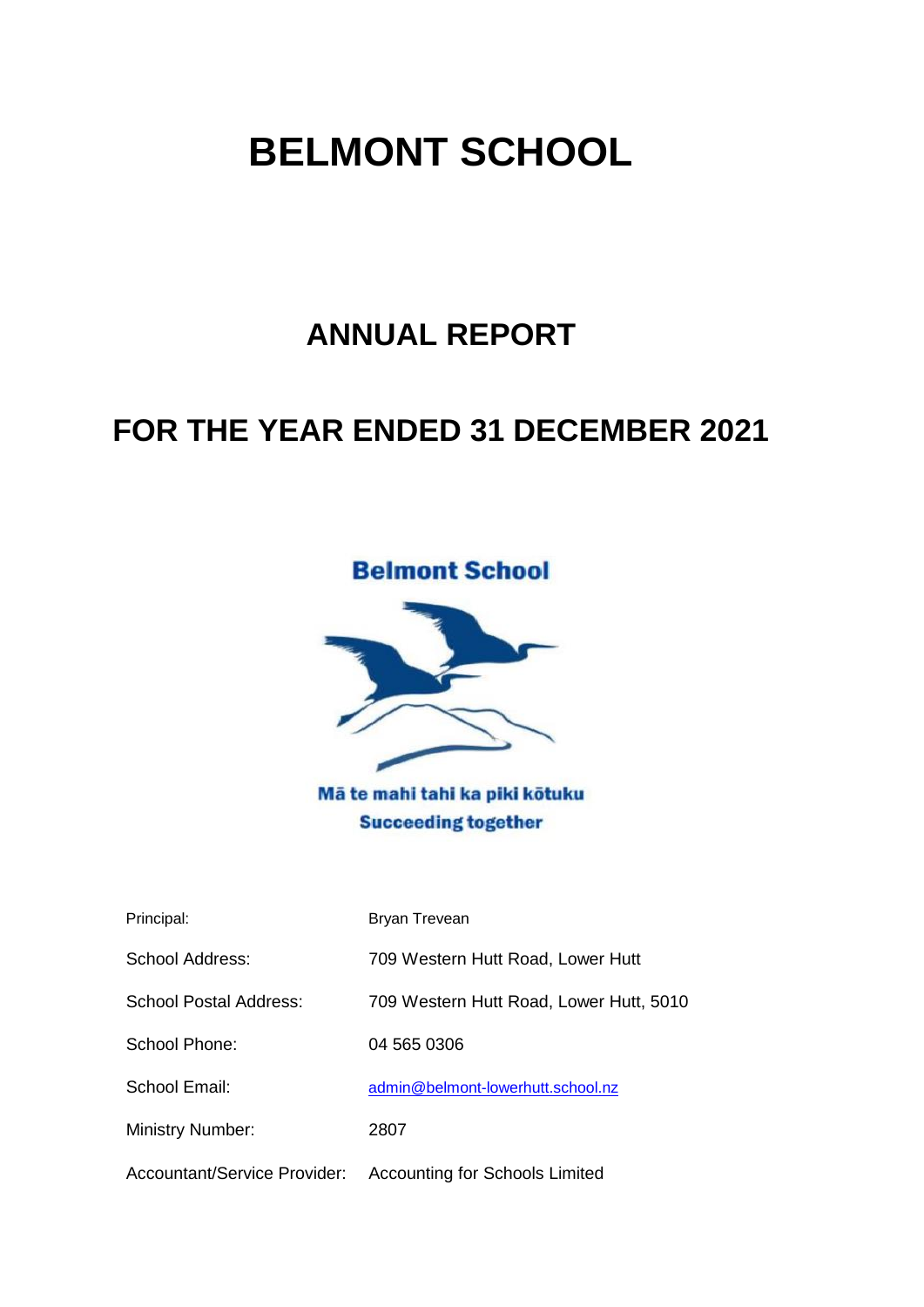Annual Report - For the year ended 31 December 2021

### **Index**

#### **Page Statement**

### **Financial Statements**

- 1 Statement of Responsibility
- 2 Statement of Comprehensive Revenue and Expense
- 3 Statement of Changes in Net Assets/Equity
- 4 Statement of Financial Position
- 5 Statement of Cash Flows
- 6 21 Notes to the Financial Statements

### **Other Information**

- 22 Members of the Board
- 23 Kiwisport Funding
- 24 Analysis of Variance Independent Auditors Report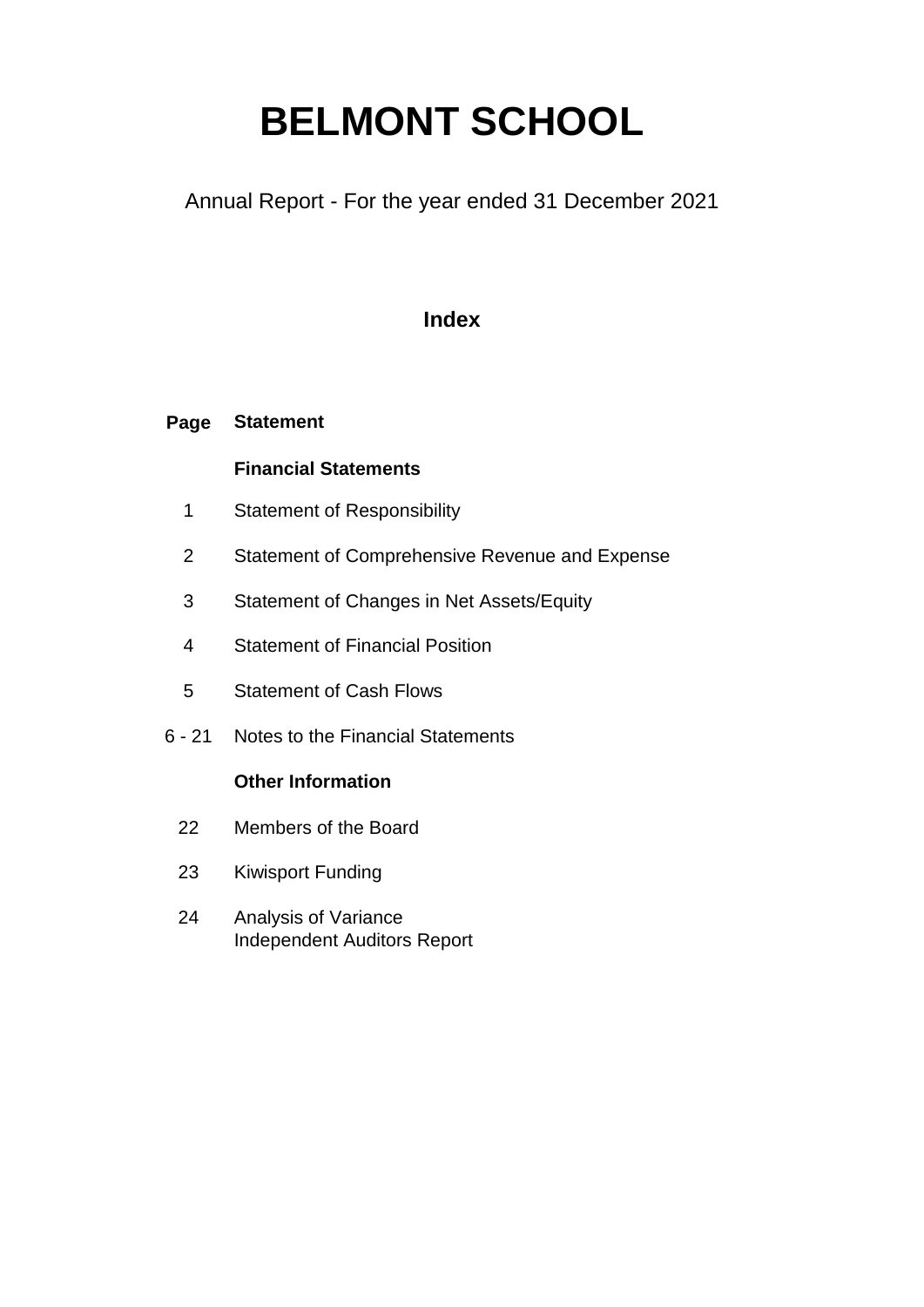### **BELMONT SCHOOL** Statement of Responsibility For the year ended 31 December 2021

The Board accepts responsibility for the preparation of the annual financial statements and the judgements used in these financial statements.

The management (including the principal and others as directed by the Board) accepts responsibility for establishing and maintaining a system of internal controls designed to provide reasonable assurance as to the integrity and reliability of the school's financial reporting.

It is the opinion of the Board and management that the annual financial statements for the financial year ended 31 December 2021 fairly reflects the financial position and operations of the school.

The School's 2021 financial statements are authorised for issue by the Board.

Name of Presiding Member **Full Name of Principal** 

Signature of Presiding Member Signature of Principal

Date:  $\left(\begin{array}{cc} 1 & 0 \\ 0 & 1 \end{array}\right)$   $\left(\begin{array}{cc} 0 & 0 \\ 0 & 1 \end{array}\right)$   $\left(\begin{array}{cc} 0 & 0 \\ 0 & 1 \end{array}\right)$   $\left(\begin{array}{cc} 0 & 0 \\ 0 & 1 \end{array}\right)$   $\left(\begin{array}{cc} 0 & 0 \\ 0 & 1 \end{array}\right)$   $\left(\begin{array}{cc} 0 & 0 \\ 0 & 1 \end{array}\right)$   $\left(\begin{array}{cc} 0 & 0 \\ 0 & 1 \end{array}\right)$   $\left(\begin$ 

Bryan Trevean

31 May 2022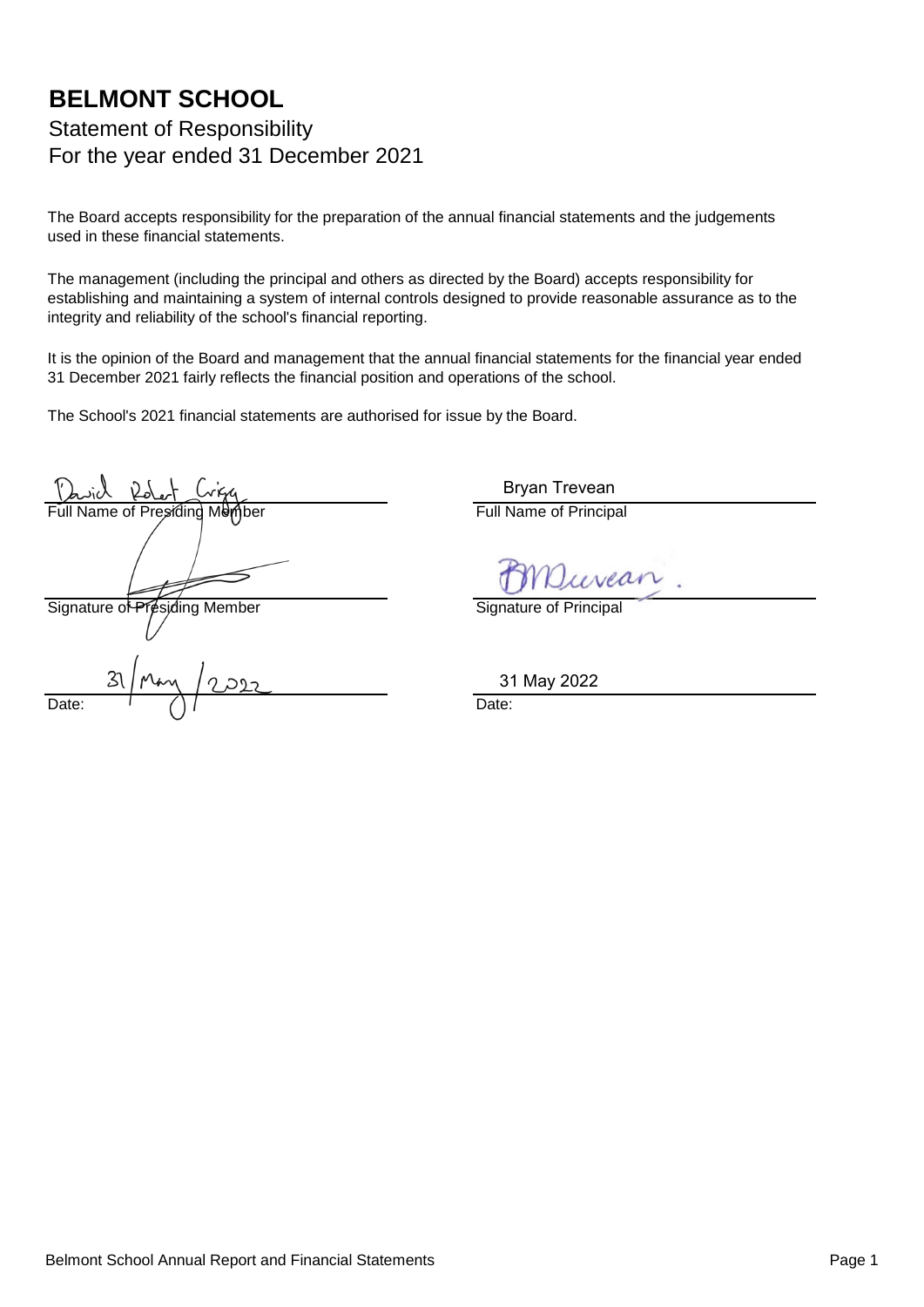### Statement of Comprehensive Revenue and Expense For the year ended 31 December 2021

|                                                      |                  | 2021                | 2021<br><b>Budget</b> | 2020               |
|------------------------------------------------------|------------------|---------------------|-----------------------|--------------------|
|                                                      | <b>Notes</b>     | <b>Actual</b><br>\$ | (Unaudited)<br>S      | <b>Actual</b><br>S |
| Revenue                                              |                  |                     |                       |                    |
| <b>Government Grants</b>                             | $\boldsymbol{2}$ | 3,022,641           | 2,930,650             | 3,141,560          |
| <b>Locally Raised Funds</b>                          | 3                | 83,786              | 78,000                | 120,600            |
| Interest Income                                      |                  | 5,403               | 6,000                 | 11,516             |
|                                                      |                  | 3,111,830           | 3,014,650             | 3,273,676          |
| <b>Expenses</b>                                      |                  |                     |                       |                    |
| <b>Locally Raised Funds</b>                          | 3                | 74,714              | 75,500                | 66,620             |
| <b>Learning Resources</b>                            | 4                | 2,312,653           | 2,328,000             | 2,379,787          |
| Administration                                       | 5                | 189,896             | 170,500               | 176,456            |
| Property                                             | 6                | 342,364             | 394,500               | 492,873            |
| Depreciation                                         | 11               | 60,453              | 70,000                | 66,879             |
| <b>Finance Costs</b>                                 |                  | 2,150               |                       | 2,204              |
| Loss on Disposal of Property, Plant and Equipment    |                  | 723                 |                       |                    |
|                                                      |                  | 2,982,953           | 3,038,500             | 3,184,819          |
| Net Surplus / (Deficit) for the year                 |                  | 128,877             | (23, 850)             | 88,857             |
| Other Comprehensive Revenue and Expenses             |                  |                     |                       |                    |
|                                                      |                  |                     |                       |                    |
| Total Comprehensive Revenue and Expense for the Year |                  | 128,877             | (23, 850)             | 88,857             |

The above Statement of Comprehensive Revenue and Expense should be read in conjunction with the accompanying notes which form part of these financial statements.

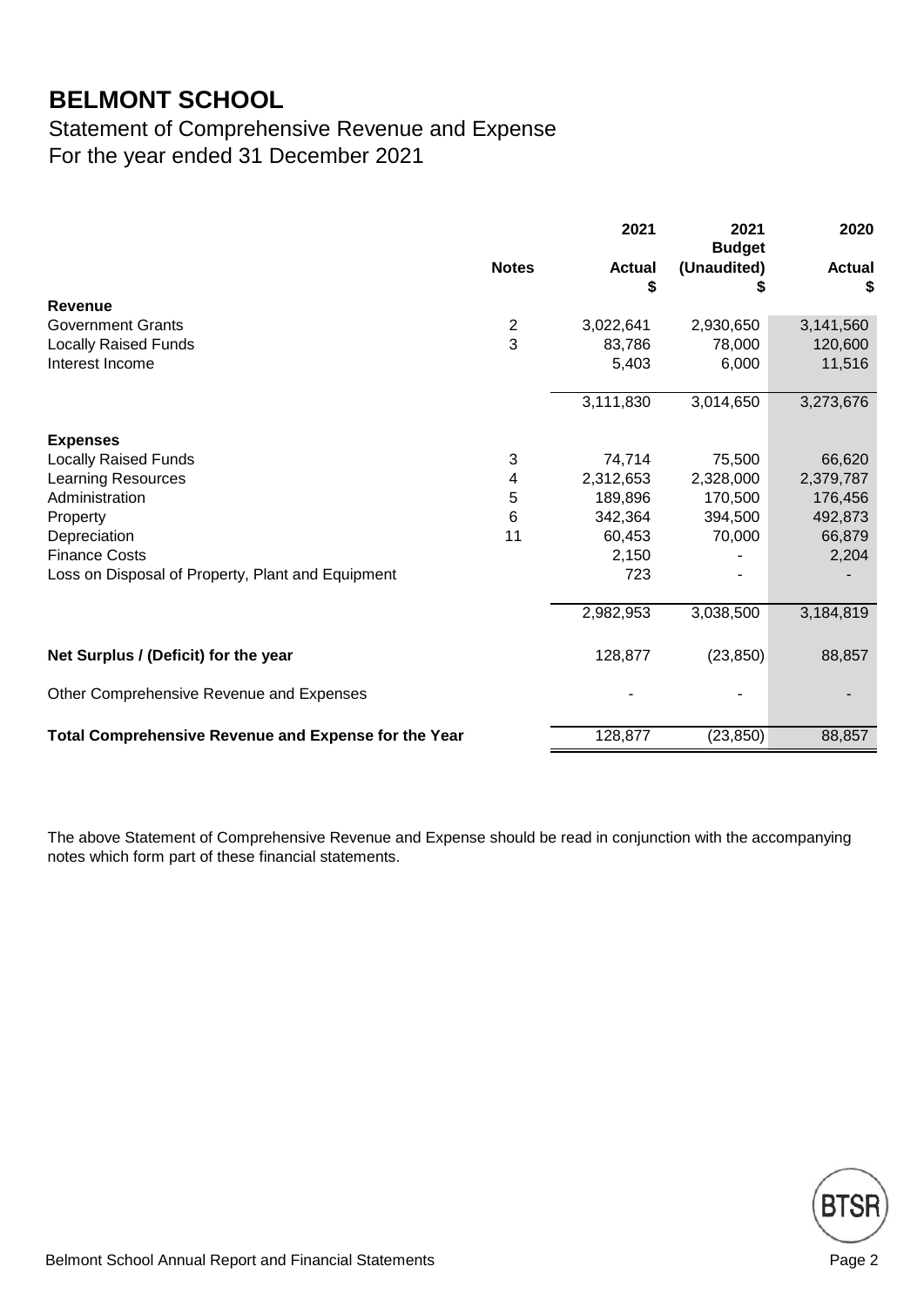### Statement of Changes in Net Assets/Equity For the year ended 31 December 2021

|                                                                                                              | 2021      | 2021<br><b>Budget</b><br><b>Actual</b><br>(Unaudited) | 2020          |
|--------------------------------------------------------------------------------------------------------------|-----------|-------------------------------------------------------|---------------|
|                                                                                                              |           |                                                       | <b>Actual</b> |
|                                                                                                              | \$        | P                                                     | \$            |
| <b>Equity at 1 January</b>                                                                                   | 1,133,507 | 1,133,507                                             | 1,044,650     |
| Total comprehensive revenue and expense for the year<br>Capital Contributions from the Ministry of Education | 128,877   | (23, 850)                                             | 88,857        |
| Contribution - Furniture and Equipment Grant                                                                 | 1,875     |                                                       |               |
| <b>Equity at 31 December</b>                                                                                 | 1,264,259 | 1,109,657                                             | 1,133,507     |
|                                                                                                              |           |                                                       |               |
| <b>Retained Earnings</b>                                                                                     | 1,264,259 | 1,109,657                                             | 1,133,507     |
| <b>Equity at 31 December</b>                                                                                 | 1,264,259 | 1,109,657                                             | 1,133,507     |

The above Statement of Changes in Net Assets/Equity should be read in conjunction with the accompanying notes which form part of these financial statements.

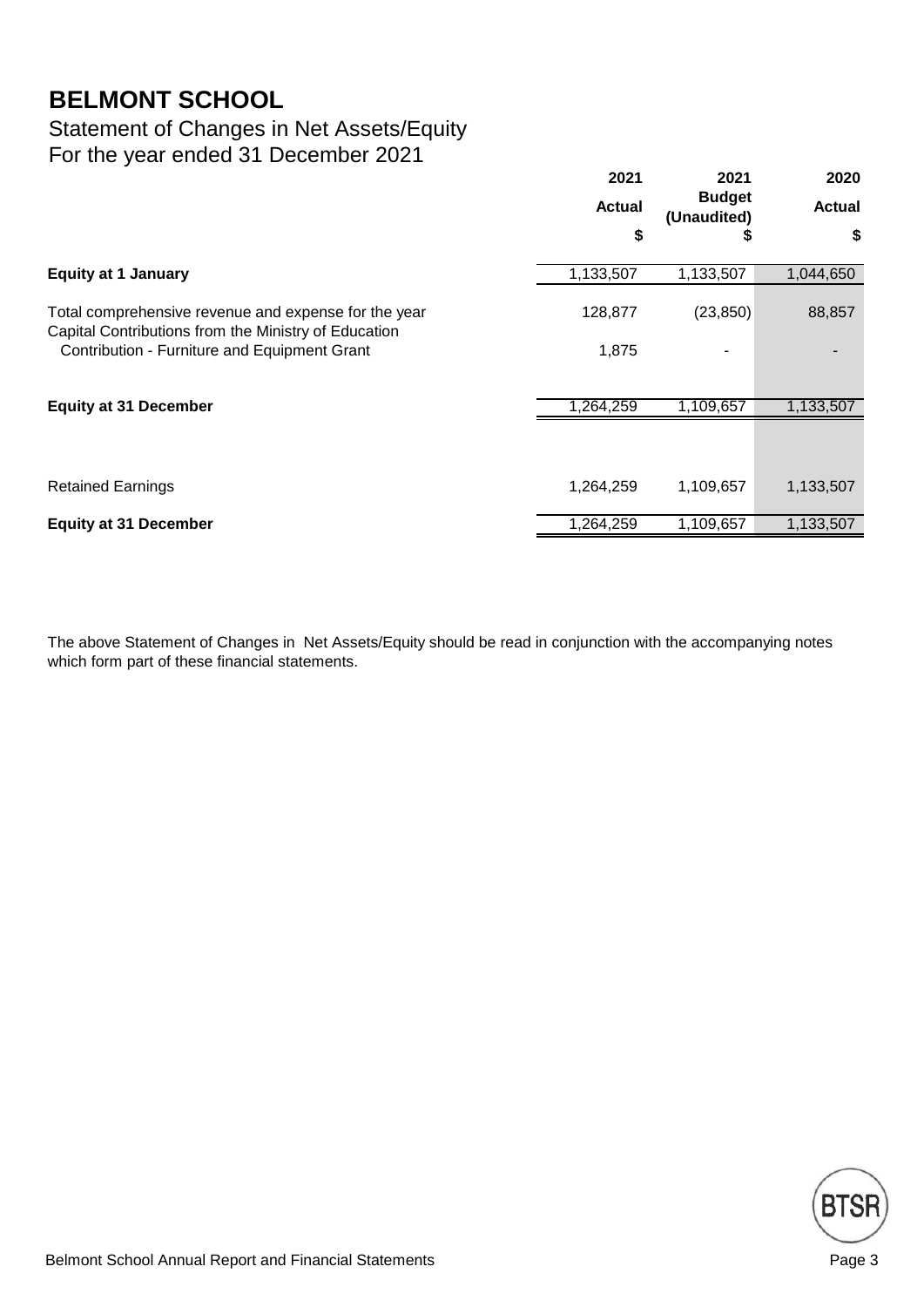### Statement of Financial Position As at 31 December 2021

|                                          |                | 2021                | 2021<br><b>Budget</b> | 2020                |
|------------------------------------------|----------------|---------------------|-----------------------|---------------------|
|                                          | <b>Notes</b>   | <b>Actual</b><br>\$ | (Unaudited)<br>\$     | <b>Actual</b><br>\$ |
| <b>Current Assets</b>                    |                |                     |                       |                     |
| Cash and Cash Equivalents                | $\overline{7}$ | 141,600             | 187,649               | 318,127             |
| <b>Accounts Receivable</b>               | 8              | 145,399             | 120,000               | 166,243             |
| Funds held for Capital Works Projects    | 16             |                     |                       | 14,229              |
| <b>GST Receivable</b>                    |                |                     | 5,008                 |                     |
| Inventories                              | 9              | 1,775               | 1,000                 | 1,075               |
| Investments                              | 10             | 823,287             | 640,000               | 468,302             |
| Prepayments                              |                | 10,117              | 3,000                 | 5,854               |
|                                          |                | 1,122,178           | 956,657               | 973,830             |
| <b>Current Liabilities</b>               |                |                     |                       |                     |
| <b>GST Payable</b>                       |                | 11,069              |                       | 220                 |
| <b>Accounts Payable</b>                  | 12             | 201,933             | 123,000               | 227,572             |
| <b>Finance Lease Liability</b>           | 15             | 11,926              | 14,000                | 10,509              |
| Funds held for Capital Works Projects    | 16             | 25,537              | $\overline{a}$        |                     |
| Provision for Cyclical Maintenance       | 14             |                     | 50,000                | 57,144              |
| Revenue Received in Advance              | 13             | 3,905               | 8,000                 | 4,904               |
|                                          |                | 254,370             | 195,000               | 300,349             |
| <b>Working Capital Surplus/(Deficit)</b> |                | 867,808             | 761,657               | 673,481             |
| <b>Non-current Assets</b>                |                |                     |                       |                     |
| Property, Plant and Equipment            | 11             | 438,764             | 425,000               | 483,839             |
|                                          |                | 438,764             | 425,000               | 483,839             |
| <b>Non-current Liabilities</b>           |                |                     |                       |                     |
| Provision for Cyclical Maintenance       | 14             | 34,571              | 67,000                | 12,285              |
| <b>Finance Lease Liability</b>           | 15             | 7,742               | 10,000                | 11,528              |
|                                          |                | 42,313              | 77,000                | 23,813              |
| <b>Net Assets</b>                        |                | 1,264,259           | 1,109,657             | 1,133,507           |
|                                          |                |                     |                       |                     |
| <b>Equity</b>                            |                | 1,264,259           | 1,109,657             | 1,133,507           |

The above Statement of Financial Performance should be read in conjunction with the accompanying notes which form part of these financial statements.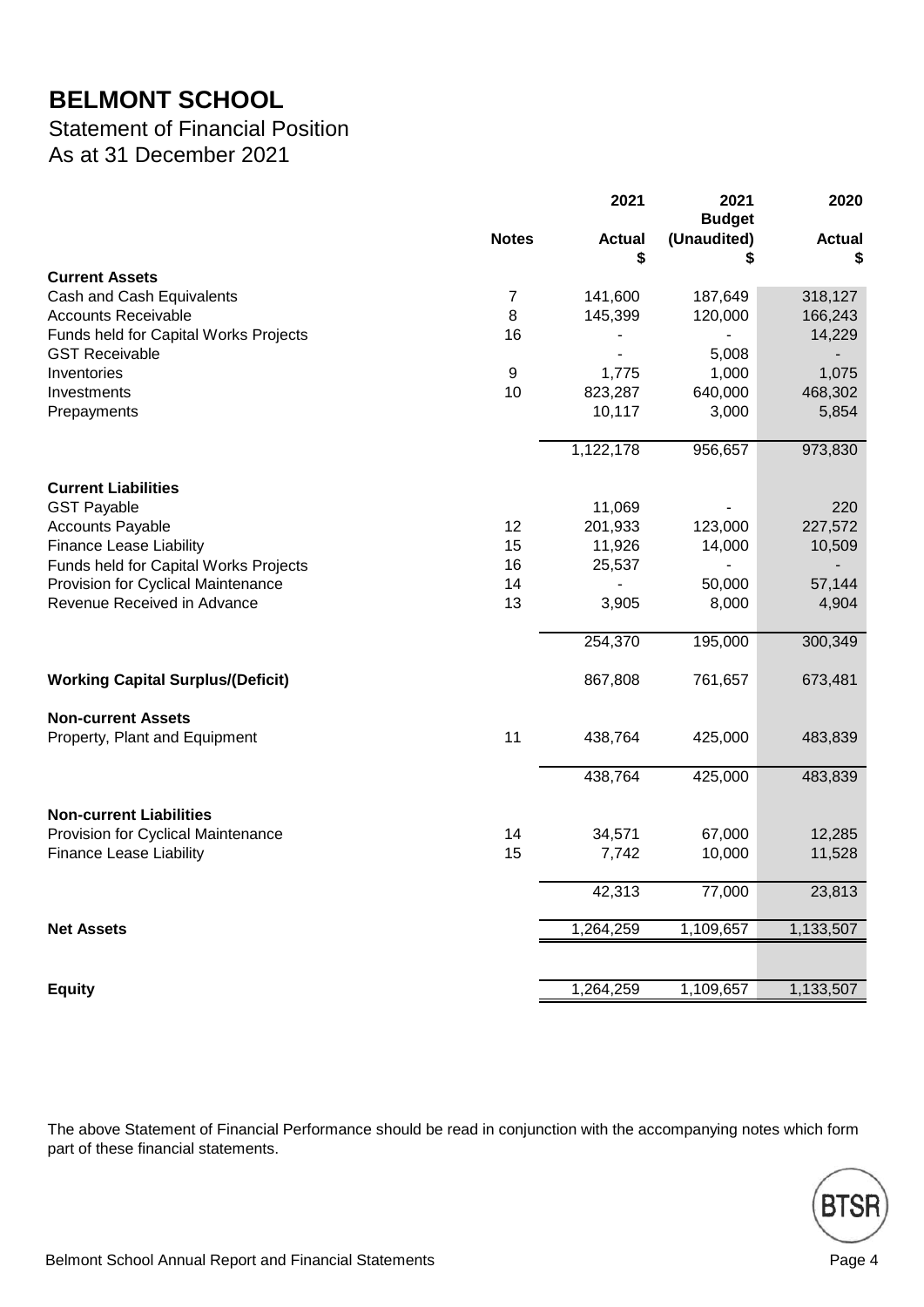Statement of Cash Flows

For the year ended 31 December 2021

|                                                             |                | 2021          | 2021<br><b>Budget</b> | 2020          |
|-------------------------------------------------------------|----------------|---------------|-----------------------|---------------|
|                                                             | <b>Note</b>    | <b>Actual</b> | (Unaudited)           | <b>Actual</b> |
|                                                             |                | S             |                       |               |
| <b>Cash flows from Operating Activities</b>                 |                |               |                       |               |
| <b>Government Grants</b>                                    |                | 780,148       | 672,650               | 714,583       |
| <b>Locally Raised Funds</b>                                 |                | 82,787        | 81,096                | 114,409       |
| Goods and Services Tax (net)                                |                | 10,848        | (5,214)               | (10, 754)     |
| Payments to Employees                                       |                | (446, 243)    | (409, 815)            | (413,930)     |
| Payments to Suppliers                                       |                | (275, 354)    | (305, 468)            | (226, 254)    |
| <b>Interest Paid</b>                                        |                | (2, 150)      |                       | (2,204)       |
| <b>Interest Received</b>                                    |                | 5,254         | 2,942                 | 11,251        |
| Net cash from / (to) the Operating Activities               |                | 155,290       | 36,191                | 187,101       |
| <b>Cash flows from Investing Activities</b>                 |                |               |                       |               |
| Purchase of Property, Property, Equipment (and Intangibles) |                | (4,320)       | (11, 163)             | (54, 244)     |
| Purchase of Investments                                     |                | (354, 985)    | (171, 698)            | (3,220)       |
| Proceeds from Sale of Investments                           |                | (723)         |                       |               |
| Net cash from / (to) the Investing Activities               |                | (360, 028)    | (182, 861)            | (57, 464)     |
| <b>Cash flows from Financing Activities</b>                 |                |               |                       |               |
| <b>Finance Lease Payments</b>                               |                | (13, 430)     | 1,963                 | 6,956         |
| Funds Administered on Behalf of Third Parties               |                | 39,766        | 14,229                | (17, 434)     |
| Furniture and Equipment Grant                               |                | 1,875         |                       |               |
| Net cash from Financing Activities                          |                | 28,211        | 16,192                | (10, 478)     |
| Net increase/(decrease) in cash and cash equivalents        |                | (176, 527)    | (130, 478)            | 119,159       |
| Cash and cash equivalents at the beginning of the year      | 7              | 318,127       | 318,127               | 198,968       |
| Cash and cash equivalents at the end of the year            | $\overline{7}$ | 141,600       | 187,649               | 318,127       |

The statement of cash flows records only those cash flows directly within the control of the School. This means centrally funded teachers' salaries and the use of land and buildings grant and expense have been excluded.

The above Statement of Financial Performance should be read in conjunction with the accompanying notes which form part of these financial statements.

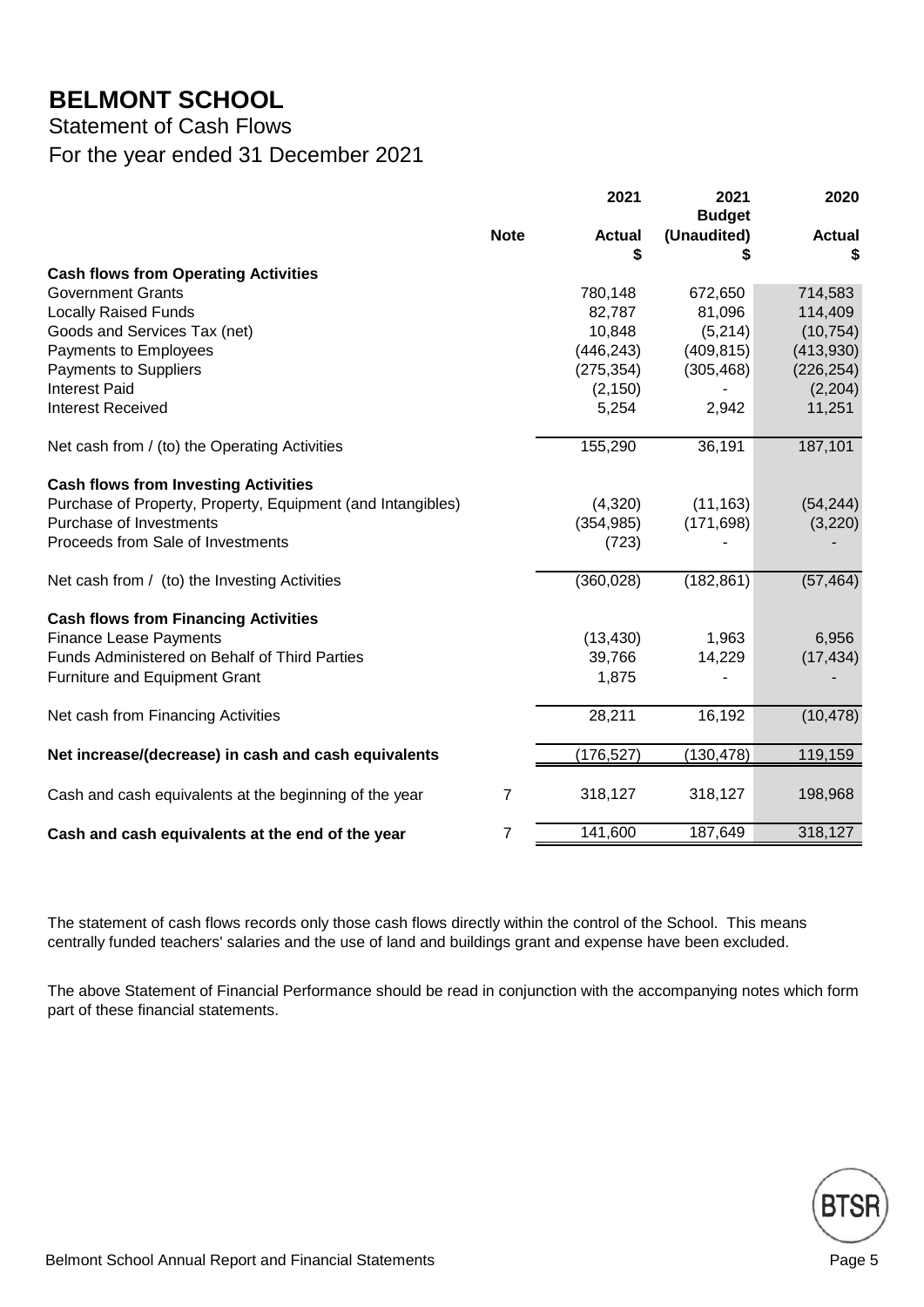Notes to the Financial Statements For the year ended 31 December 2021

#### **1. Statement of Accounting Policies**

#### **a) Reporting Entity**

Belmont School (the School) is a Crown entity as specified in the Crown Entities Act 2004 and a school as described in the Education and Training Act 2020. The Board of Trustees (the Board) is of the view that the School is a public benefit entity for financial reporting purposes.

#### **b) Basis of Preparation**

#### *Reporting Period*

The financial reports have been prepared for the period 1 January 2021 to 31 December 2021 and in accordance with the requirements of the Education and Training Act 2020.

#### *Basis of Preparation*

The financial statements have been prepared on a going concern basis, and the accounting policies have been consistently applied throughout the period.

#### *Financial Reporting Standards Applied*

The Education and Training Act 2020 requires the School, as a Crown entity, to prepare financial statements in accordance with generally accepted accounting practice. The financial statements have been prepared in accordance with generally accepted accounting practice in New Zealand, applying Public Sector Public Benefit Entity (PBE) Standards Reduced Disclosure Regime as appropriate to public benefit entities that qualify for Tier 2 reporting. The school is considered a Public Benefit Entity as it meets the criteria specified as "having a primary objective to provide goods and/or services for community or social benefit and where any equity has been provided with a view to supporting that primary objective rather than for financial return to equity holders".

#### *PBE Accounting Standards Reduced Disclosure Regime*

The School qualifies for Tier 2 as the school is not publicly accountable and is not considered large as it falls below the expenditure threshold of \$30 million per year. All relevant reduced disclosure concessions have been taken.

#### *Measurement Base*

The financial statements are prepared on the historical cost basis unless otherwise noted in a specific accounting policy.

#### *Presentation Currency*

These financial statements are presented in New Zealand dollars, rounded to the nearest dollar.

#### *Specific Accounting Policies*

The accounting policies used in the preparation of these financial statements are set out below.

#### *Critical Accounting Estimates And Assumptions*

The preparation of financial statements requires management to make judgements, estimates and assumptions that affect the application of accounting policies and the reported amounts of assets, liabilities, revenue and expenses. Actual results may differ from these estimates.

Estimates and underlying assumptions are reviewed on an ongoing basis. Revisions to accounting estimates are recognised in the period in which the estimate is revised and in any future periods affected.

#### *Useful lives of property, plant and equipment*

The School reviews the estimated useful lives of property, plant and equipment at the end of each reporting date. The School believes that the estimated useful lives of the property, plant and equipment as disclosed in the Significant Accounting Policies are appropriate to the nature of the property, plant and equipment at reporting date. Property, plant and equipment is disclosed at note 11.

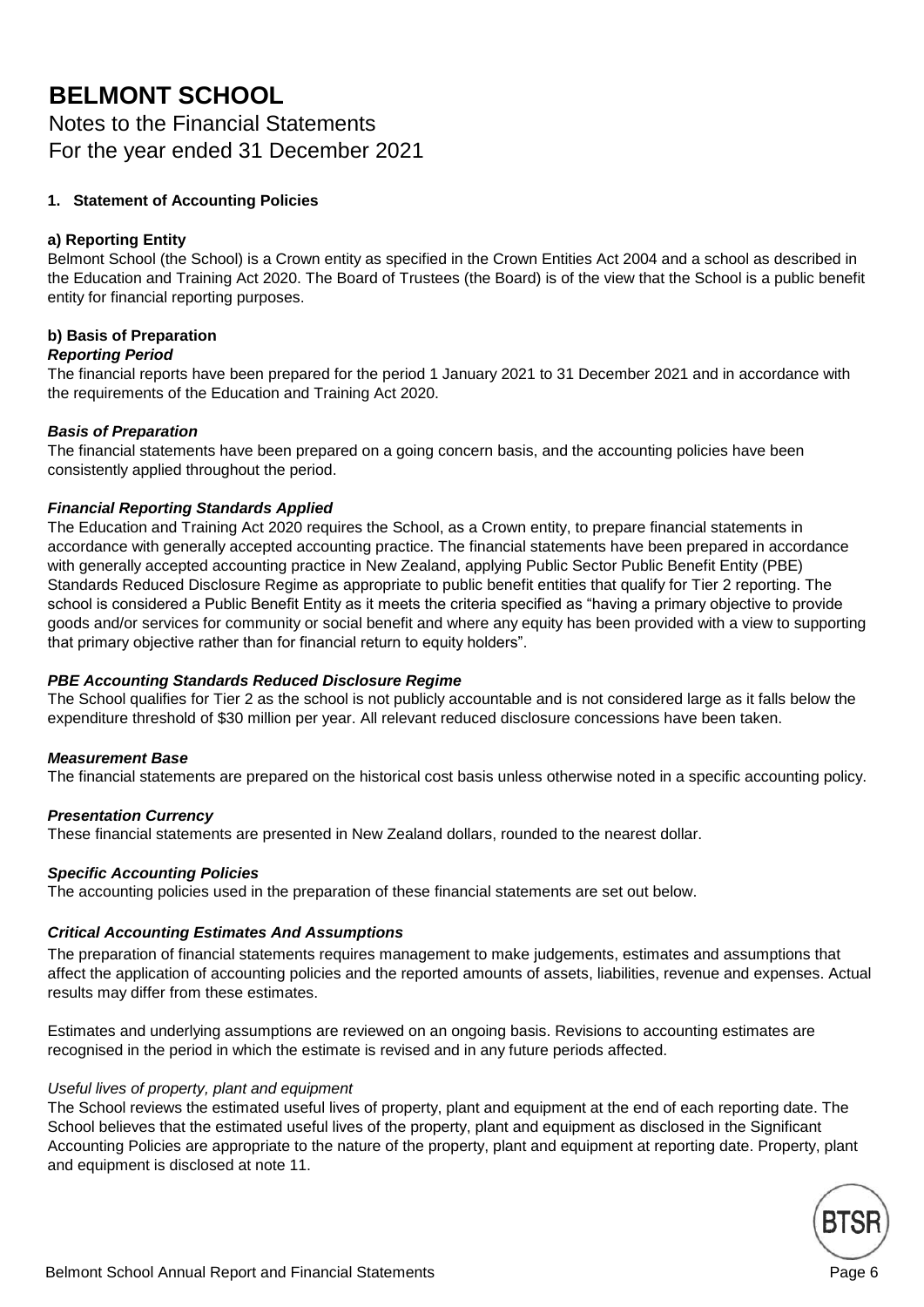### Notes to the Financial Statements For the year ended 31 December 2021

#### **1. Statement of Accounting Policies**

#### *Cyclical Maintenance*

A school recognises its obligation to maintain the Ministry's buildings in a good state of repair as a provision for cyclical maintenance. This provision relates mainly to the painting of the school buildings. The estimate is based on the school's long term maintenance plan which is prepared as part of its 10 Year Property Planning process. During the year, the Board assesses the reasonableness of its 10 Year Property Plan on which the provision is based. Cyclical maintenance is disclosed at note 14.

#### *Critical Judgements in applying accounting policies*

Management has exercised the following critical judgements in applying accounting policies:

#### *Classification of leases*

Determining whether a lease is a finance lease or an operating lease requires judgement as to whether the lease transfers substantially all the risks and rewards of ownership to the school. Judgement is required on various aspects that include, but are not limited to, the fair value of the leased asset, the economic life of the leased asset, whether or not to include renewal options in the lease term, and determining an appropriate discount rate to calculate the present value of the minimum lease payments. Classification as a finance lease means the asset is recognised in the statement of financial position as property, plant, and equipment, whereas for an operating lease no such asset is recognised.

#### *Recognition of grants*

The School reviews the grants monies received at the end of each reporting period and whether any require a provision to carry forward amounts unspent. The School believes all grants received have been appropriately recognised as a liability if required. Government grants are disclosed at note 2.

#### **c) Revenue Recognition**

#### *Government Grants*

The school receives funding from the Ministry of Education. The following are the main types of funding that the School receives;

Operational grants are recorded as revenue when the School has the rights to the funding, which is in the year that the funding is received.

Teachers salaries grants are recorded as revenue when the School has the rights to the funding in the salary period they relate to. The grants are not received in cash by the School and are paid directly to teachers by the Ministry of Education.

The property from which the School operates is owned by the Crown and managed by the Ministry of Education on behalf of the Crown. These are not received in cash by the School as they equate to the deemed expense for using the land and buildings which are owned by the Crown. The School's use of the land and buildings as occupant is based on a property occupancy document as gazetted by the Ministry. The expense is based on an assumed market rental yield on the value of land and buildings as used for rating purposes.

This is a non-cash revenue that is offset by a non-cash expense. The use of land and buildings grants and associated expenditure are recorded in the period the School uses the land and buildings.

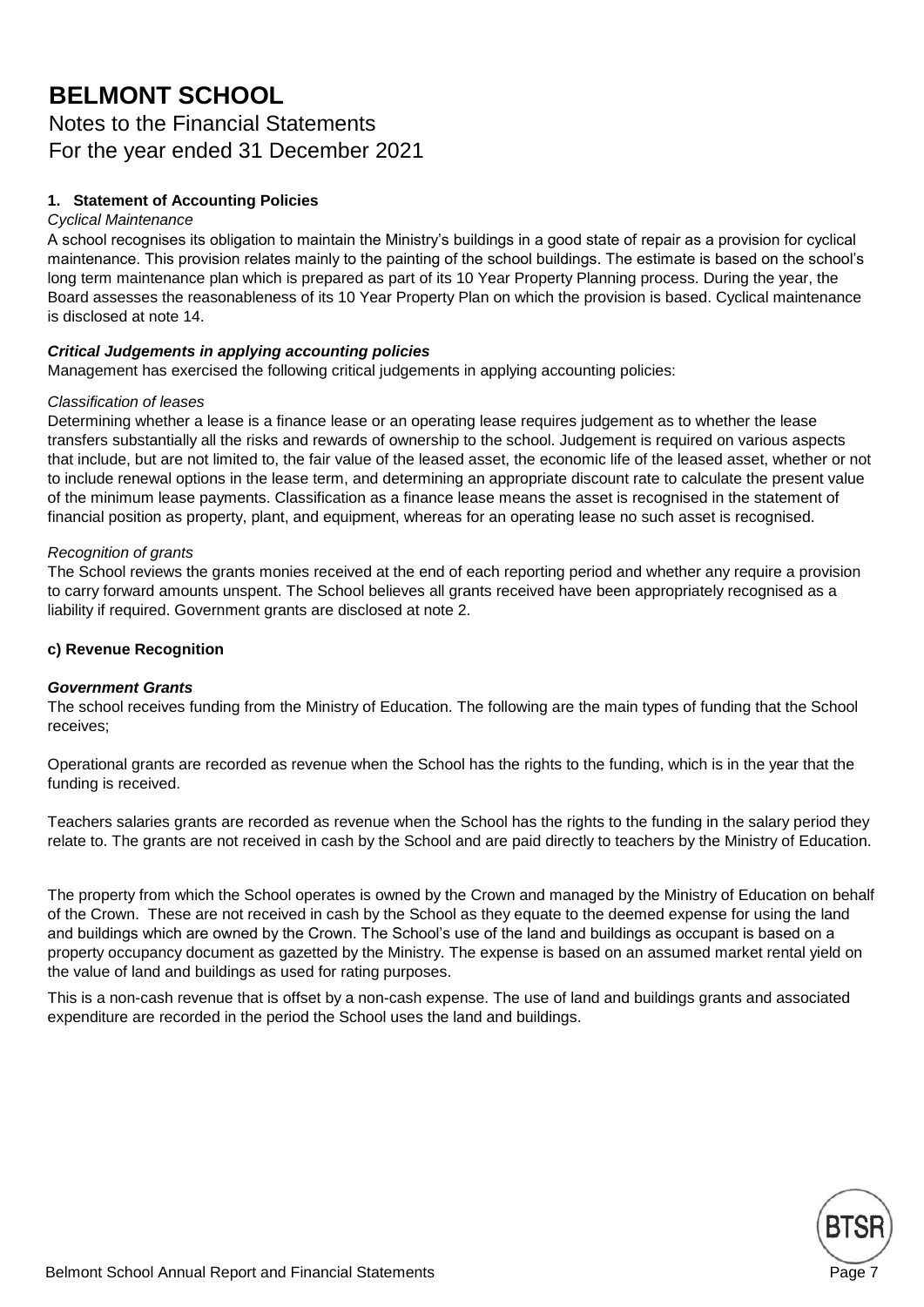Notes to the Financial Statements For the year ended 31 December 2021

#### **1. Statement of Accounting Policies**

#### *Other Grants*

Other grants are recorded as revenue when the School has the rights to the funding, unless there are unfulfilled conditions attached to the grant, in which case the amount relating to the unfulfilled conditions is recognised as a liability and released to revenue as the conditions are fulfilled.

#### *Donations, Gifts and Bequests*

Donations, gifts and bequests are recorded as revenue when their receipt is formally acknowledged by the School.

#### *Interest Revenue*

Interest Revenue earned on cash and cash equivalents and investments is recorded as revenue in the period it is earned.

#### **d) Operating Lease Payments**

Payments made under operating leases are recognised in the Statement of Comprehensive Revenue and Expense on a straight line basis over the term of the lease.

#### **e) Finance Lease Payments**

Finance lease payments are apportioned between the finance charge and the reduction of the outstanding liability. The finance charge is allocated to each period during the lease term on an effective interest basis.

#### **f) Cash and Cash Equivalents**

Cash and cash equivalents include cash on hand, bank balances, deposits held at call with banks, and other short term highly liquid investments with original maturities of 90 days or less, and bank overdrafts. The carrying amount of cash and cash equivalents represent fair value.

#### **g) Accounts Receivable**

Short-term receivables are recorded at the amount due, less an allowance for credit losses (uncollectable debts). The schools receivables are largely made up of funding from the Ministry of Education, therefore the level of uncollectable debts is not considered to be material. However, short-term receivables are written off when there is no reasonable expectation of recovery.

#### **h) Inventories**

Inventories are consumable items held for sale and comprise of stationery and school uniforms. They are stated at the lower of cost and net realisable value. Cost is determined on a first in, first out basis. Net realisable value is the estimated selling price in the ordinary course of activities less the estimated costs necessary to make the sale. Any write down from cost to net realisable value is recorded as an expense in the Statement of Comprehensive Revenue and Expense in the period of the write down.

#### **i) Investments**

Bank term deposits are initially measured at the amount invested. Interest is subsequently accrued and added to the investment balance. A loss allowance for expected credit losses is recognised if the estimated loss allowance is not trivial.

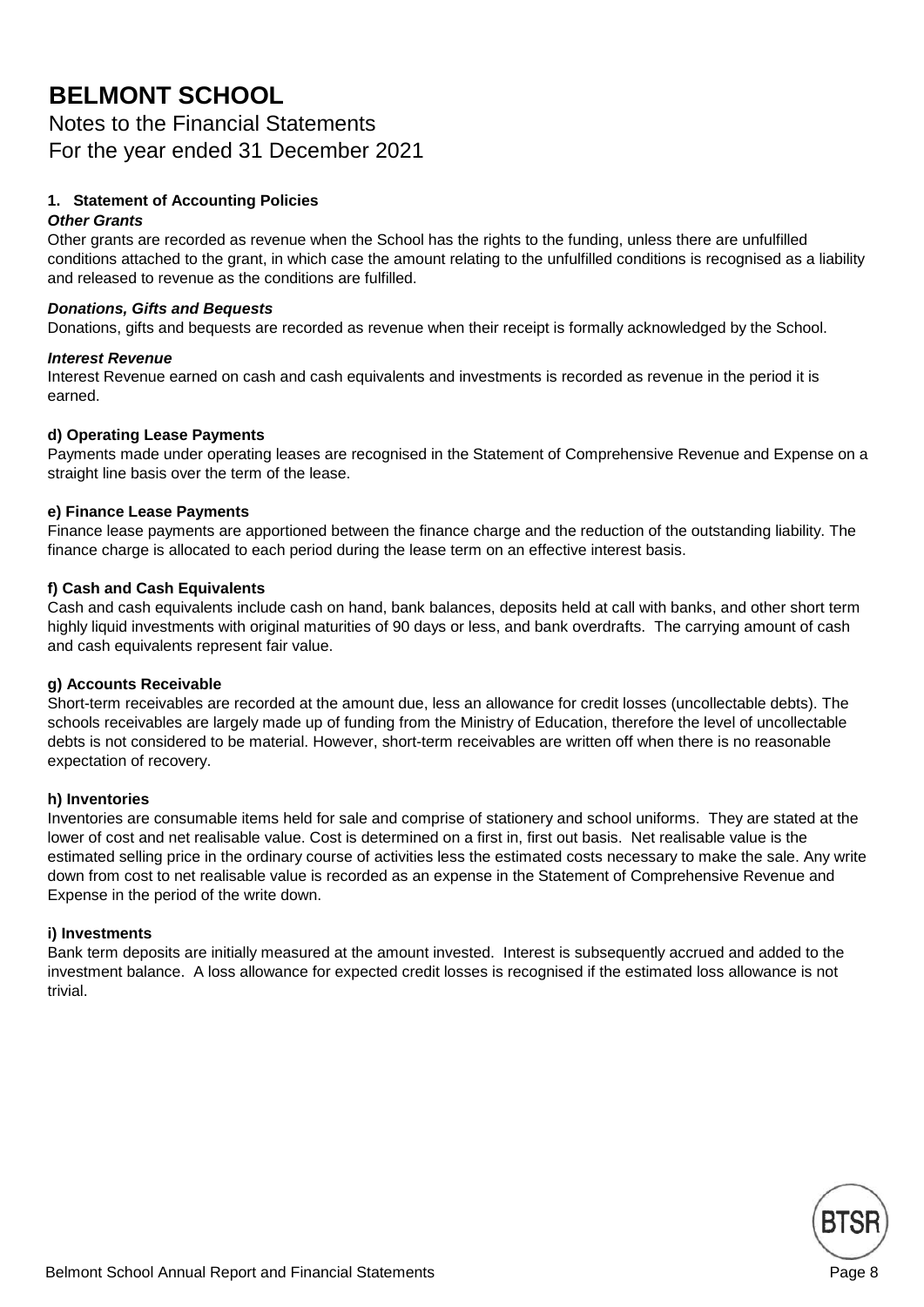### Notes to the Financial Statements For the year ended 31 December 2021

### **1. Statement of Accounting Policies**

#### **j) Property, Plant and Equipment**

Land and buildings owned by the Crown are excluded from these financial statements. The Board's use of the land and buildings as 'occupant' is based on a property occupancy document.

Improvements to buildings owned by the Crown are recorded at cost, less accumulated depreciation and impairment losses.

Property, plant and equipment are recorded at cost or, in the case of donated assets, fair value at the date of receipt, less accumulated depreciation and impairment losses. Cost or fair value as the case may be, includes those costs that relate directly to bringing the asset to the location where it will be used and making sure it is in the appropriate condition for its intended use.

Gains and losses on disposals (*i.e.* sold or given away) are determined by comparing the proceeds received with the carrying amounts (*i.e.* the book value). The gain or loss arising from the disposal of an item of property, plant and equipment is recognised in the Statement of Comprehensive Revenue and Expense.

#### *Finance Leases*

A finance lease transfers to the lessee substantially all the risks and rewards incidental to ownership of an asset, whether or not title is eventually transferred. At the start of the lease term, finance leases are recognised as assets and liabilities in the statement of financial position at the lower of the fair value of the leased asset or the present value of the minimum lease payments. The finance charge is charged to the surplus or deficit over the lease period so as to produce a constant periodic rate of interest on the remaining balance of the liability. The amount recognised as an asset is depreciated over its useful life. If there is no reasonable certainty whether the school will obtain ownership at the end of the lease term, the asset is fully depreciated over the shorter of the lease term and its useful life.

#### *Depreciation*

Property, plant and equipment except for library resources are depreciated over their estimated useful lives on a straight line basis. Library resources are depreciated on a diminishing value basis. Depreciation of all assets is reported in the Statement of Comprehensive Revenue and Expense.

The estimated useful lives of the assets are:

Building Improvements – Crown 10 - 25 years Classroom Equipment and Furniture 10 - 17 years 10 - 17 years Information and communication technology 5 - 10 years Office Furniture 10 years 10 years 10 years 10 years 10 years 10 years 10 years 10 years 10 years 10 years 10 years 10 years 10 years 10 years 10 years 10 years 10 years 10 years 10 years 10 years 10 years 10 years 10 year Office Equipment 6 - 10 years 3 - 10 years 3 - 10 years 3 - 10 years 3 - 10 years 3 - 10 years 3 - 10 years 3 - 10 years 3 - 10 years 3 - 10 years 3 - 10 years 3 - 10 years 3 - 10 years 3 - 10 years 3 - 10 years 3 - 10 yea Other Equipment 5 - 10 years Playground 10 - 15 years 10 - 15 years 10 - 15 years 10 - 15 years 10 - 15 years 10 - 15 years 10 - 15 years 10 - 15 years 10 - 15 years 10 - 15 years 10 - 15 years 10 - 15 years 10 - 15 years 10 - 15 years 10 - 15 years 1 Leased Assets Term of lease Library Resources 5% Diminishing Value

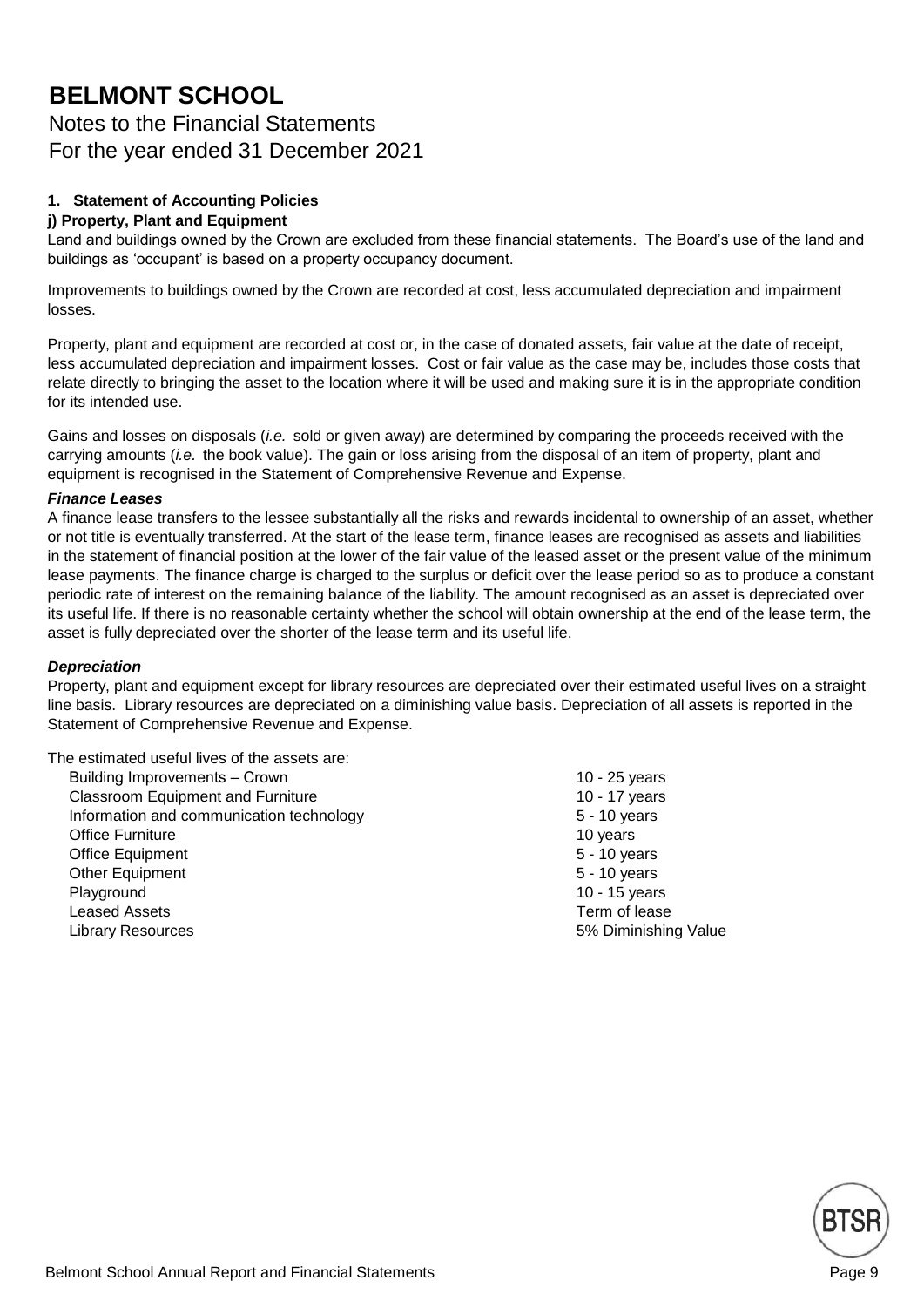Notes to the Financial Statements For the year ended 31 December 2021

#### **1. Statement of Accounting Policies**

#### **k) Impairment of property, plant, and equipment and intangible assets**

The school does not hold any cash generating assets. Assets are considered cash generating where their primary objective is to generate a commercial return.

#### *Non cash generating assets*

Property, plant, and equipment and intangible assets held at cost that have a finite useful life are reviewed for impairment whenever events or changes in circumstances indicate that the carrying amount may not be recoverable. An impairment loss is recognised for the amount by which the asset's carrying amount exceeds its recoverable service amount. The recoverable service amount is the higher of an asset's fair value less costs to sell and value in use.

Value in use is determined using an approach based on either a depreciated replacement cost approach, restoration cost approach, or a service units approach. The most appropriate approach used to measure value in use depends on the nature of the impairment and availability of information.

If an asset's carrying amount exceeds its recoverable service amount, the asset is regarded as impaired and the carrying amount is written down to the recoverable amount. The total impairment loss is recognised in the surplus or deficit.

The reversal of an impairment loss is recognised in the surplus or deficit.

#### **l) Accounts Payable**

Accounts Payable represents liabilities for goods and services provided to the School prior to the end of the financial year which are unpaid. Accounts Payable are recorded at the amount of cash required to settle those liabilities. The amounts are unsecured and are usually paid within 30 days of recognition.

#### **m) Employee Entitlements**

#### *Short-term employee entitlements*

Employee benefits that are due to be settled within 12 months after the end of the period in which the employee renders the related service are measured based on accrued entitlements at current rates of pay. These include salaries and wages accrued up to balance date, and also annual leave earned, by non teaching staff, to but not yet taken at balance date.

#### *Long-term employee entitlements*

Employee benefits that are not expected to be settled wholly before twelve months after the end of the reporting period in which the employee provides the related service, such as retirement and long service leave, have been calculated on an actuarial basis.

The calculations are based on the likely future entitlements accruing to employees, based on years of service, years to entitlement, the likelihood that employees will reach the point of entitlement, and contractual entitlement information, and the present value of the estimated future cash flows

#### **n) Revenue Received in Advance**

Revenue received in advance relates to fees received from students where there are unfulfilled obligations for the School to provide services in the future. The fees are recorded as revenue as the obligations are fulfilled and the fees earned.

The School holds sufficient funds to enable the refund of unearned fees in relation to international students, should the School be unable to provide the services to which they relate.

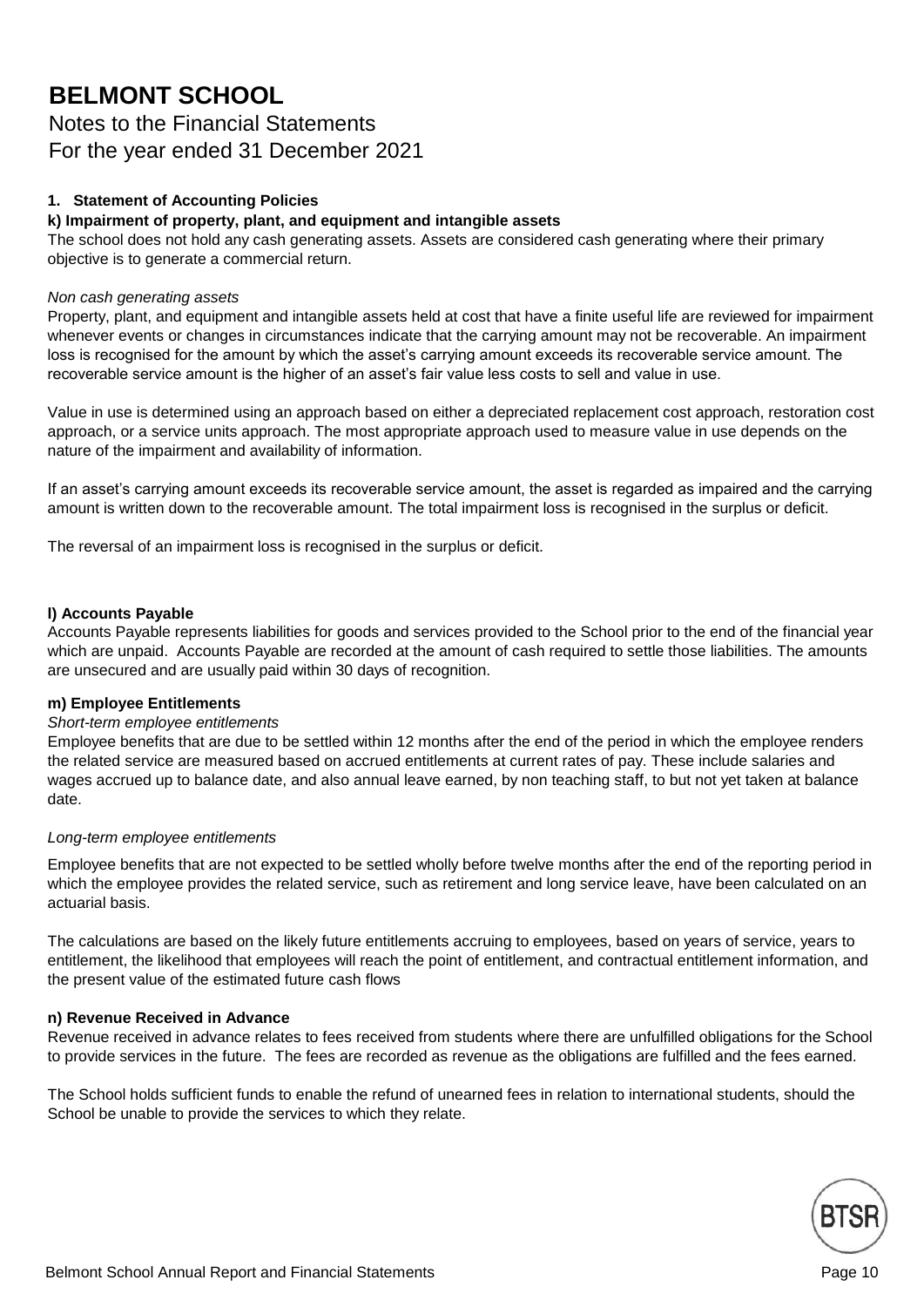### Notes to the Financial Statements For the year ended 31 December 2021

#### **1. Statement of Accounting Policies**

#### **o) Provision for Cyclical Maintenance**

The property from which the School operates is owned by the Crown, and is vested in the Ministry. The Ministry has gazetted a property occupancy document that sets out the Board's property maintenance responsibilities. The Board is responsible for maintaining the land, buildings and other facilities on the School site in a state of good order and repair.

Cyclical maintenance, which involves painting the interior and exterior of the School, makes up the most significant part of the Board's responsibilities outside day-to-day maintenance. The provision for cyclical maintenance represents the obligation the Board has to the Ministry and is based on the Board's ten year property plan (10YPP).

#### **p) Financial Instruments**

The School's financial assets comprise cash and cash equivalents, accounts receivable, and investments. All of these financial assets, except for investments that are shares, are categorised as 'financial assets measured at amortised cost' for accounting purposes in accordance with financial reporting standards.

Investments that are shares are categorised as 'financial assets at fair value through other comprehensive revenue and expense' for accounting purposes in accordance with financial reporting standards.

The School's financial liabilities comprise accounts payable, borrowings and finance lease liability. All of these financial liabilities are categorised as "financial liabilities measured at amortised cost" for accounting purposes in accordance with financial reporting standards.

#### **q) Borrowings**

Borrowings on normal commercial terms are initially recognised at the amount borrowed plus transaction costs. Interest due on the borrowings is subsequently accrued and added to the borrowings balance. Borrowings are classified as current liabilities unless the school has an unconditional right to defer settlement of the liability for at least 12 months after balance date.

Borrowings include but are not limited to bank overdrafts, operating leases, finance leases, painting contracts and term loans.

#### **r) Goods and Services Tax (GST)**

The financial statements have been prepared on a GST exclusive basis, with the exception of accounts receivable and accounts payable which are stated as GST inclusive.

The net amount of GST paid to, or received from, the IRD, including the GST relating to investing and financing activities, is classified as a net operating cash flow in the statements of cash flows.

Commitments and contingencies are disclosed exclusive of GST.

#### **s) Budget Figures**

The budget figures are extracted from the School budget that was approved by the Board at the start of the year.

#### **t) Services received in-kind**

From time to time the School receives services in-kind, including the time of volunteers. The School has elected not to recognise services received in kind in the Statement of Comprehensive Revenue and Expense.

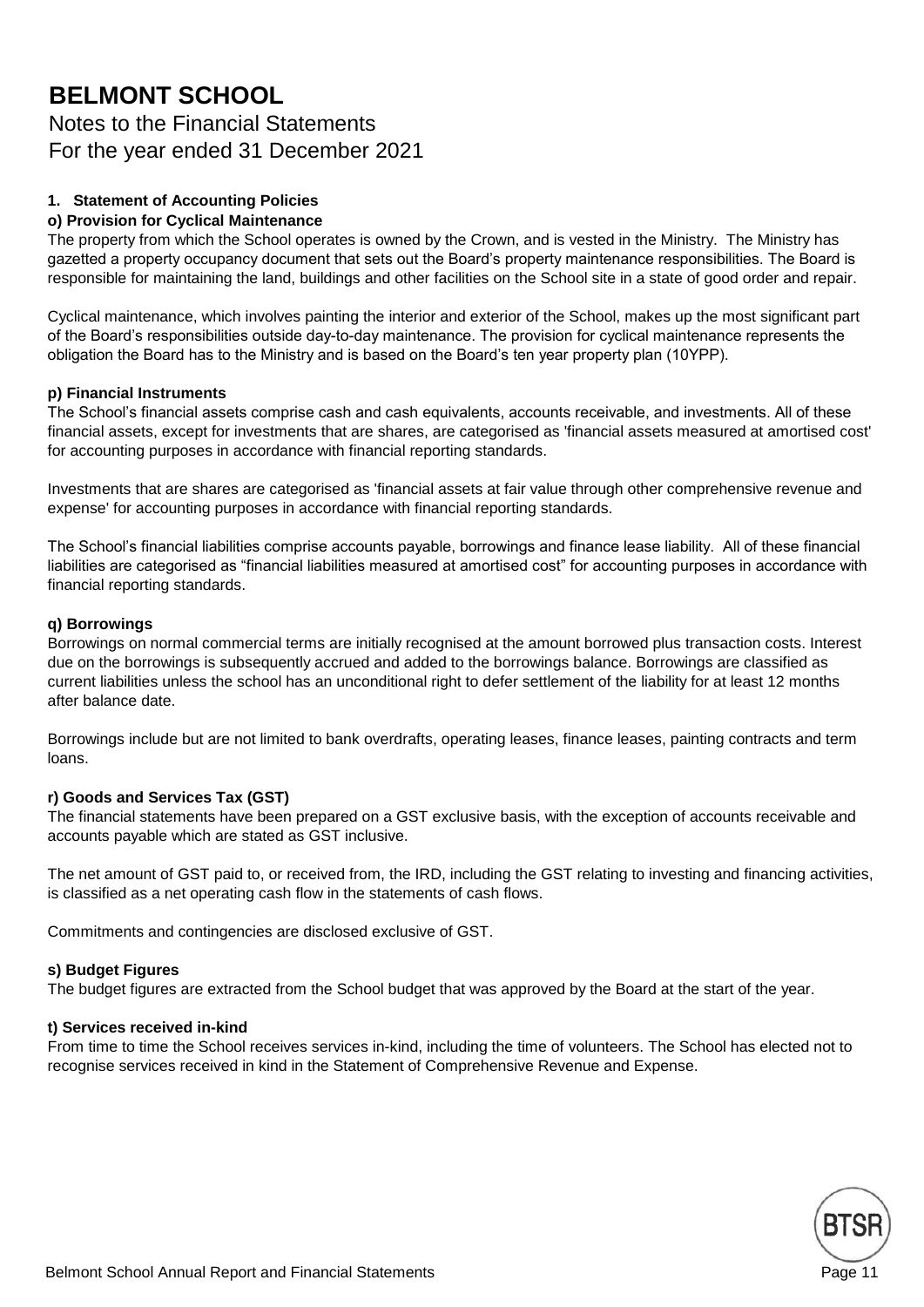Notes to the Financial Statements For the year ended 31 December 2021

#### **2. Government Grants**

|                                  | 2021          | 2021<br><b>Budget</b> |               |  | 2020 |
|----------------------------------|---------------|-----------------------|---------------|--|------|
|                                  | <b>Actual</b> | (Unaudited)           | <b>Actual</b> |  |      |
|                                  |               | S                     | S             |  |      |
| <b>Operational Grants</b>        | 641,743       | 572,650               | 574,738       |  |      |
| <b>Other MoE Grants</b>          | 138.405       | 100,000               | 139,845       |  |      |
| Teachers' Salaries Grants        | 1,972,356     | 2,000,000             | 2,061,785     |  |      |
| Use of Land and Buildings grants | 270,137       | 258,000               | 365,192       |  |      |
|                                  | 3,022,641     | 2,930,650             | 3,141,560     |  |      |

The school has opted in to the donations scheme for this year. Total amount received was \$55,650 (2020: nil).

#### **3. Locally Raised Funds**

Local funds raised within the School's community are made up of:

|                                              | 2021          | 2021<br><b>Budget</b> | 2020          |
|----------------------------------------------|---------------|-----------------------|---------------|
|                                              | <b>Actual</b> | (Unaudited)           | <b>Actual</b> |
| <b>Revenue</b>                               | S             |                       | \$            |
| <b>Fees for Extra Curricular Activities</b>  | 28,702        | 25,000                | 33,491        |
| Donations & Bequests                         | 4,691         |                       | 37,160        |
| <b>Fundraising &amp; Community Grants</b>    | 32,861        | 38,000                | 35,041        |
| Other Revenue                                | 271           |                       | 182           |
| Trading                                      | 17,261        | 15,000                | 14,726        |
|                                              | 83,786        | 78,000                | 120,600       |
| <b>Expenses</b>                              |               |                       |               |
| <b>Extra Curricular Activities Costs</b>     | 29,213        | 41,500                | 30,062        |
| <b>Fundraising and Community Grant Costs</b> | 20,469        | 17,000                | 14,608        |
| <b>Hutt Reading Centre</b>                   | 2,263         |                       | 3,469         |
| Trading                                      | 22,769        | 17,000                | 18,481        |
|                                              | 74,714        | 75,500                | 66,620        |
| Surplus for the year Locally raised funds    | 9,072         | 2,500                 | 53,980        |

#### **4. Learning Resources**

|                                          | 2021          | 2021<br><b>Budget</b> | 2020          |
|------------------------------------------|---------------|-----------------------|---------------|
|                                          | <b>Actual</b> | (Unaudited)           | <b>Actual</b> |
|                                          |               |                       |               |
| Curricular                               | 62,007        | 26,000                | 62,709        |
| <b>Employee Benefits - Salaries</b>      | 2,236,199     | 2,280,000             | 2,310,550     |
| Information and Communication Technology | 7,522         | 12,000                | 1,600         |
| <b>Library Resources</b>                 | 1,434         |                       | 980           |
| <b>Staff Development</b>                 | 5.491         | 10.000                | 3,948         |
|                                          | 2,312,653     | 2,328,000             | 2,379,787     |

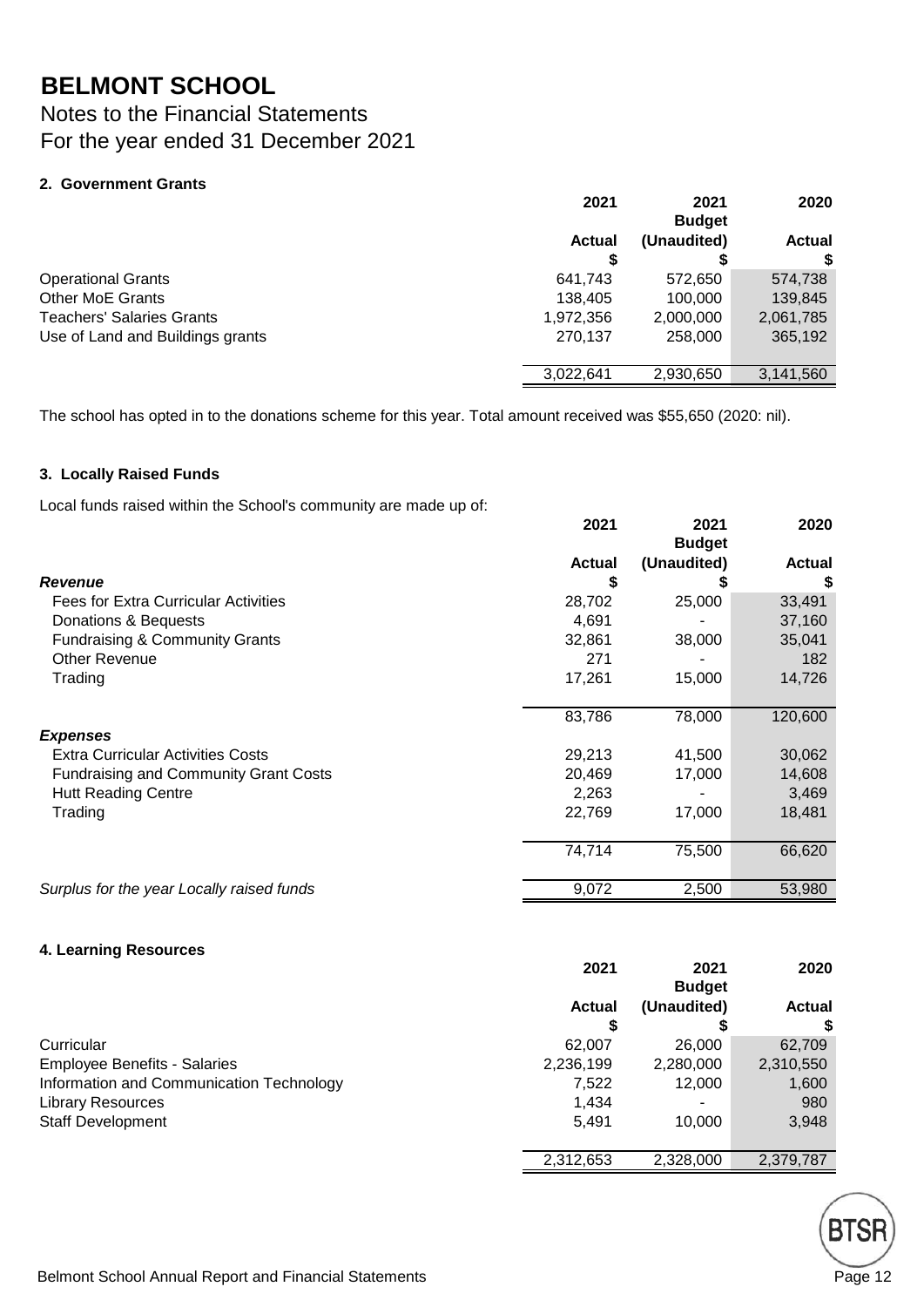### Notes to the Financial Statements For the year ended 31 December 2021

#### **5. Administration**

**6. Property**

| 2021                | 2021<br><b>Budget</b> | 2020                |
|---------------------|-----------------------|---------------------|
| <b>Actual</b><br>\$ | (Unaudited)<br>\$     | <b>Actual</b><br>\$ |
| 7,104               | 6,000                 | 7,126               |
| 5,736               | 8,000                 | 3,408               |
| 3,570               | 4,000                 | 3,150               |
| 2,297               | 2,000                 | 2,111               |
| 2,543               | 3,000                 | 1,756               |
| 133,845             | 111,500               | 130,097             |
| 4,969               | 6,000                 | 3,569               |
| 26,523              | 27,000                | 21,735              |
| 3,309               | 3,000                 | 3,504               |
| 189,896             | 170,500               | 176,456             |
|                     |                       |                     |

|                                          | 2021          | 2021<br><b>Budget</b> |               |
|------------------------------------------|---------------|-----------------------|---------------|
|                                          | <b>Actual</b> | (Unaudited)           | <b>Actual</b> |
|                                          | S             |                       | \$            |
| Caretaking and Cleaning Consumables      | 16,883        | 23,000                | 18,787        |
| <b>Consultancy and Contract Services</b> | 43,658        | 50,000                | 41,832        |
| <b>Cyclical Maintenance Provision</b>    | (34, 858)     | 12,000                | 12,500        |
| <b>Employee Benefits - Salaries</b>      | 1,025         | ۰                     | 793           |
| Grounds                                  | 9,064         | 5,000                 | 6,102         |
| Heat, Light and Water                    | 16,926        | 20,000                | 18,149        |
| Rates                                    | 2,570         | 3,500                 | 3,121         |
| Repairs and Maintenance                  | 8,139         | 15,000                | 19,544        |
| Security                                 | 8,820         | 8,000                 | 6,853         |
| Use of Land and Buildings                | 270,137       | 258,000               | 365,192       |
|                                          | 342.364       | 394,500               | 492,873       |

In 2021, the Ministry of Education revised the notional rent rate from 8% to 5% to align it with the Government Capital Charge rate. This is considered to be a reasonable proxy for the market rental yield on the value of land and buildings used by schools. Accordingly in 2021, the use of land and buildings figure represents 5% of the school's total property value. Property values are established as part of the nation-wide revaluation exercise that is conducted every 30 June for the Ministry of Education's year-end reporting purposes.

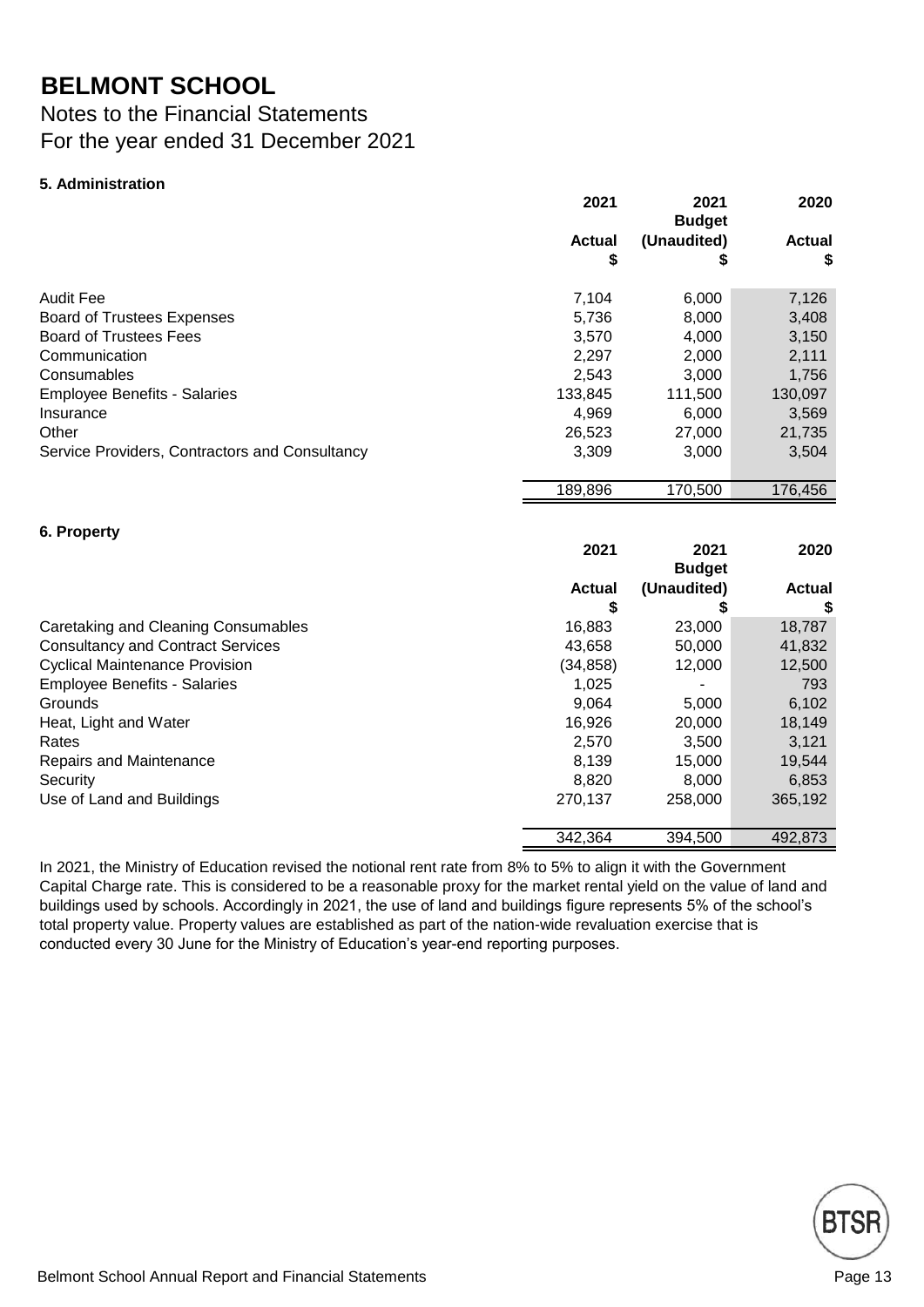Notes to the Financial Statements For the year ended 31 December 2021

#### **7. Cash and Cash Equivalents**

|                                                   | 2021          | 2021<br><b>Budget</b> | 2020          |
|---------------------------------------------------|---------------|-----------------------|---------------|
|                                                   | <b>Actual</b> | (Unaudited)           | <b>Actual</b> |
| <b>ASB Current Account</b>                        | 141.578       | 187.649               | 308,541       |
| <b>BNZ Current Account</b>                        | 22            |                       | 9,586         |
| Cash and cash equivalents for Cash Flow Statement | 141.600       | 187.649               | 318,127       |

The carrying value of short-term deposits with original maturity dates of 90 days or less approximates their fair value.

Of the \$141,600 Cash and Cash Equivalents, \$35,826 is held by the School on behalf of the Ministry of Education. These funds have been provided for the Ministry as part of the school's 5 Year Agreement funding for upgrades to the school's buildings. The funds are required to be spent in 2022 on Crown owned school buildings.

#### **8. Accounts Receivable**

| (Unaudited)<br>S | <b>Actual</b> |
|------------------|---------------|
|                  |               |
|                  | S             |
| 5,000            | 1,942         |
| 115,000          | 164,301       |
| 120,000          | 166,243       |
| 5,000            | 1,942         |
| 115,000          | 164,301       |
| 120,000          | 166,243       |
|                  |               |

#### **9. Inventories**

|            | 2021          | 2021          | 2020          |
|------------|---------------|---------------|---------------|
|            |               | <b>Budget</b> |               |
|            | <b>Actual</b> | (Unaudited)   | <b>Actual</b> |
|            |               |               | \$            |
| Stationery | 1.775         | 1,000         | 1,075         |

#### **10. Investments**

The School's investment activities are classified as follows:

|                          | 2021          | 2021          | 2020          |
|--------------------------|---------------|---------------|---------------|
|                          |               | <b>Budget</b> |               |
|                          | <b>Actual</b> | (Unaudited)   | <b>Actual</b> |
| <b>Current Asset</b>     |               |               |               |
| Short-term Bank Deposits | 823.287       | 640.000       | 468,302       |

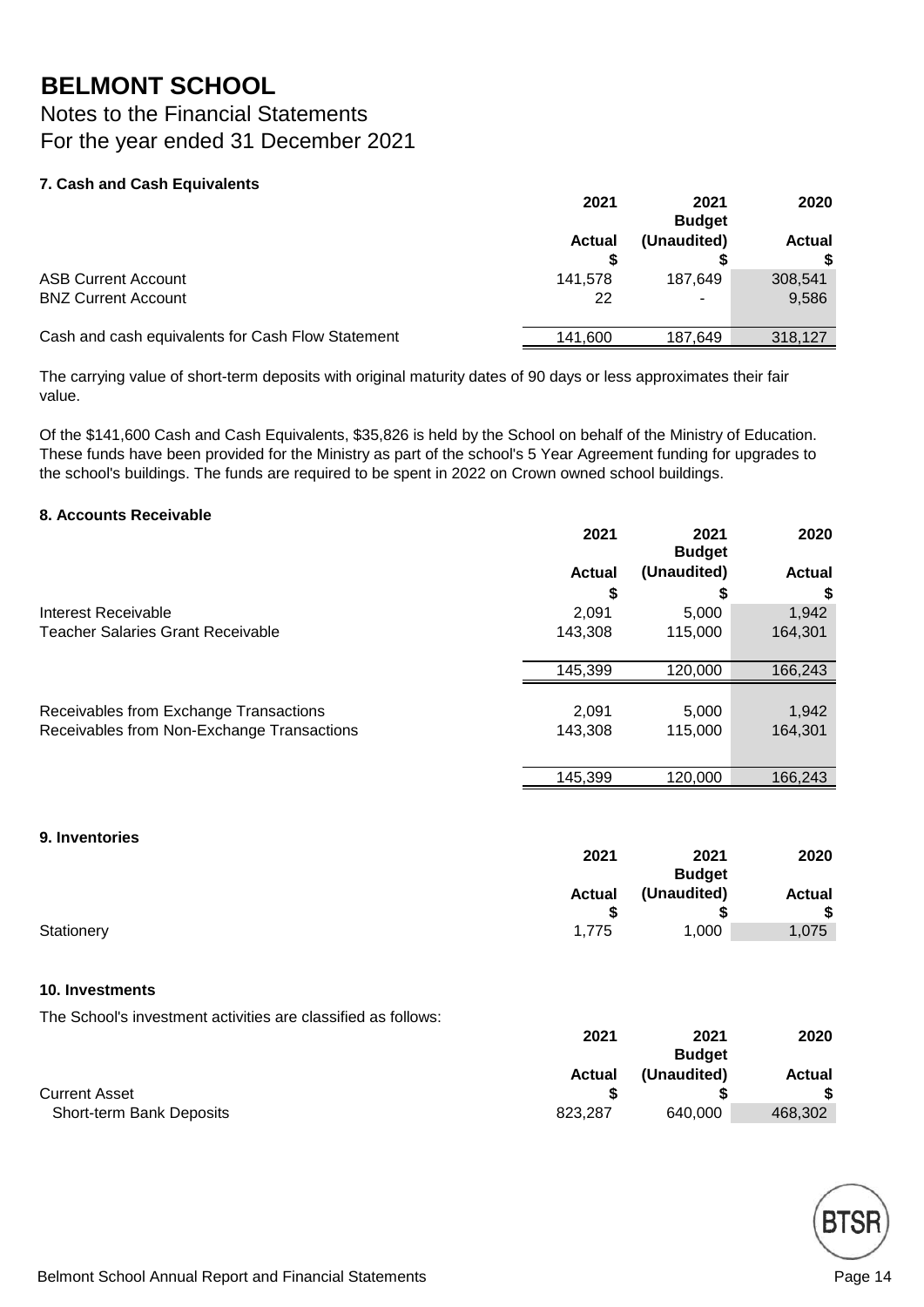Notes to the Financial Statements For the year ended 31 December 2021

#### **11. Property, Plant and Equipment**

|                                      | Opening<br><b>Balance</b> | (NBV) Additions | Disposals | Impairment | <b>Depreciation</b> | <b>Total (NBV)</b> |
|--------------------------------------|---------------------------|-----------------|-----------|------------|---------------------|--------------------|
| 2021                                 | S                         | S               | S         |            |                     | S                  |
| <b>Building Improvements - Crown</b> | 209,224                   |                 |           |            | (16, 176)           | 193,048            |
| <b>Classroom Equipment</b>           | 69,676                    | 6,297           | (686)     |            | (9,844)             | 65,443             |
| Information Technology               | 17,329                    |                 | (37)      |            | (5,733)             | 11,558             |
| <b>Leased Assets</b>                 | 20,674                    | 11,063          | (1,258)   |            | (12, 209)           | 18,270             |
| <b>Library Resources</b>             | 11,236                    |                 |           |            | (562)               | 10,674             |
| Office Furniture & Equipment         | 16,255                    |                 |           |            | (2,075)             | 14,180             |
| <b>Other Equipment</b>               | 7,277                     |                 |           |            | (1, 148)            | 6,128              |
| Playground                           | 132,168                   |                 |           |            | (12,706)            | 119,463            |
| <b>Balance at 31 December 2021</b>   | 483,839                   | 17,360          | (1,981)   |            | (60,453)            | 438,764            |

The net carrying value of equipment held under a finance lease is \$18,270 (2020: \$20,674).

|                                      | 2021<br>Cost or  | 2021<br><b>Accum</b> | 2021<br><b>Net Book</b> | 2020<br>Cost or  | 2020              | 2020<br><b>Net Book</b> |
|--------------------------------------|------------------|----------------------|-------------------------|------------------|-------------------|-------------------------|
|                                      | <b>Valuation</b> | Depn                 | <b>Value</b>            | <b>Valuation</b> | <b>Accum Depn</b> | Value                   |
|                                      |                  |                      |                         |                  |                   | S                       |
| <b>Building Improvements - Crown</b> | 397,653          | (204, 605)           | 193,048                 | 397,653          | (188,429)         | 209,224                 |
| <b>Classroom Equipment</b>           | 155,169          | (89, 726)            | 65,443                  | 168,086          | (98, 411)         | 69,676                  |
| Information Technology               | 151,018          | (139,459)            | 11,558                  | 166,469          | (149,141)         | 17,329                  |
| <b>Leased Assets</b>                 | 43,990           | (25, 720)            | 18,270                  | 47,433           | (26, 759)         | 20,674                  |
| <b>Library Resources</b>             | 61,207           | (50,533)             | 10,674                  | 61,207           | (49, 971)         | 11,236                  |
| Office Furniture & Equipment         | 35.524           | (21, 344)            | 14.180                  | 35.719           | (19, 464)         | 16,255                  |
| Other Equipment                      | 20,802           | (14, 674)            | 6.128                   | 24,635           | (17, 358)         | 7.277                   |
| Playground                           | 175,120          | (55,657)             | 119,463                 | 175,120          | (42, 952)         | 132,168                 |
| <b>Balance at 31 December</b>        | 1.040.483        | (601, 718)           | 438.764                 | 1,076,322        | (592,485)         | 483,839                 |

#### **12. Accounts Payable**

|                                         | 2021          | 2021<br><b>Budget</b> | 2020          |
|-----------------------------------------|---------------|-----------------------|---------------|
|                                         | <b>Actual</b> | (Unaudited)           | <b>Actual</b> |
|                                         | S             |                       | \$            |
| Creditors                               | 23,271        | 2,000                 | 33,465        |
| Accruals                                | 9,869         | 3,000                 | 8,491         |
| <b>Employee Entitlements - salaries</b> | 163,659       | 115,000               | 182,268       |
| Employee Entitlements - leave accruals  | 5,134         | 3,000                 | 3,348         |
|                                         | 201,933       | 123,000               | 227,572       |
| Payables for Exchange Transactions      | 201,933       | 123,000               | 227,572       |
|                                         | 201,933       | 123,000               | 227,572       |

The carrying value of payables approximates their fair value.

**BTSI**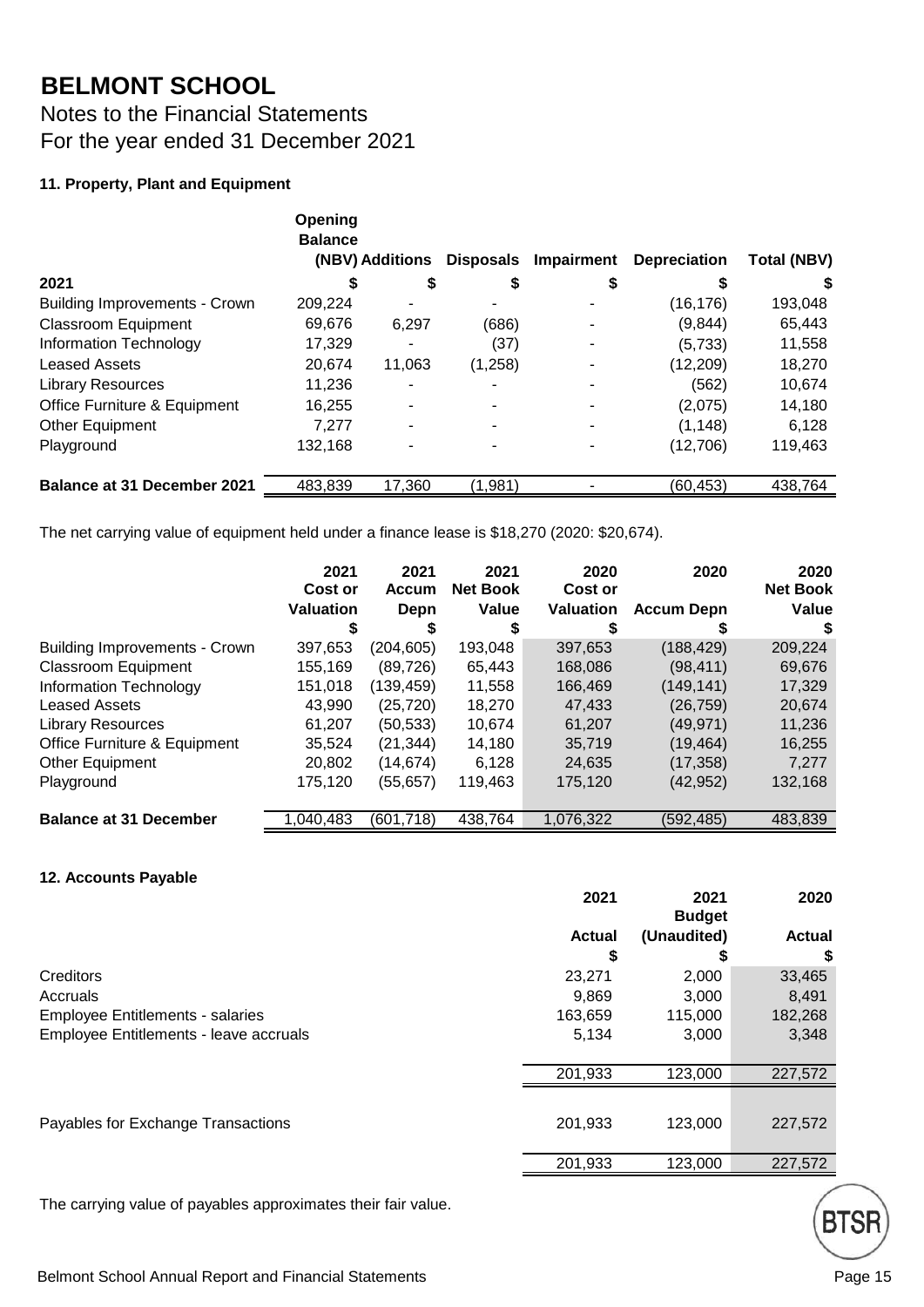### Notes to the Financial Statements For the year ended 31 December 2021

#### **13. Revenue Received in Advance**

|                                             | 2021               | 2021<br><b>Budget</b> | 2020                |
|---------------------------------------------|--------------------|-----------------------|---------------------|
|                                             | <b>Actual</b><br>S | (Unaudited)           | <b>Actual</b><br>\$ |
| Camp Fees                                   |                    | -                     |                     |
| Civil Defence                               | 1,359              | -                     | 1,938               |
| <b>School Donations &amp; Activity Fees</b> | 2,546              | 8,000                 | 2,966               |
|                                             | 3,905              | 8,000                 | 4,904               |

#### **14. Provision for Cyclical Maintenance**

|                                                                                 | 2021                | 2021<br><b>Budget</b> | 2020             |
|---------------------------------------------------------------------------------|---------------------|-----------------------|------------------|
|                                                                                 | <b>Actual</b>       | (Unaudited)           | <b>Actual</b>    |
| Provision at the Start of the Year<br>Increase to the Provision During the Year | 69.429<br>(34, 858) | 69.429<br>12,000      | 56,929<br>12,500 |
| Adjustment to the Provision                                                     |                     | 35,571                |                  |
| Provision at the End of the Year                                                | 34,571              | 117,000               | 69,429           |
| Cyclical Maintenance - Current<br>Cyclical Maintenance - Term                   | 34,571              | 50,000<br>67,000      | 57,144<br>12,285 |
|                                                                                 | 34.571              | 117.000               | 69,429           |

#### **15. Finance Lease Liability**

The School has entered into a number of finance lease agreements for computers. Minimum lease payments payable:

|                                                  | 2021          | 2021<br><b>Budget</b> | 2020          |
|--------------------------------------------------|---------------|-----------------------|---------------|
|                                                  | <b>Actual</b> | (Unaudited)           | <b>Actual</b> |
|                                                  | S             | ъ                     | \$            |
| No Later than One Year                           | 11,926        | 14.000                | 10,509        |
| Later than One Year and no Later than Five Years | 7,742         | 10,000                | 11,528        |
| <b>Future Finance Charges</b>                    |               |                       |               |
|                                                  | 19,668        | 24,000                | 22,037        |
| Represented by                                   |               |                       |               |
| Finance lease liability - Current                | 11,926        | 14.000                | 10,509        |
| Finance lease liability - Term                   | 7,742         | 10.000                | 11,528        |
|                                                  | 19,668        | 24,000                | 22,037        |

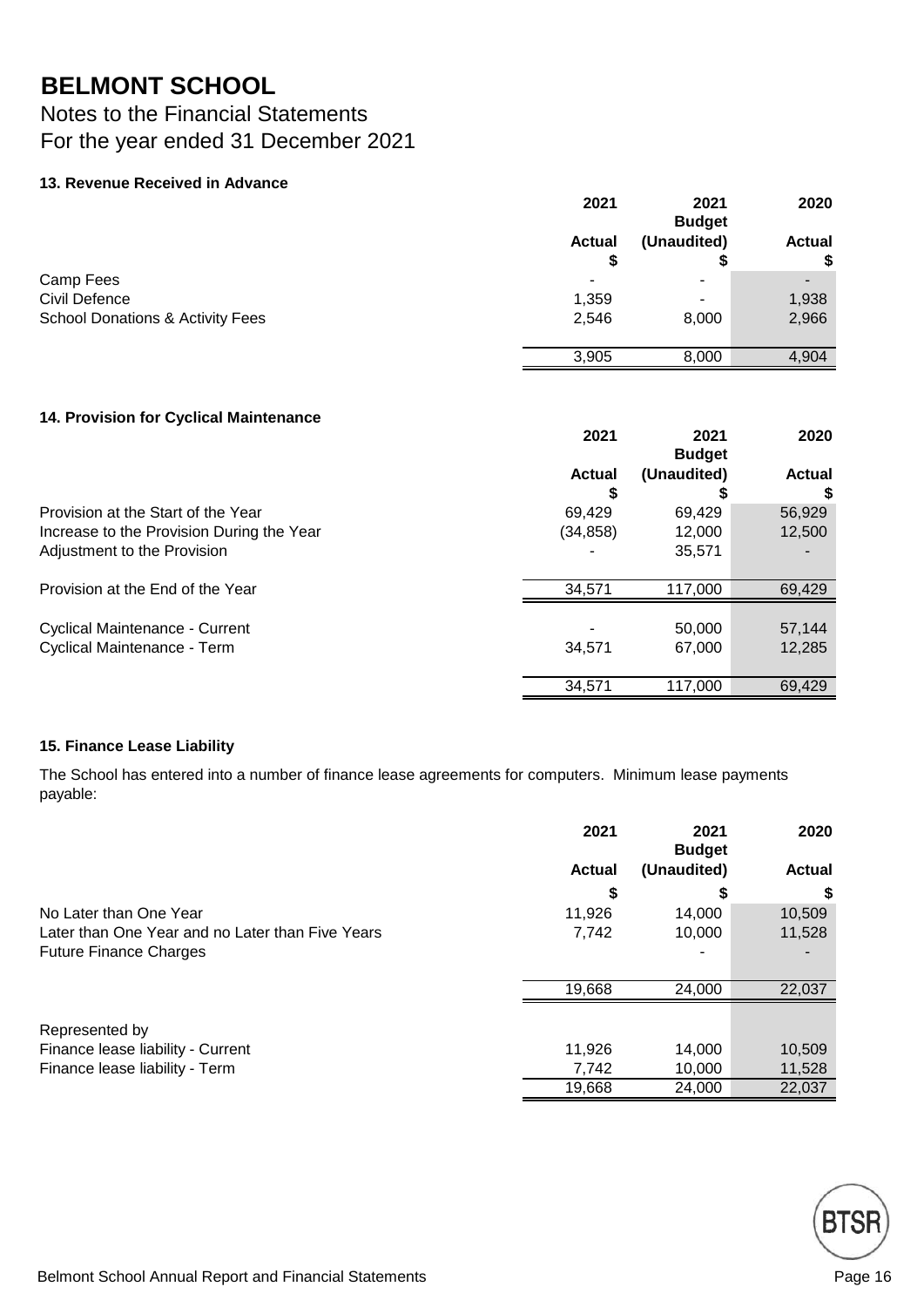Notes to the Financial Statements For the year ended 31 December 2021

#### **16. Funds Held for Capital Works Projects**

During the year the School received and applied funding from the Ministry of Education for the following capital

|                                           |          |                          |                 | <b>BOT</b><br>Contribution/ |                 |
|-------------------------------------------|----------|--------------------------|-----------------|-----------------------------|-----------------|
|                                           | Opening  | <b>Receipts</b>          |                 | (Write-off to               | <b>Closing</b>  |
| 2021                                      |          | <b>Balances from MoE</b> | <b>Payments</b> | <b>R&amp;M)</b>             | <b>Balances</b> |
|                                           |          |                          |                 |                             |                 |
| <b>Roll Growth Classroom</b>              | 3.205    |                          |                 |                             | 3,205           |
| Block F Classroom & Student Toilet Refurb | (10,758) | 43,575                   | (22, 262)       |                             | 10,555          |
| <b>Block L Replace Fire Alarm</b>         | 8,100    |                          | (8, 241)        |                             | (141)           |
| Cladding & Roof Remediation               | (3,150)  |                          |                 |                             | (3, 150)        |
| Replace Sewer & Stormwater                | (8, 476) | 14.937                   | (13, 459)       |                             | (6,998)         |
| <b>Block D Library Refurb</b>             | (3, 150) | 50,000                   | (24, 815)       |                             | 22,035          |
| <b>Block M Leak Mediation</b>             |          | 28,280                   | (28, 249)       |                             | 31              |
| Totals                                    | 14,229)  | 136,792                  | (97,026)        |                             | 25,537          |
|                                           |          |                          |                 |                             |                 |

#### **Represented by:**

Funds Held on Behalf of the Ministry of Education 35,826 Funds Due from the Ministry of Education (10,289)

#### 25,537

| 2020                                      | Opening | <b>Receipts</b><br><b>Balances from MoE</b> | <b>Payments</b> | <b>BOT</b><br>Contribution/<br>(Write-off to<br><b>R&amp;M)</b> | <b>Closing</b><br><b>Balances</b> |
|-------------------------------------------|---------|---------------------------------------------|-----------------|-----------------------------------------------------------------|-----------------------------------|
| <b>Roll Growth Classroom</b>              | 3,205   |                                             |                 |                                                                 | 3,205                             |
| Block F Classroom & Student Toilet Refurb |         |                                             | (10, 758)       |                                                                 | (10, 758)                         |
| <b>Block L Replace Fire Alarm</b>         |         | 8,100                                       |                 |                                                                 | 8,100                             |
| Cladding & Roof Remediation               |         |                                             | (3, 150)        |                                                                 | (3, 150)                          |
| Replace Sewer & Stormwater                |         |                                             | (8, 476)        |                                                                 | (8, 476)                          |
| <b>Block D Library Refurb</b>             |         |                                             | (3, 150)        |                                                                 | (3, 150)                          |
|                                           |         |                                             |                 |                                                                 |                                   |
| Totals                                    | 3,205   | 8,100                                       | (25, 534)       |                                                                 | (14, 229)                         |

#### **17. Related Party Transactions**

The School is a controlled entity of the Crown, and the Crown provides the major source of revenue to the school. The school enters into transactions with other entities also controlled by the Crown, such as government departments, state-owned enterprises and other Crown entities. Transactions with these entities are not disclosed as they occur on terms and conditions no more or less favourable than those that it is reasonable to expect the school would have adopted if dealing with that entity at arm's length.

Related party disclosures have not been made for transactions with related parties that are within a normal supplier or client/recipient relationship on terms and condition no more or less favourable than those that it is reasonable to expect the school would have adopted in dealing with the party at arm's length in the same circumstances. Further, transactions with other government agencies (for example, Government departments and Crown entities) are not disclosed as related party transactions when they are consistent with the normal operating arrangements between government agencies and undertaken on the normal terms and conditions for such transactions.

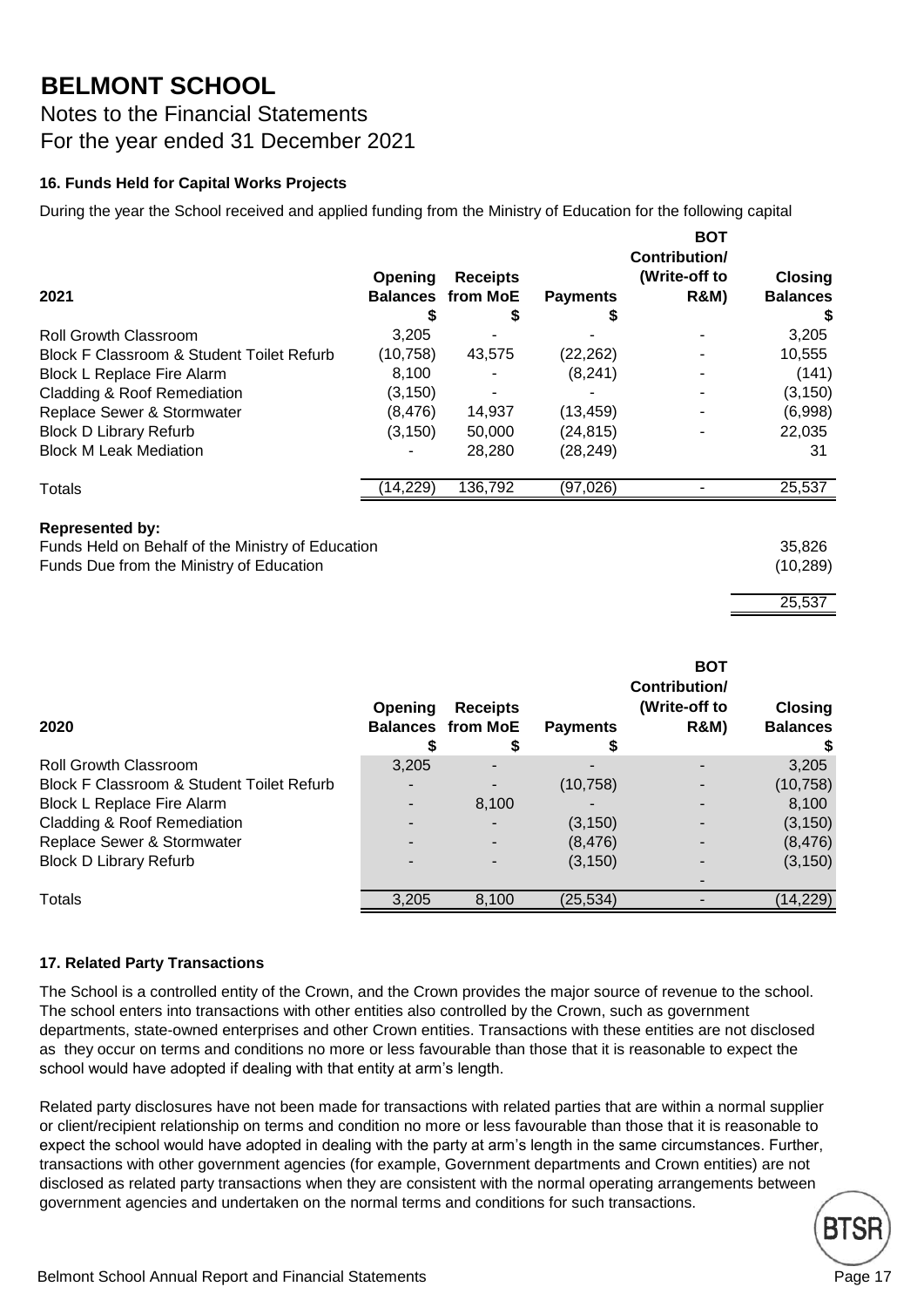Notes to the Financial Statements For the year ended 31 December 2021

#### **18. Remuneration**

#### *Key management personnel compensation*

Key management personnel of the School include all trustees of the Board, Principal, Deputy Principals and Heads of Departments.

|                                             | 2021<br><b>Actual</b><br>\$ | 2020<br><b>Actual</b><br>\$ |
|---------------------------------------------|-----------------------------|-----------------------------|
| <b>Board Members</b>                        |                             |                             |
| Remuneration                                | 3,570                       | 3,150                       |
| Leadership Team                             |                             |                             |
| Remuneration                                | 310,128                     | 354,393                     |
| Full-time equivalent members                | 2.58                        | 3.00                        |
| Total key management personnel remuneration | 313,698                     | 357,543                     |

There are 6 members of the Board excluding the Principal. The Board had hald 11 full meetings of the Board during the year. The Board also has 2 members on the Finance committee and 2 members on the Property committee, which meet monthly and quarterly respectively. As well as these regular meetings, including preparation time, the Presiding Member and other Board members have also been involved in ad hoc meetings to consider student welfare matters including stand downs, suspensions, and other disciplinary matters.

*Principal - 1* The total value of remuneration paid or payable to the Principal was in the following bands:

| Salaries and Other Short-term Employee Benefits:                  | 2021<br>Actual<br>\$000 | 2020<br><b>Actual</b><br>\$000 |
|-------------------------------------------------------------------|-------------------------|--------------------------------|
| Salary and Other Payments<br><b>Benefits and Other Emoluments</b> | $80 - 90$               | $150 - 160$                    |
| Principal - 2                                                     | 2021<br><b>Actual</b>   | 2020<br><b>Actual</b>          |
| Salaries and Other Short-term Employee Benefits:                  | \$000                   | \$000                          |
| Salary and Other Payments                                         | $60 - 70$               |                                |
| <b>Benefits and Other Emoluments</b>                              | $2 - 3$                 |                                |

#### *Other Employees*

The number of other employees with remuneration greater than \$100,000 was in the following bands:

| Remuneratior | 2021 | 2020                         |
|--------------|------|------------------------------|
| \$000        |      | <b>FTE Number</b> FTE Number |
| 100 - 110    | 4.00 | 3.00                         |
|              | 4.00 | 3.00                         |

The disclosure for 'Other Employees' does not include remuneration of the Principal.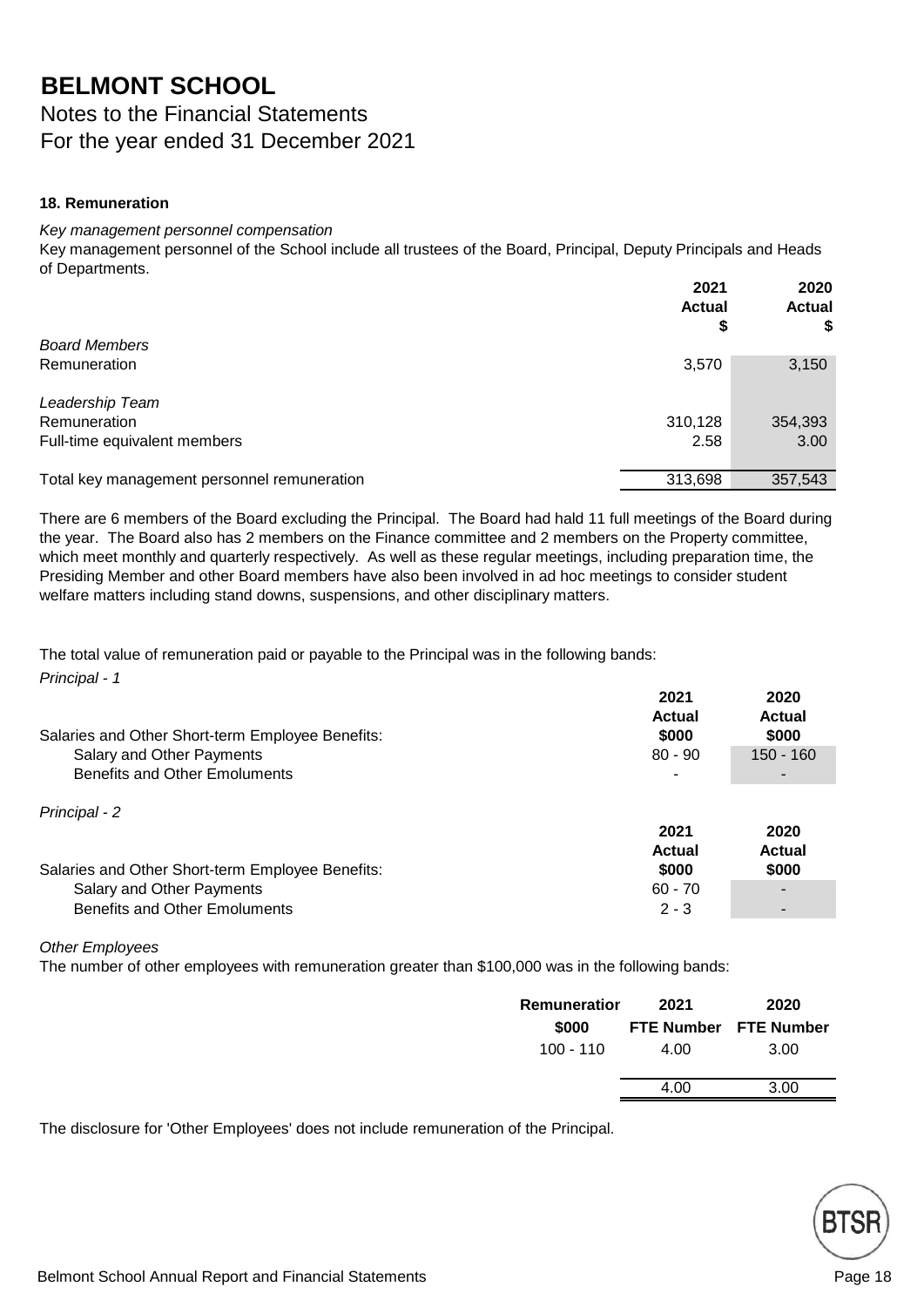Notes to the Financial Statements For the year ended 31 December 2021

#### **19. Compensation and Other Benefits Upon Leaving**

The total value of compensation or other benefits paid or payable to persons who ceased to be trustees, committee member, or employees during the financial year in relation to that cessation and number of persons to whom all or part of that total was payable was as follows:

|                  | 2021          | 2020                     |
|------------------|---------------|--------------------------|
|                  | <b>Actual</b> | Actual                   |
| Total            |               | $\overline{\phantom{0}}$ |
| Number of People | $\sim$        | $\overline{\phantom{0}}$ |
|                  |               |                          |

#### **20. Contingencies**

There are no contingent liabilities (except as noted below) and no contingent assets as at 31 December 2021 (Contingent liabilities and assets at 31 December 2020: nil).

#### **Holidays Act Compliance – schools payroll**

The Ministry of Education performs payroll processing and payments on behalf of school boards of trustees, through payroll service provider Education Payroll Limited.

The Ministry's review of the schools sector payroll to ensure compliance with the Holidays Act 2003 is ongoing. Final calculations and potential impact on any specific individual will not be known until further detailed analysis and solutions have been completed.

To the extent that any obligation cannot reasonably be quantified at 31 December 2021, a contingent liability for the school may exist.

#### **21. Commitments**

#### **(a) Capital Commitments**

As at 31 December 2021 the Board has entered into contract agreements for capital works as follows:

(a) Block F Classroom and Student Toilet Refurbishment at a value of \$44,229, which will be fully funded by the Ministry of Education. \$43,575 has been received and \$33,020 has been spent on the project to date; and (b) Block L replace fire alarm system at a value of \$159,017, which will be fully funded by the Ministry of Education.

\$8,100 has been received and \$8,241 has been spent on the project to date; and

(c) Sewer & Stormwater upgrade at a value of \$14,937, which will be fully funded by the Ministry of Education.

\$14,937 has been received on the project to date; \$21,935 has been spent on the project to date; and

(d)Library Refurbishment at a value of \$378,452, which will be fully funded by the Ministry of Education. \$50,000 has been received and \$27,965 has been spent on the project to date; and

(e) Cladding and Roof Remediation at a value of \$176,004, which will be fully funded by the Ministry of Education. \$3,150 has been spent on the project to date; and

(f) Block M Leak Remediation at a value of \$31,423, which will be fully funded by the Ministry of Education. \$28,280 has beenr eceived and \$28,249 has been spent on the project to date.

(Capital commitments at 31 December 2020: \$9,000)

#### **(b) Operating Commitments**

As at 31 December 2021 the Board has no operating commitments.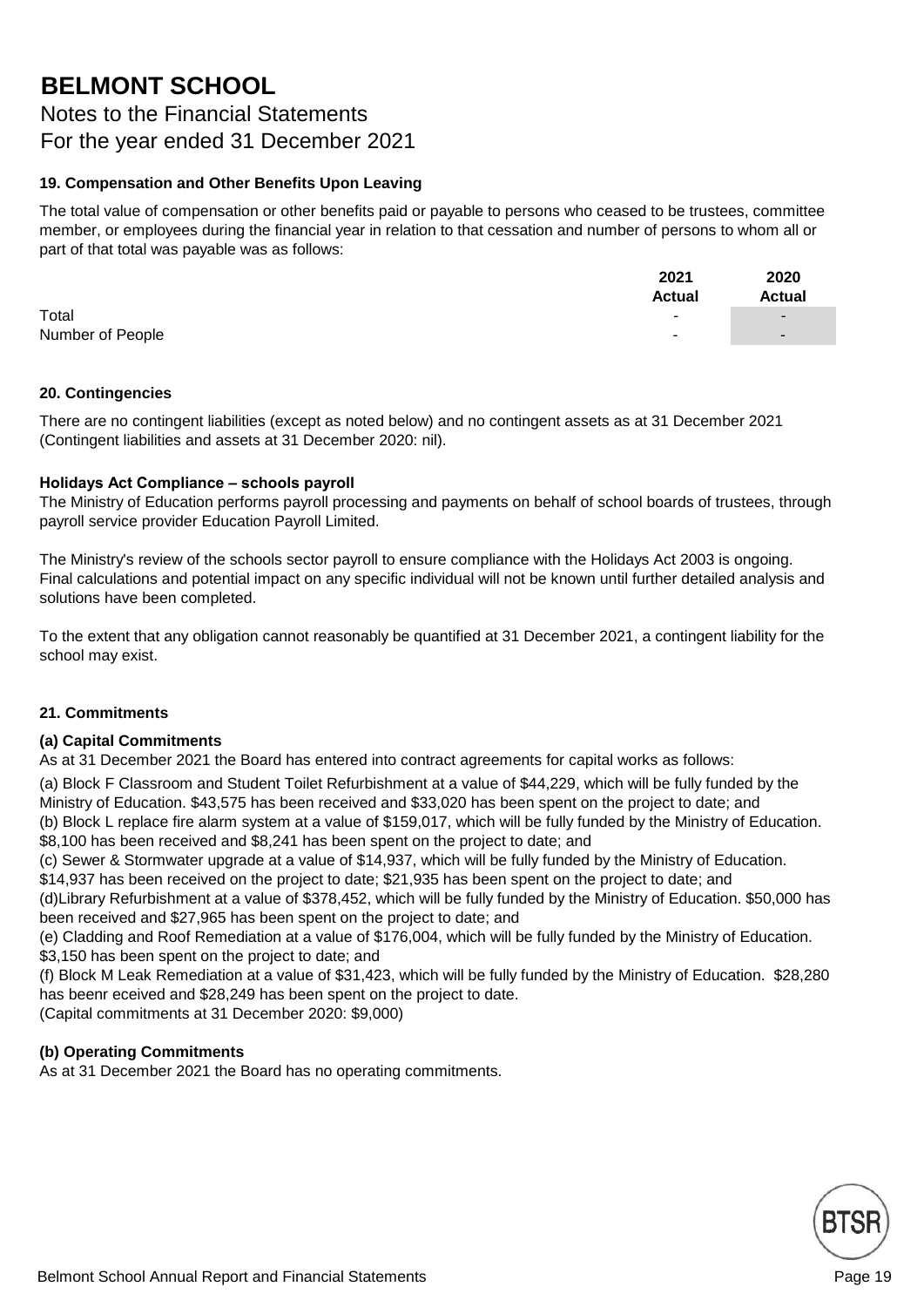Notes to the Financial Statements For the year ended 31 December 2021

#### **22. Financial Instruments**

The carrying amount of financial assets and liabilities in each of the financial instrument categories are as follows:

|                                                               | 2021          | 2021          | 2020          |
|---------------------------------------------------------------|---------------|---------------|---------------|
| Financial assets measured at amortised cost                   |               | <b>Budget</b> |               |
|                                                               | <b>Actual</b> | (Unaudited)   | <b>Actual</b> |
|                                                               | S             |               |               |
| Cash and Cash Equivalents                                     | 141.600       | 187,649       | 318,127       |
| <b>Receivables</b>                                            | 145.399       | 120,000       | 166,243       |
| <b>Investments - Term Deposits</b>                            | 823,287       | 640,000       | 468,302       |
| Total Financial assets measured at amortised cost             | 1,110,286     | 947,649       | 952,672       |
| Financial liabilities measured at amortised cost              |               |               |               |
| Payables                                                      | 201,933       | 123,000       | 227,572       |
| <b>Finance Leases</b>                                         | 19.668        | 24.000        | 22,037        |
| <b>Total Financial Liabilities Measured at Amortised Cost</b> | 221,601       | 147,000       | 249,609       |

#### **23. Events After Balance Date**

There were no significant events after the balance date that impact these financial statements.

#### **24. Comparatives**

There have been a number of prior period comparatives which have been reclassified to make disclosure consistent with the current year.

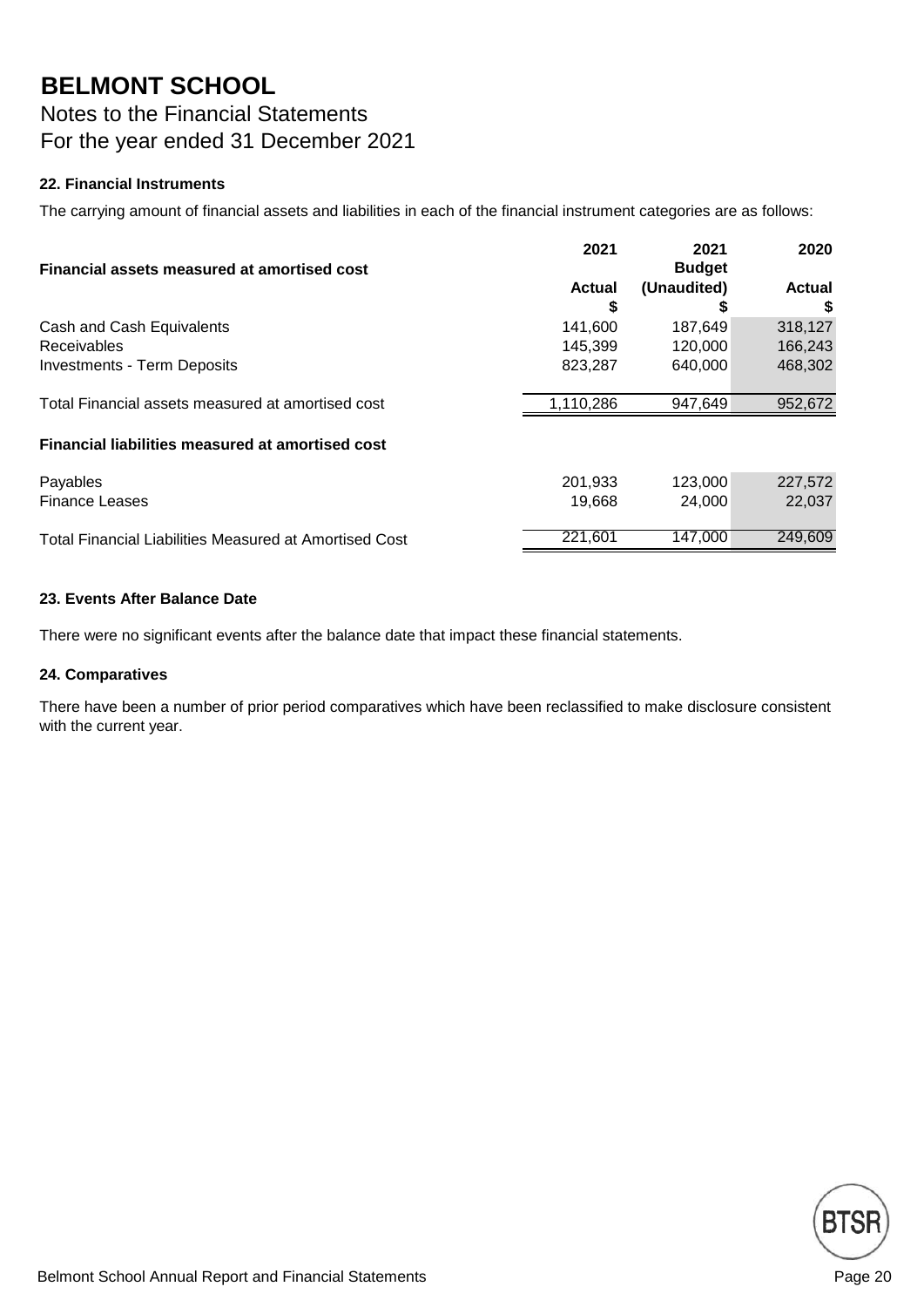### Notes to the Financial Statements For the year ended 31 December 2021

#### **25. Covid 19 Pandemic on going implications**

#### **Impact of Covid-19**

During 2021 the country moved between alert levels. During February and March 2021 Auckland was placed into alert levels 3 and 2 and other parts of the country moved into alert level 2.

Towards the end of June 2021, the Wellington region was placed into alert level 2 for one week.

Towards the end of August 2021, the entire country moved to alert level 4, with a move to alert level 3 and 2 for everyone outside the Auckland region three weeks later. While Auckland has remained in alert level 3 for a prolonged period of time the Northland and Waikato regions have also returned to alert level 3 restrictions during this period.

#### **Impact on operations**

Schools have been required to continue adapting to remote and online learning practices when physical attendance is unable to occur in alert level 4 and 3. Schools continue to receive funding from the Te Tāhuhu o te Mātauranga | Ministry to Education, even while closed.

However, the ongoing interruptions resulting from the moves in alert levels have impacted schools in various ways which potentially will negatively affect the operations and services of the school. We describe below the possible effects on the school that we have identified, resulting from the ongoing impacts of the COVID-19 alert level changes.

#### **Reduction in locally raised funds**

Under alert levels 4,3, and 2 the school's ability to undertake fund raising events in the community and/ or collect donations or other contributions from parents, may have been compromised. Costs already incurred arranging future events may not be recoverable.

#### **Increased Remote learning additional costs**

Under alert levels 4 and 3 ensuring that students have the ability to undertake remote or distance learning often incurs additional costs in the supply of materials and devices to students to enable alternative methods of curriculum delivery.

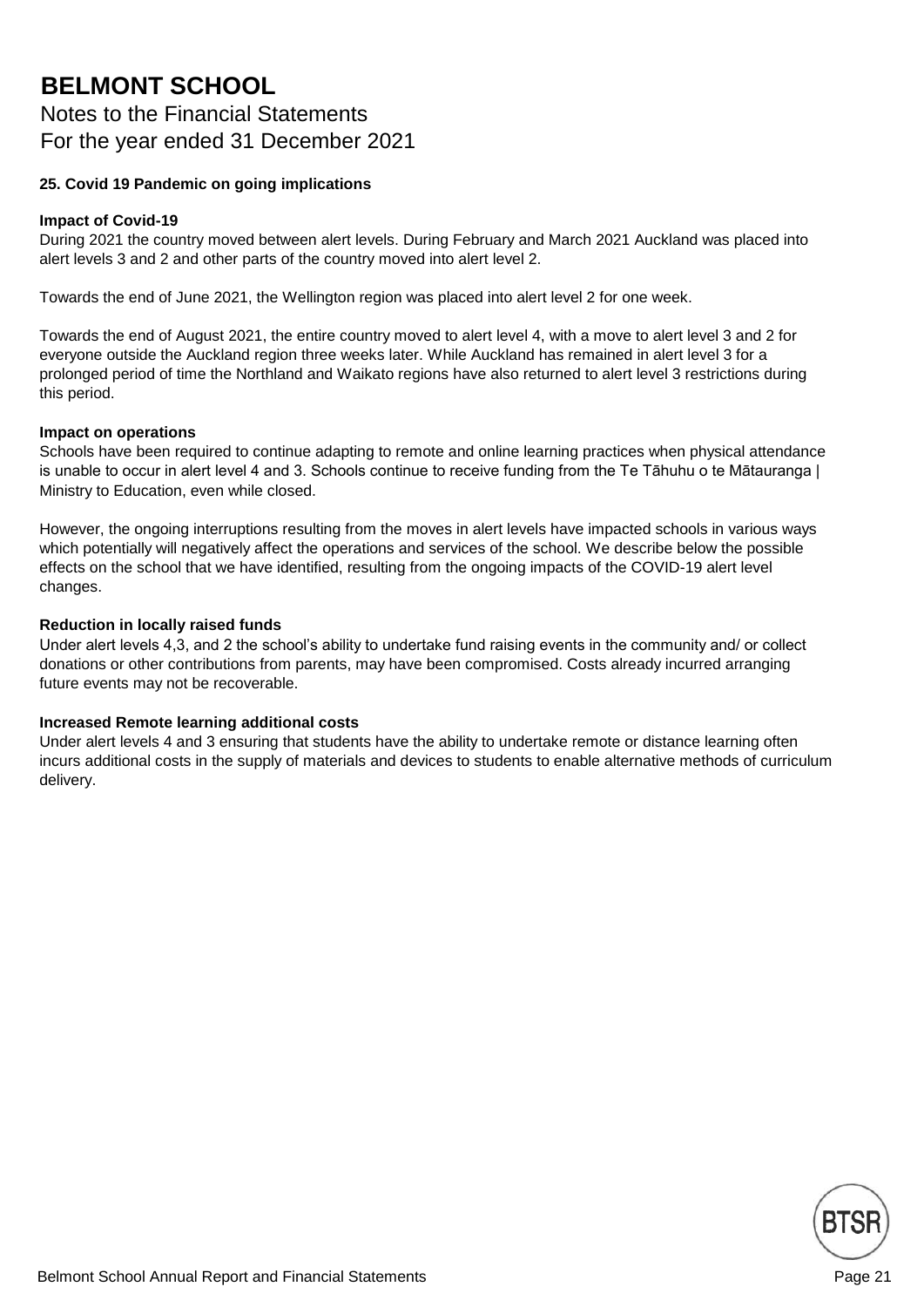Members of the Board For the year ended 31 December 2021

| <b>Name</b>         | <b>Position</b>                   | How position on<br><b>Board gained</b> | <b>Occupation</b> | <b>Term</b><br>expired/expires |
|---------------------|-----------------------------------|----------------------------------------|-------------------|--------------------------------|
| Sarah Morrison      | <b>Presiding Member</b>           | Elected 2019                           | <b>Barrister</b>  | May 2022                       |
| Robin Thomson       | Principal                         | Appointed                              | Principal         | Resigned July 2021             |
| Bryan Trevean       | Principal                         | Appointed                              | Principal         |                                |
| David Grigg         | Deputy Chairperson,<br>Parent Rep | Elected 2019                           | Senior Manager    | May 2022                       |
| <b>Shar Amner</b>   | Parent Rep                        | Elected 2019                           | General Manager   | May 2022                       |
| <b>Andrew Clark</b> | Treasurer, Parent<br>Rep          | Elected 2019                           | Auditor           | May 2022                       |
| Joanne Neilson      | Parent Rep                        | Elected 2019                           | <b>Nurse</b>      | May 2022                       |
| Paula Asiata        | Staff Rep                         | Elected 2019                           | Teacher           | May 2022                       |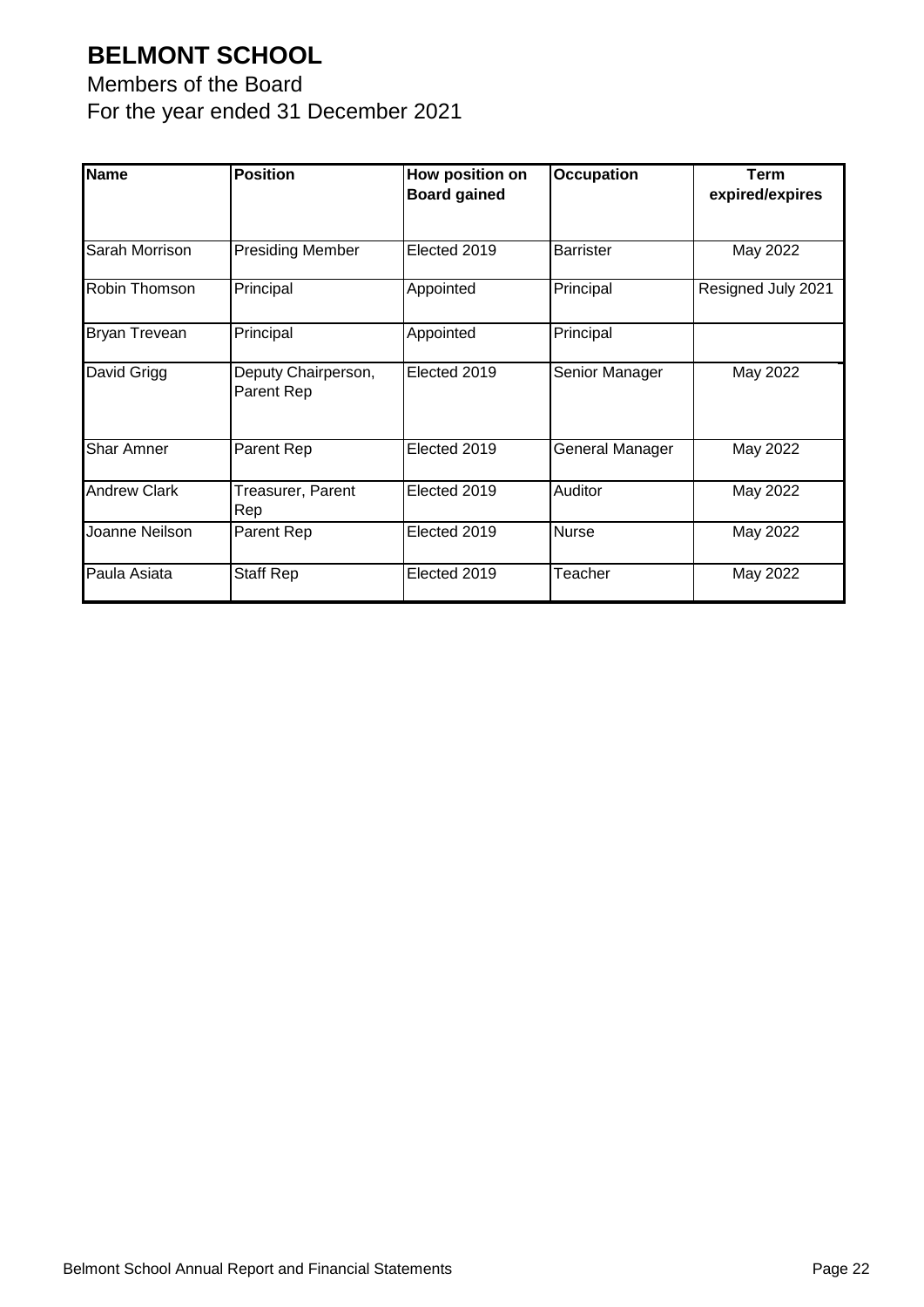### Kiwisport Funding For the year ended 31 December 2021

Kiwisport is a Government funding initiative to support students' participation in sport. In 2021 the school received Kiwisport funding totalling \$5,347 (2020: \$5,334).

This funding provided the opportunity:

- \* For Year 1 - 5 students to have swimming lessons with their class throughout Term 1 in the school swimming pool using a range of equipment funded by Kiwisport funding. In order to free up the pool to enable the increasing number of students at this level to have swimming on a regular cycle, the Year six students were transported to the Stokes Valley Pool later in the year. This was impacted by the COVID-19 lockdown and only two lessons happened. The total cost of swimming at Stokes Valley Pool totalled \$978.
- \* For students to have the opportunity to be involved in a wider range of sporting opportunities as the result of some of the funding being used to continue supporting the appointment of a Co-ordinator for the Central Zone Schools who had responsibility for the liaison with Sport Wellington and other sporting codes. Coaching clinics were also made available through this partnership. The cost of this totalled \$478 including the cost of transporting students to Central Zone events.
- \* For students to participate in the Gymnastics festivals at Year 1-3 and Year 4-6. This totalled \$778.

For our school to have appropriate equipment and uniforms to support the performance of:

- \* 8 (2020: 9) Netball Teams (Y1-6)
- \* 14 (2020: 21) Touch Rugby teams (Y1-6)
- \* 7 (2020: 6) Basketball/Miniball teams (Y1-6 with limited spaces for registration)
- \* 2 (2020: 1) Waterpolo teams (Yrs 5&6)
- \* 9 (2020: 4) Floorball teams (Yrs 5&6)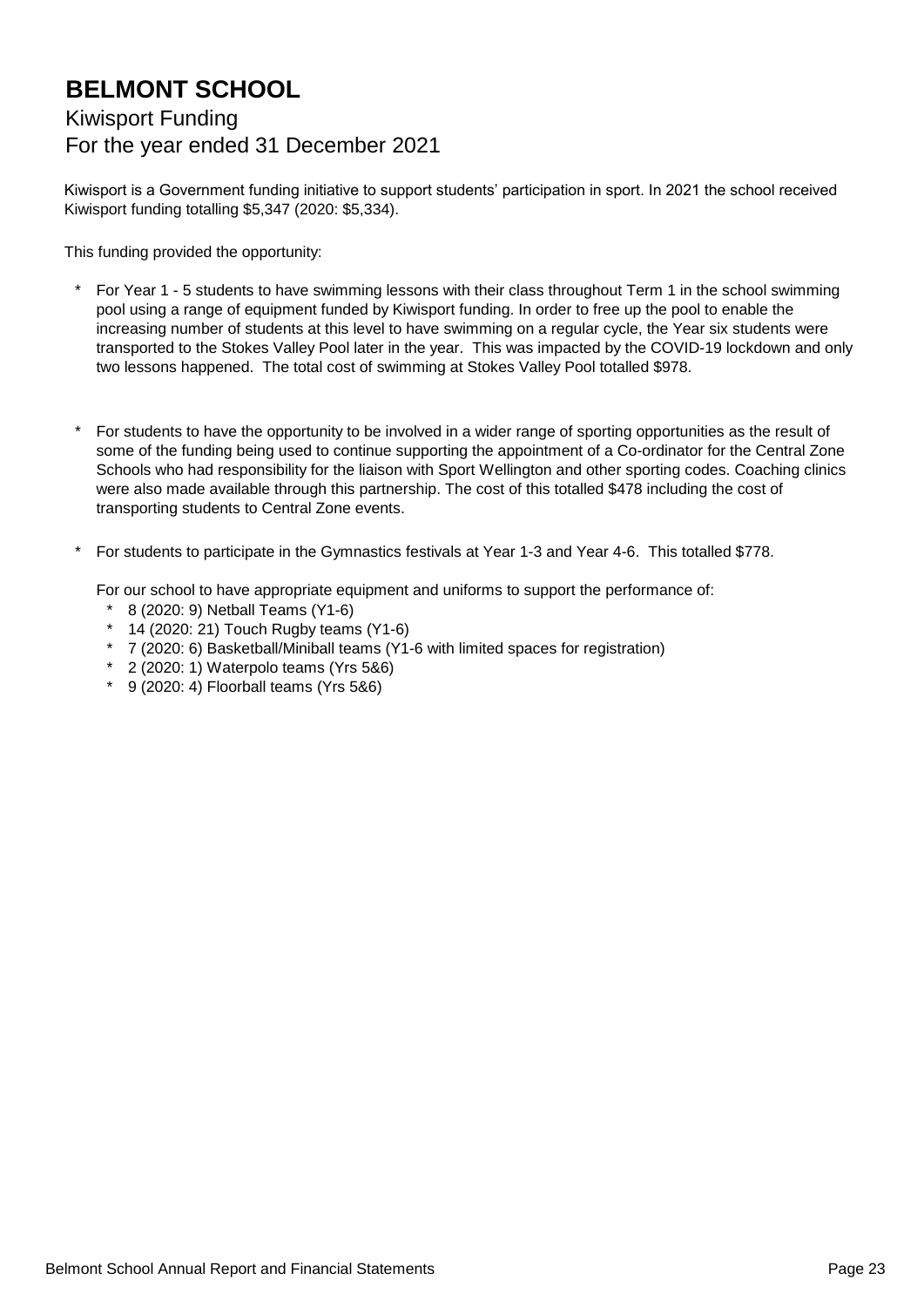

## **Analysis of Variance 2022 for 2021**

*This analysis of variance summarises progress and achievement from 2021. Data has been gathered and analysed throughout the year to track progress and determine key actions for teachers to further support* learning. The schoolwide picture is outlined below, followed by an analysis of the rate of progress across the school and analysis of our 2021 Annual Targets and Action Plan. Possible areas for further focus have *been identified as part of the overall analysis.*

### **Writing**

| <b>Whole School</b> | <b>Well Below</b> | <b>Below</b> | <b>OT</b>  | <b>AT</b>   | <b>Above</b> | <b>Totals</b> |
|---------------------|-------------------|--------------|------------|-------------|--------------|---------------|
| Term 4 2021         | $1.6\%$ 6         | 22% 83       | $7.7\%$ 29 | 65.5% 247   | $3.2\%$ 12   | 377           |
| Term 3, 2021        |                   |              |            |             |              |               |
| Term 2, 2021        | $2\%$ (7)         | 21 % (78)    | 66 % (241) | $10\%$ (35) | $1\%$ (2)    | 363           |
| Term 4, 2020        | $1.8\%$ 7         | 24.3% 97     | 8.8% 35    | 58.6% 234   | 6.5% 26      | 399           |
| Term 4, 2019        | $1.5\%$ 6         | 25.5%<br>103 | 8.9% 36    | 57.9% 234   | 6.2% 25      | 404           |

#### **OTJ based on school guidelines for Term 4, 2021**

| <b>Year Group</b>       | <b>Well Below</b> | <b>Below</b> | <b>OT</b> | <b>AT</b> | Above      | <b>Totals</b> |
|-------------------------|-------------------|--------------|-----------|-----------|------------|---------------|
| $\pmb{0}$               |                   | $6\%$ (2)    | 94% (29)  |           |            | 31            |
| 1                       |                   | 39% (25)     | $2\%$ (1) | 59% (38)  |            | 64            |
| $\overline{2}$          |                   | $26\%$ (13)  |           | 74% (37)  |            | 50            |
| $\mathbf{3}$            |                   | $27\%$ (17)  |           | 73% (47)  |            | 64            |
| $\overline{\mathbf{4}}$ | $2\%$ (1)         | $22\%$ (11)  |           | 73% (37)  | $4\%$ (2)  | 51            |
| 5                       | $4\%$ (2)         | $10\%$ (5)   |           | 85% (44)  | $2\%$ (1)  | 52            |
| 6                       | $5\%$ (3)         | $15\%$ (10)  |           | 66% (43)  | $14\%$ (9) | 65            |
| <b>Totals</b>           | $1.6\%$ 6         | 22% 83       | 8% 30     | 65.3% 246 | 3.2% 12    | 377           |

#### **OTJ based on school guidelines for Term 4, 2021**

| Group        | <b>Well Below</b> | <b>Below</b> | OТ        | AT           | Above     | <b>Totals</b> |
|--------------|-------------------|--------------|-----------|--------------|-----------|---------------|
| <b>Boys</b>  | $2.9\%$ 6         | 27.3% 57     | 8.1% 17   | 60.3%<br>126 | $1.4\%$ 3 | 209           |
| <b>Girls</b> |                   | 15.5% 26     | 7.7% 13   | 71.4%<br>120 | 5.4% 9    | 168           |
| Māori        | $6.1\%$ 3         | 24.5% 12     | $4.1\%$ 2 | 63.3% 31     | $2\%$ 1   | 49            |
| Pasifika     |                   | $9.5\%$ 2    | 14.3% 3   | 71.4%<br>-15 | 4.8% 1    | 21            |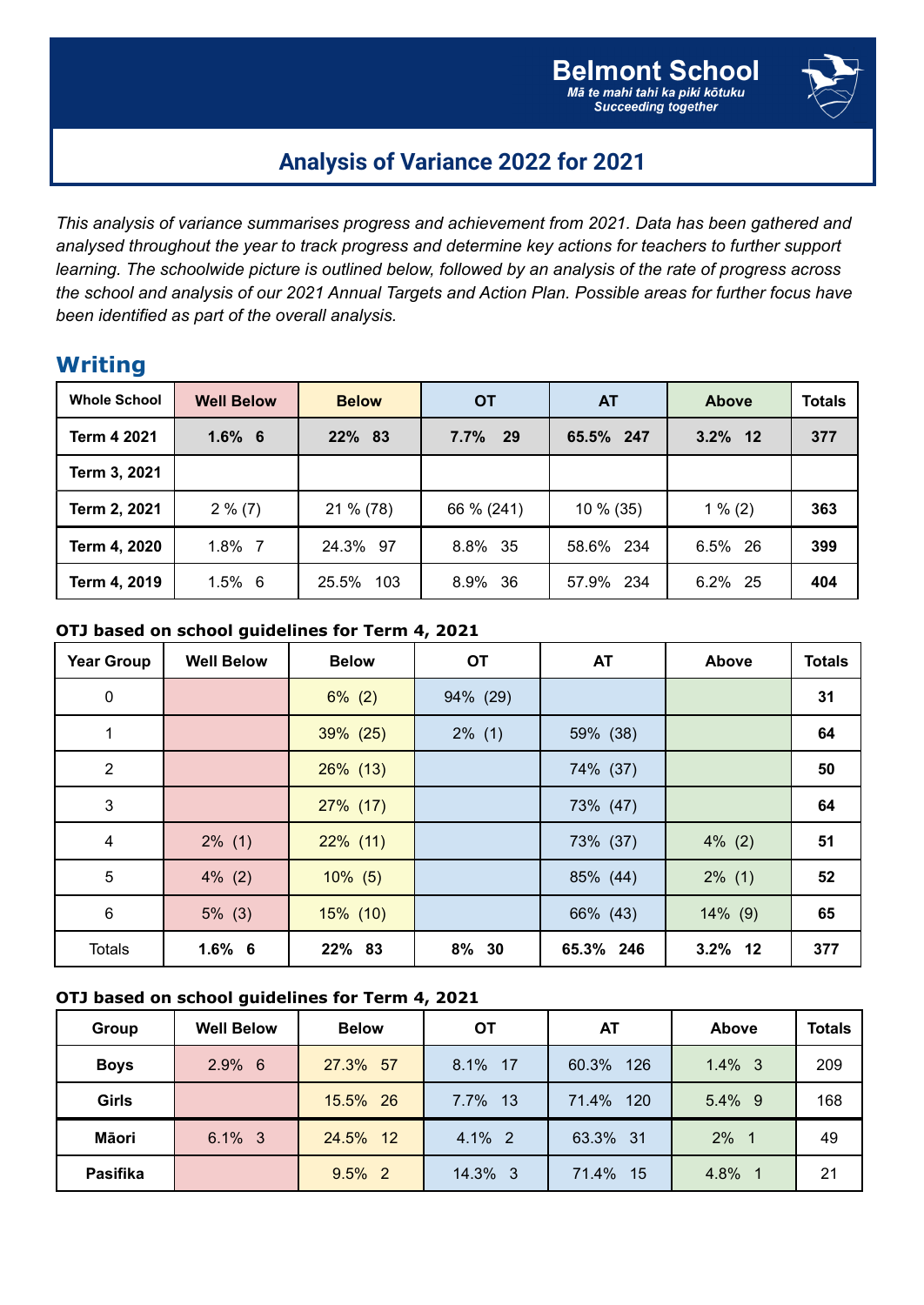#### **Data Analysis**

76.4% of students are **OT, AT or ABOVE** the END of year expectation (73.9% this time last year).

The number of students who are working **ABOVE** is lower than previous years.

The **Year 1** cohort has the greatest number of students who are working **BELOW** or **WELL BELOW** their expected level for this point in time (39% - 25 students). This is a smaller percentage than the end of 2020 (50% - 30 students).

The **Year 2-3** cohort also has a large number of students working **BELOW** with 26% and 27% respectively. When this data is more closely examined to unpack progress, students in this bracket may have shifted one sublevel but not two. For example, those who were working Below at 1b at the start of the year may have achieved a shift to 1p but not to 1a.

We have more **Boys** than **Girls** across the school. When comparing Boys and Girls achievement in Writing, the percentage of boys working **BELOW** or **WELL BELOW** is 30.2% while the percentage of Girls is 15.5%. This means that almost twice the number of Boys are **BELOW** as Girls

30.6% of our **Māori** students are **BELOW** or **WELL BELOW** equating to 15 students.

90.5% of **Pasifika** students are **ON TRACK, AT or ABOVE** the expected curriculum levels equating to 19 students.

#### **Comment:**

- We have fewer students **BELOW** compared to last year, but also fewer students working **ABOVE.**
- Boys as a group are overrepresented. This trend was evident last year.
- There is a large group of students with complex needs in the Year 1-3 part of the school and these are largely boys.
- In Year 2 and 3 the needs of the students are complex and varied ranging from behavioural, speech, developmental delay, processing, and disruption to teaching. These students have had their needs identified, and targeted interventions have been in place.
- Our COVID review noted that this was the area parents found difficult to teach from home.

| <b>Writing</b> | 0 Sub Levels |     |    | 1 Sub Level | 2 Sub Levels |     | 3 Sub Levels |     | <b>4 Sub Levels</b> | <b>Total Students</b> |
|----------------|--------------|-----|----|-------------|--------------|-----|--------------|-----|---------------------|-----------------------|
| Year 1         | 9            | 27% | 24 | 73%         |              |     |              |     |                     | 33                    |
| Year 2         | 6            | 13% | 28 | 58%         | 14           | 29% |              |     |                     | 48                    |
| Year 3         |              | 2%  | 11 | 17%         | 50           | 79% |              | 2%  |                     | 63                    |
| Year 4         |              | 4%  | 37 | 77%         | 9            | 19% |              |     |                     | 48                    |
| Year 5         |              | 2%  | 16 | 31%         | 29           | 57% | 5            | 10% |                     | 51                    |
| Year 6         | 6            | 9%  | 43 | 66%         | 16           | 25% |              |     |                     | 65                    |
|                |              |     |    |             |              |     |              |     |                     | 308                   |

#### **Rate of Progress 2021** (for children represented in both Term 4 2020 and 2021 data)

#### **Rate of Progress in Relation to 2021 Achievement**

| <b>Writing</b>    | <b>Less than Expected</b> |     |                | <b>Expected</b> | <b>Accelerated</b> |     | <b>Total Students</b> |
|-------------------|---------------------------|-----|----------------|-----------------|--------------------|-----|-----------------------|
| <b>Well Below</b> | C                         | 40% |                | 20%             |                    | 40% | 5 <sub>l</sub>        |
| <b>Below</b>      | 20                        | 25% | 25             | 32%             | 34                 | 43% | 79                    |
| On Track          | 8                         | 25% | 22             | 69%             |                    | 6%  | 32                    |
| <b>At</b>         |                           | 4%  | 157            | 92%             | 6                  | 4%  | 170                   |
| Above             | 16                        | 73% | 5 <sub>5</sub> | 23%             |                    | 5%  | 22                    |
|                   |                           |     |                |                 |                    |     | 308                   |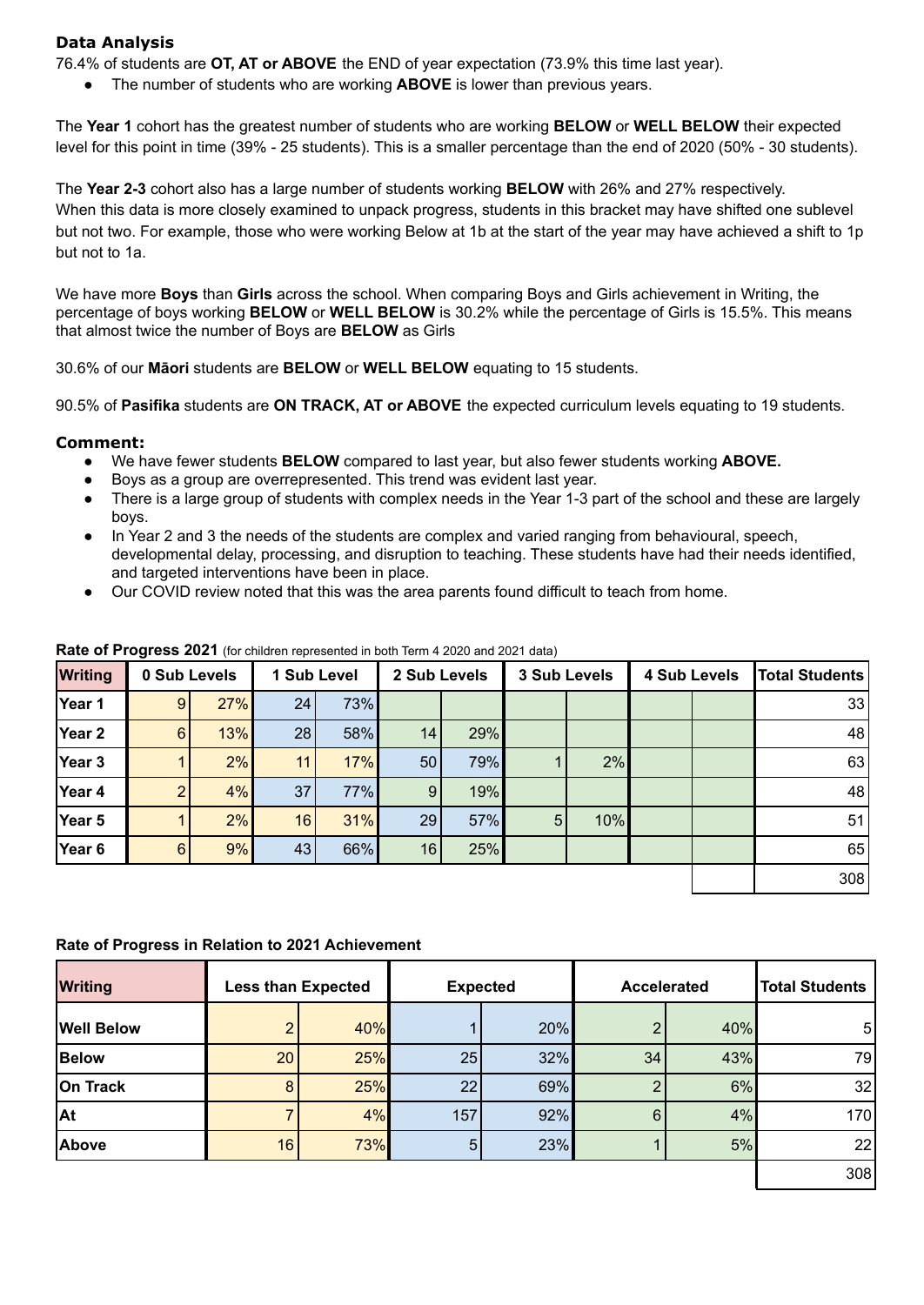Less than expected rate of progress

- Expected rate of progress
- Accelerated progress

#### **Key points**

- 43% of the children below in Writing at the end of 2020 made accelerated progress. This means they have moved from below to at. This is a higher percentage than the end of 2019 to 2020 (39%).
- The shift in sub levels was deliberately monitored by each teacher and team after collection of data. This helped to keep a lens on the rate of progress through the school year.
- 53 students made less than expected progress. These students have been identified for targeted intervention and closer monitoring in 2022.
- An area for further focus is maintaining the number of children Above expectations as they move through the school.

#### **Targeted Interventions used in 2021 to Accelerate Progress**

- In class teacher aide support for ELL students, informed by revised ELL progressions (PLD funding has been obtained to support teacher understanding of ELL progressions and pathways)
- Language Learning Intervention to support speech and language development
- Speech Language Therapist working with individual students, supported by daily practice with teacher aides
- Individual and group instruction run by Reading Recovery Teacher at Year 2 and 3 that specifically makes connections between reading and writing
- Specialist ORS Teacher support focused on writing
- Heggerty Phonics Programme in Year 1

#### **Implications for 2022 as a result of data analysis**

- Continue the focused approach for teaching of phonics and spelling for all Year 1 students. This will be aligned with the introduction of decodable texts and professional learning.
- Review of teacher practice through Practice Analysis Conversations and the Professional Growth Cycle to ensure a consistent approach to teaching and learning as students move through the school.
- Continuous review of systems and processes around assessment, moderation and reporting to ensure it is purposeful, accessible, reliable and informs teacher actions.
- A continued focus and staff development on how we monitor, measure and report on the progress of students with additional needs.
- Specialist Teacher Support for children with English as a second language, using assessment tools to identify specific learning needs and ELL support material to target teaching and learning.
- A continued focus on the deliberate teaching of handwriting across the school.
- Investigate: Are we teaching writing with passion and really showing our students the potential of literature and how to engage with vocabulary and the world of books? Our new library could be an opportunity to revive this passion and also a commitment to stock quality picture books and motivations for writing.

| <b>Whole School</b> | <b>Well Below</b> | <b>Below</b> | <b>OT</b>  | AT           | <b>Above</b> | <b>Totals</b> |
|---------------------|-------------------|--------------|------------|--------------|--------------|---------------|
| Term 4 2021         | $0.8\%$ 3         | 14.3% 54     | 7.4% 28    | 47.7%<br>180 | 29.7% 112    | 377           |
| Term 3, 2021        |                   |              |            |              |              |               |
| Term 2, 2021        | $1\%$ (5)         | $17\%$ (61)  | 41 % (150) | 34 % (123)   | $7\%$ (24)   | 363           |
| Term 4, 2020        | 2% 8              | 12% 48       | 9% 36      | 46.4%<br>185 | 30.6% 122    | 399           |
| Term 4, 2019        | $1.2\%$ 5         | 11.4% 46     | 7.9% 32    | 54.7% 221    | 24.8%<br>100 | 404           |

### **Reading**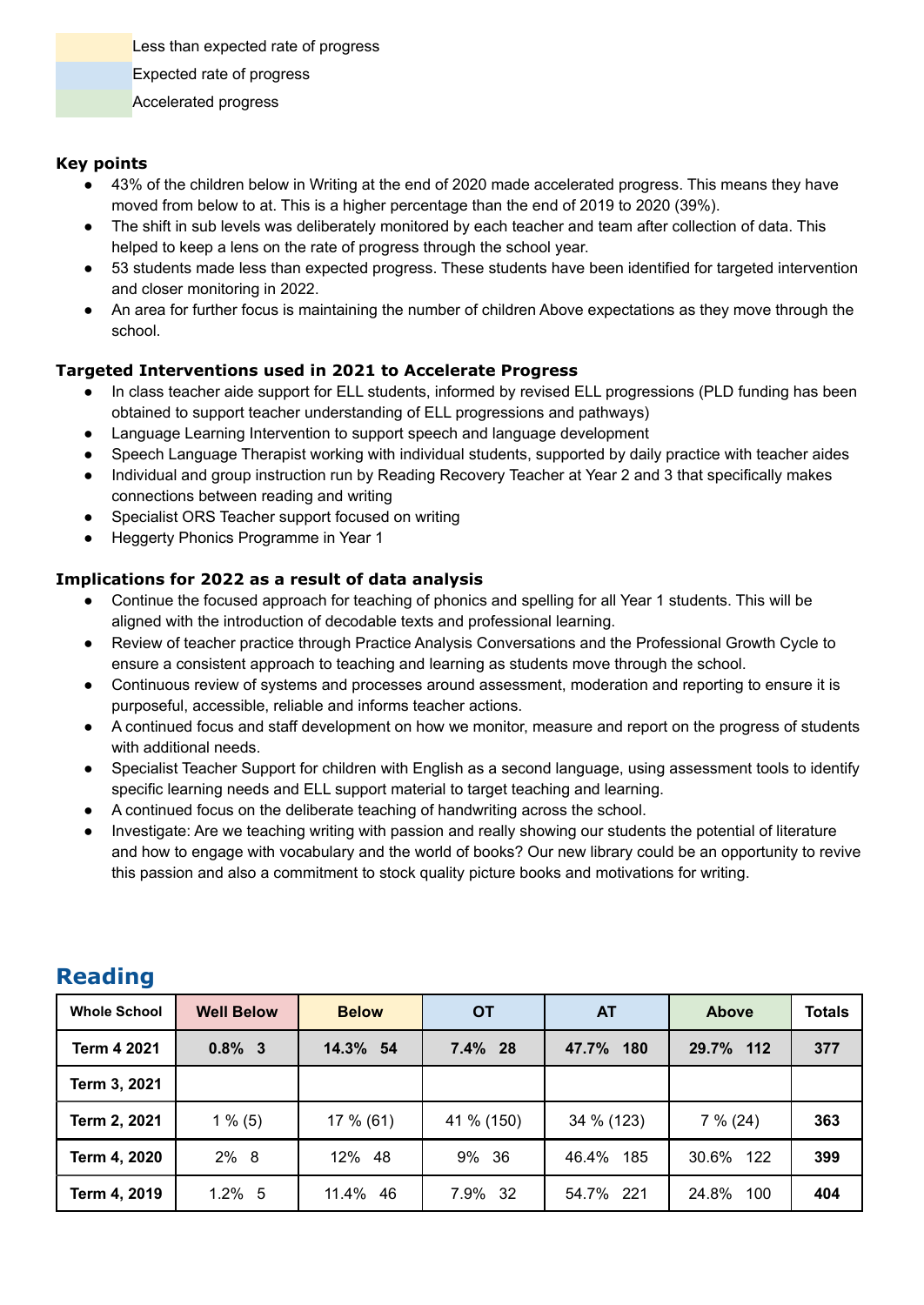| <b>Year Group</b> | <b>Well Below</b> | <b>Below</b> | <b>OT</b> | <b>AT</b>   | <b>Above</b> | <b>Totals</b> |
|-------------------|-------------------|--------------|-----------|-------------|--------------|---------------|
| 0                 |                   | $10\%$ (3)   | 87% (27)  | $3\%$ (1)   |              | 31            |
| 1                 |                   | $34\%$ (22)  | $2\%$ (1) | 55% (35)    | $9\%$ (6)    | 64            |
| $\overline{2}$    |                   | $22\%$ (11)  |           | $32\%$ (16) | 46% (23)     | 50            |
| 3                 |                   | $6\%$ (4)    |           | 56% (36)    | 38% (24)     | 64            |
| 4                 |                   | $6\%$ (3)    |           | 65% (33)    | $29\%$ (15)  | 51            |
| $5\phantom{.0}$   | $2\%$ (1)         | $17\%$ (9)   |           | 38% (20)    | 42% (22)     | 52            |
| 6                 | $3\%$ (2)         | $3\%$ (2)    |           | 60% (39)    | $34\%$ (22)  | 65            |
| <b>Totals</b>     | $0.8\%$ 3         | 14.3% 54     | 7.4% 28   | 47.7% 180   | 29.7% 112    | 377           |

#### **OTJ based on school guidelines for Term 4, 2021**

#### **OTJ based on school guidelines for Term 4, 2021**

| Group        | <b>Well Below</b> | <b>Below</b> | ОT        | AT           | Above       | <b>Totals</b> |
|--------------|-------------------|--------------|-----------|--------------|-------------|---------------|
| <b>Boys</b>  | $1.4\%$ 3         | 17.7% 37     | 7.2% 15   | 46.9%<br>-98 | 26.8% 56    | 209           |
| <b>Girls</b> |                   | 10.1% 17     | 7.7% 13   | 48.8% 82     | 33.3%<br>56 | 168           |
| Māori        | 4.1% 2            | 12.2% 6      | 4.1% 2    | 53.1% 26     | 26.5%<br>13 | 49            |
| Pasifika     |                   | 14.3% 3      | $9.5\%$ 2 | 57.1% 12     | 19% 4       | 21            |

#### **Data Analysis**

84.9% of all students are **OT, AT** or **ABV** their end of year expectation. (86% in 2020)

- 47.7% of students are **AT** their end of year expected level.
- 7.4% of students are **OT**. (These are all Year 1 students).
- 29.7% of students are **ABV** their Reading age. This is an increase from 7% in Term 2.

The cohorts with the largest number of students reading **ABV** their expected level is Year 6 with 34% of students in the **ABV** bracket, Year 5 with 42% and Year 2 and 3 with 46% and 38% **ABV** respectively.

15.1% of students are working **BELOW** or **WELL BELOW** their end of year expectation.

- 14.3% of students are working **BELOW**
- 0.8% are working **WELL BELOW**
- It remains very similar to last year's Term 4 data. In Term 4 2020 14% of students were **BELOW** or **WELL BELOW** in Reading.
- There are fewer children **WELL BELOW** than at the end of 2020 (3 children compared to 8 children in 2020)

There are fewer children **BELOW** in Year 1 (34%) compared to Term 4 2020 (40%).

The largest pockets of students working **BELOW** or **WELL BELOW** are in Year 1 (34%) and Year 2 (22%).

80.9% of Boys and 89.8% of Girls are achieving **OT, AT** or **ABV** the expected levels.

- Boys are overrepresented in the **BELOW** or **WELL BELOW** data at 19.1% compared to 10.1% of girls. This variance is less than that in Writing
- 3 boys are reading **WELL BELOW**. There are no girls **WELL BELOW**.
- The actual number of Girls and Boys working **ABV** continues to be the same (56 students).

83.7% of our Māori students are **OT, AT** or **ABV** the expected curriculum levels in Reading.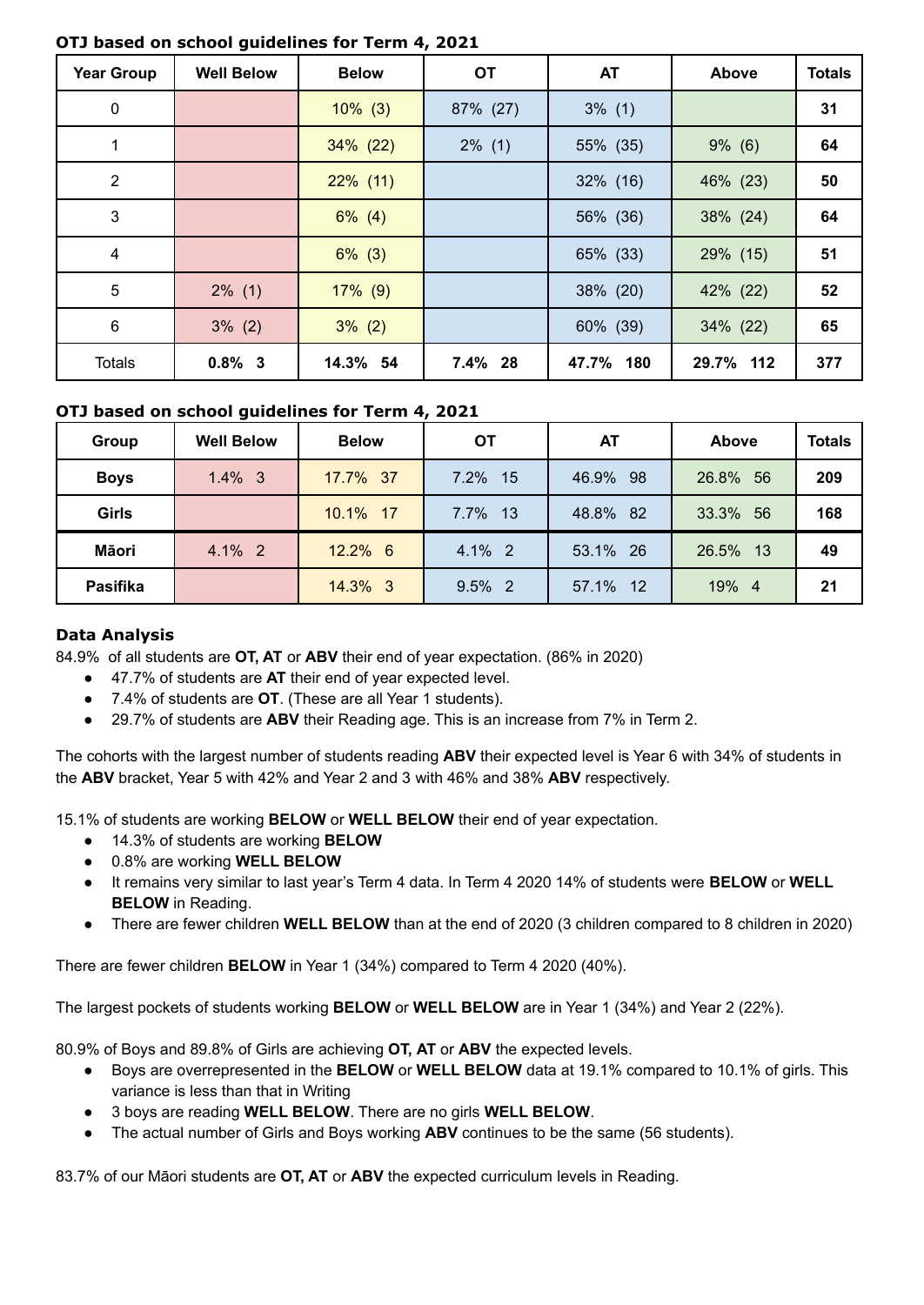**Rate of Progress 2021** (for children represented in both Term 4 2020 and 2021 data)

| <b>Reading</b> | 0 Sub Levels   |     |                 | 1 Sub Level |                | 2 Sub Levels | 3 Sub Levels |     | <b>4 Sub Levels</b> | <b>Total Students</b> |
|----------------|----------------|-----|-----------------|-------------|----------------|--------------|--------------|-----|---------------------|-----------------------|
| Year 1         | $5\phantom{.}$ | 15% | 24              | 73%         | 4              | 12%          |              |     |                     | 33                    |
| Year 2         | 6 <sup>1</sup> | 13% | 11              | 23%         | 24             | 50%          |              | 15% |                     | 48                    |
| Year 3         |                | 2%  | 10 <sup>1</sup> | 16%         | 35             | 56%          | 16           | 25% | 2%                  | 63                    |
| Year 4         | 5              | 10% | 37              | 77%         | 4              | 8%           | 2            | 4%  |                     | 48                    |
| Year 5         | $6 \mid$       | 12% | 15              | 29%         | 20             | $39\%$       | 9            | 18% | 2%                  | 51                    |
| Year 6         | 22             | 34% | 36 <sup>1</sup> | 55%         | 6 <sup>1</sup> | 9%           |              | 2%  |                     | 65                    |
|                |                |     |                 |             |                |              |              |     |                     | 308                   |

#### **Rate of Progress in Relation to 2021 Achievement**

| <b>Reading</b>    | <b>Less than Expected</b> |     | <b>Expected</b> |    | <b>Accelerated</b> | <b>Total Students</b> |
|-------------------|---------------------------|-----|-----------------|----|--------------------|-----------------------|
| <b>Well Below</b> |                           | 40% |                 |    | 60%                | 51                    |
| <b>Below</b>      |                           | 20% | 9 23%           | 23 | 58%                | 40                    |
| On Track          | 5                         | 15% | 23 70%          | 5  | 15%                | 33                    |
| At                |                           | 6%  | 86 66%          | 36 | 28%                | 130                   |
| Above             | 47                        | 47% | 45 45%          | 8  | 8%                 | 100                   |
|                   |                           |     |                 |    |                    | 308                   |

Less than expected rate of progress Expected rate of progress Accelerated progress

#### **Key points**

- 58% of the children below in Reading at the end of 2020 made accelerated progress. This means they have moved from below to at. This is a higher percentage than the end of 2019 to 2020 (40%).
- The shift in sub levels was deliberately monitored by each teacher and team after collection of data. This helped to keep a lens on the rate of progress through the school year.
- 70 students made less than expected progress. These students have been identified for targeted intervention and closer monitoring in 2022.
- An area for further focus is maintaining the number of children Above expectations as they move through the school.

#### **Targeted Interventions used in 2021 to Accelerate Progress**

- Reading Recovery and Quick 60 groups
- RT-Lit support for students
- Teacher aide reading mileage
- Emphasis on closer tracking in Year 1 using Reading Graphs
- Professional Learning and Development provided in Year 1-3 through Resource Teacher of Literacy

The highest numbers of students not making expected progress are in Year 1-2. The Year 2 cohort has very significant and diverse needs. In 2021 there was a high level of speech language therapy involvement. In response to developmental or behavioural complexities, referrals were made or there were external agencies already working with a high number of students in this part of the school.

#### **Implications for 2022 as a result of data analysis**

- Continue the focused approach for teaching of phonics and spelling for all Year 1 students. This will be aligned with the introduction of decodable texts and professional learning.
- More boys than girls are not making expected progress. Does emphasis need to be given to boys' reading on entry?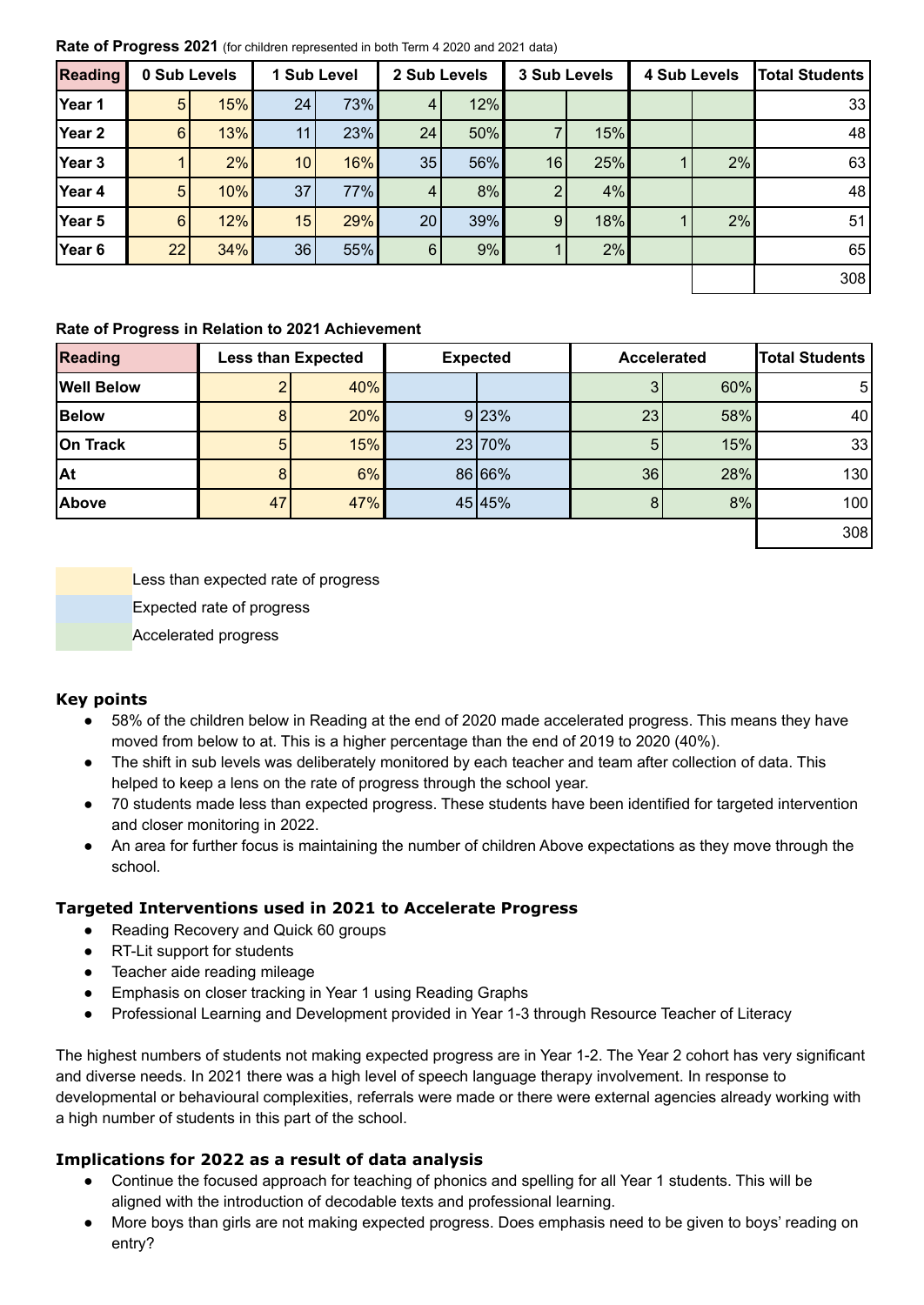- Review of teacher practice through Practice Analysis Conversations and the Professional Growth Cycle to ensure a consistent approach to teaching and learning as students move through the school.
- The focus for our Within School Teacher will be to gather information about what is happening in current reading programmes across the school. The concept is to develop greater consistency of practice and resource use as children move through the school.
- Professional Learning and Development provided in Year 4-6 through Resource Teacher of Literacy, designed to build on practice that has been developed in Year 1-3 to support identified needs.
- Specialist Teacher Support for children with English as a second language, using assessment tools to identify specific learning needs and ELL support material to target teaching and learning.

| <b>Whole School</b> | <b>Well Below</b> | <b>Below</b> | <b>OT</b>  | <b>AT</b> | <b>Above</b> | <b>Totals</b> |
|---------------------|-------------------|--------------|------------|-----------|--------------|---------------|
| Term 4, 2021        | $1.9\%$ 7         | 13.5% 51     | 8.5% 32    | 65.5% 247 | 10.6% 40     | 377           |
| Term 3, 2021        |                   |              |            |           |              |               |
| Term 2, 2021        | $2\%$ (9)         | 15 % (53)    | 65 % (235) | 16 % (56) | $3\%$ (10)   | 363           |
| Term 4, 2020        | 2% 8              | 15% 60       | 9% 36      | 57.9% 231 | 16% 64       | 399           |
| Term 4, 2019        | $1.2\%$ 5         | 18.8% 76     | 9.2% 37    | 61.6% 249 | 9.2% 37      | 404           |

### **Maths**

#### **OTJ based on school guidelines for Term 4, 2021**

| <b>Year Group</b> | <b>Well Below</b> | <b>Below</b> | <b>OT</b> | <b>AT</b> | Above       | <b>Totals</b> |
|-------------------|-------------------|--------------|-----------|-----------|-------------|---------------|
| $\mathbf 0$       |                   | $3\%$ (1)    | 94% (29)  | $3\%$ (1) |             | 31            |
| 1                 |                   | 19% (12)     | $3\%$ (2) | 73% (47)  | $5\%$ (3)   | 64            |
| $\overline{2}$    |                   | $22\%$ (11)  |           | 60% (30)  | $18\%$ (9)  | 50            |
| 3                 |                   | $14\%$ (9)   |           | 84% (54)  | $2\%$ (1)   | 64            |
| $\overline{4}$    |                   | $18\%$ (9)   |           | 65% (33)  | $18\%$ (9)  | 51            |
| $5\phantom{.0}$   | $4\%$ (2)         | $10\%$ (5)   |           | 75% (39)  | $12\%$ (6)  | 52            |
| $\,6$             | $5\%$ (3)         | $9\%$ (6)    |           | 68% (44)  | $18\%$ (12) | 65            |
| <b>Totals</b>     | $1.9\%$ 7         | 13.5% 51     | 8.5% 32   | 65.5% 247 | 10.6% 40    | 377           |

#### **OTJ based on school guidelines for Term 4, 2021**

| Group           | <b>Well Below</b> | <b>Below</b> | <b>OT</b> | AT           | Above     | <b>Totals</b> |
|-----------------|-------------------|--------------|-----------|--------------|-----------|---------------|
| <b>Boys</b>     | $2.4\%$ 5         | 12% 25       | 9.1% 19   | 132<br>63.2% | 13.4% 28  | 209           |
| Girls           | $1.2\%$ 2         | 15.5% 26     | 7.7% 13   | 68.5% 115    | 7.1% 12   | 168           |
| Māori           | $6.1\%$ 3         | 16.3% 8      | 4.1% 2    | 59.2% 29     | 14.3% 7   | 49            |
| <b>Pasifika</b> |                   | 23.8% 5      | 14.3% 3   | 52.4% 11     | $9.5\%$ 2 | 21            |

#### **Data Analysis**

**84.6%** of students are **OT, AT or ABV** the END of year expectation.

● This is an increase of 1.7% from this time last year

A school pattern for a number of years has been that the number of students working **BELOW** decreases as they move through our school.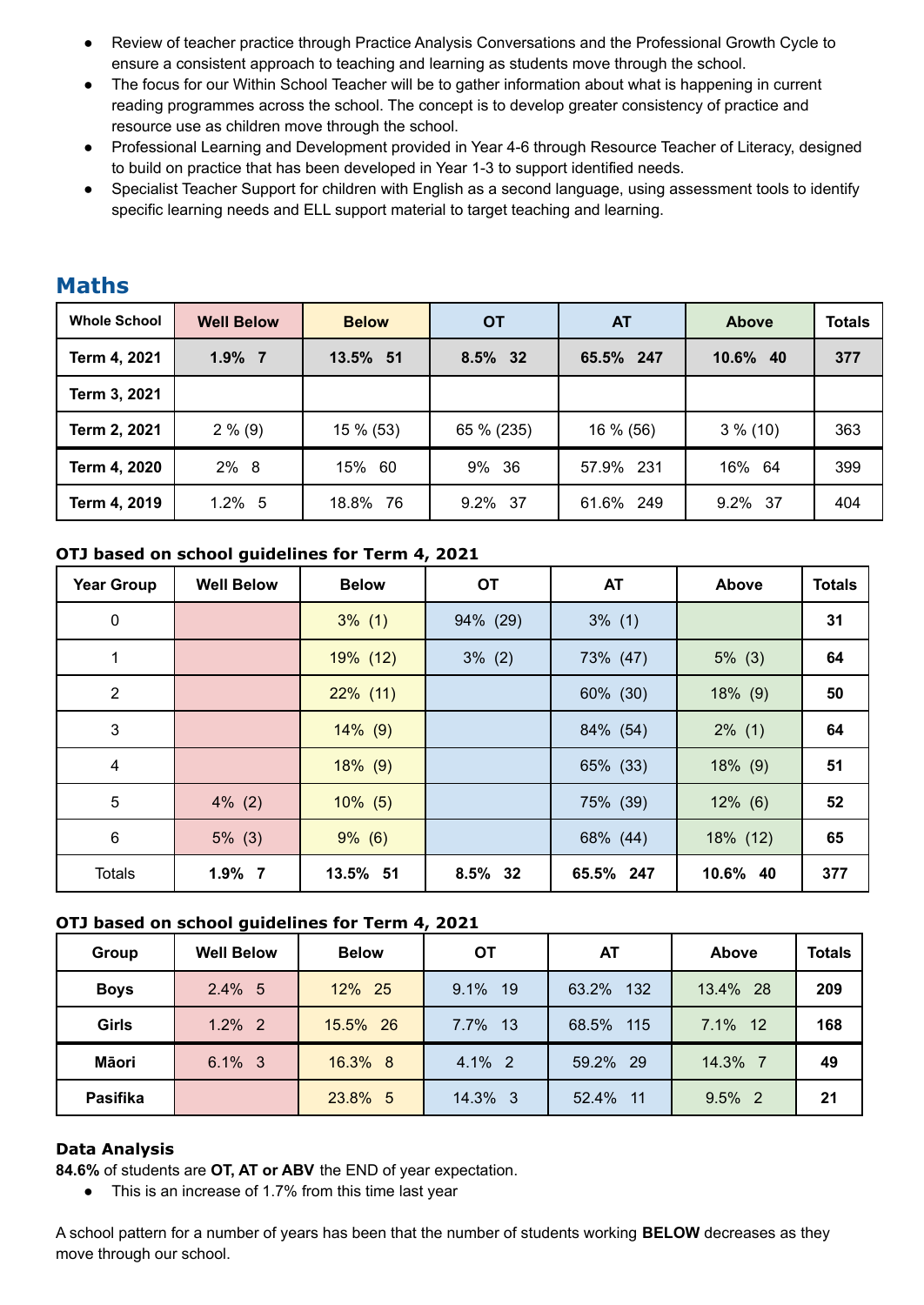● The Year 2 cohort has the greatest number of students who are working **BELOW** or **WELL BELOW** their expected level for this point in time (22% - 11 students)

We have 5 students working **WELL BELOW**

- This number has decreased by 3 students
- There are individualised interventions in place for all 7 students working **WELL BELOW.**

Disparity occurs when analysing the achievement of children **ABV** and **BELOW or WELL BELOW**.

- There are 2 girls working **WELL BELOW** compared to 5 boys.
- There are more boys working at **ABV,** 28 boys and 12 girls.

77.6% of Māori students are working **OT**, **AT or ABV** the expected level.

- There is little disparity between Māori and other students who are not working at the expected level.
- 11 Māori students are working **BELOW** or **WELL BELOW**. This is one more than at the end of 2020.

76.2% of Pasifika students are working **OT**, **AT or ABV** the expected level.

**Maths 0 Sub Levels 1 Sub Level 2 Sub Levels 3 Sub Levels 4 Sub Levels Total Students Year 1** 6 18% 25 76% 2 33 **Year 2** 7 15% 26 54% 15 31% 48 **Year 3** 23 37% 36 57% 4 6% 63 **Year 4 6** 13% 31 65% 10 21% 1 2% | 8 **Year 5 5** 3 6% 9 18% 35 69% 3 6% 1 2% 51 **Year 6** 7 11% 48 74% 9 14% 1 65 308

**Rate of Progress 2021** (for children represented in both Term 4 2020 and 2021 data)

#### **Rate of Progress in Relation to 2021 Achievement**

| <b>Maths</b>      | <b>Less than Expected</b> |     | <b>Expected</b> |     | <b>Accelerated</b> |     | <b>Total Students</b> |
|-------------------|---------------------------|-----|-----------------|-----|--------------------|-----|-----------------------|
| <b>Well Below</b> |                           | 20% |                 | 20% |                    |     | 5                     |
| <b>Below</b>      | 12                        | 23% | 17              | 33% | 23                 | 44% | 52                    |
| On Track          | 5                         | 15% | 24              | 73% |                    |     | 33                    |
| At                | 10                        | 6%  | 141             | 86% | 13                 | 8%  | 164                   |
| Above             | 33                        | 61% | 18              | 33% |                    | 6%  | 54                    |
|                   |                           |     |                 |     |                    |     | 308                   |

Less than expected rate of progress

Expected rate of progress

Accelerated progress

#### **Key points**

- 44% of the children below in Maths at the end of 2020 made accelerated progress. This means they have moved from below to at. This is a higher percentage than the end of 2019 to 2020 (41%).
- The shift in sub levels was deliberately monitored by each teacher and team after collection of data. This helped to keep a lens on the rate of progress through the school year.
- 61 students made less than expected progress. These students have been identified for targeted intervention and closer monitoring in 2022.
- An area for further focus is maintaining the number of children Above expectations as they move through the school.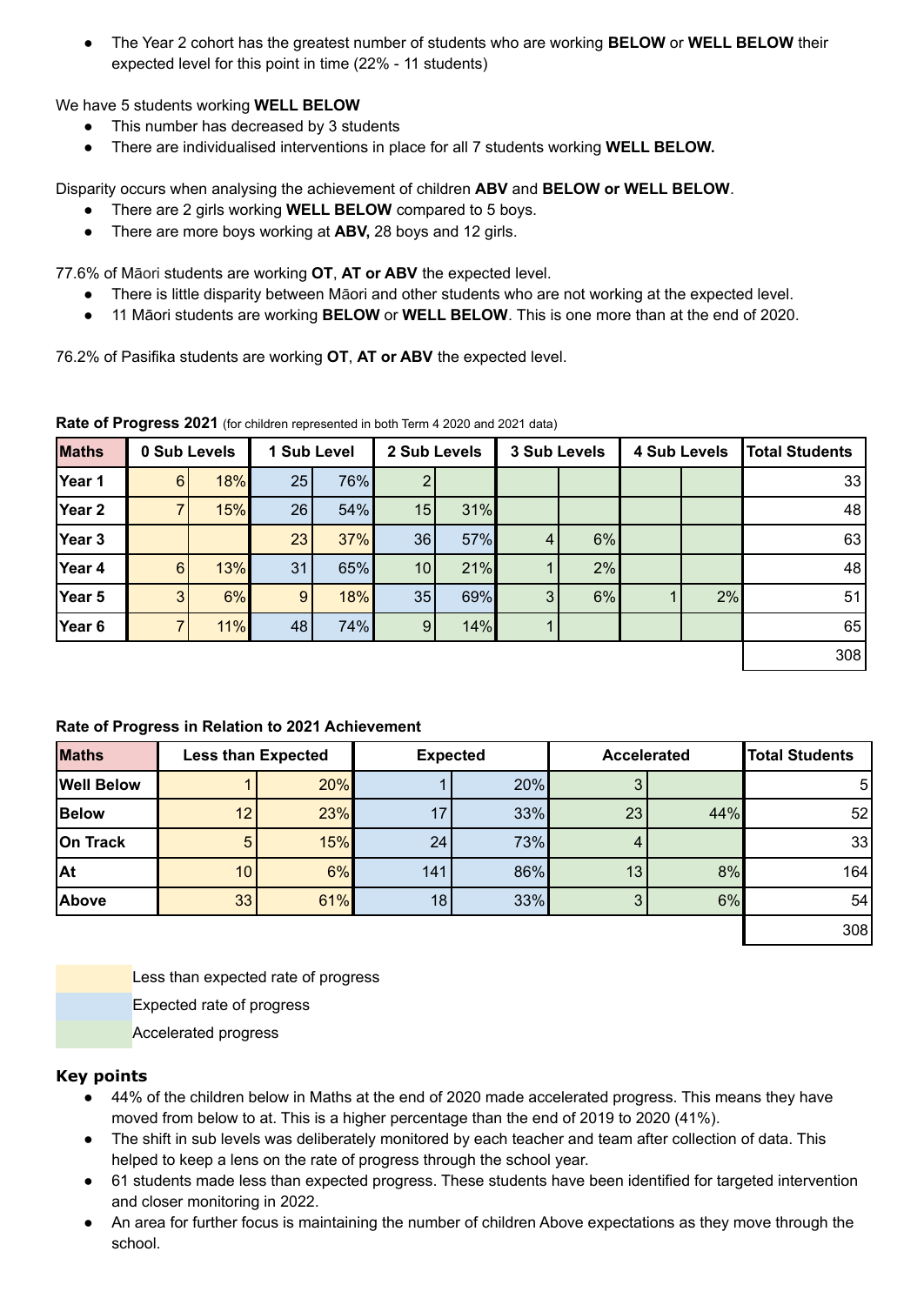#### **Targeted Interventions used in 2021 to Accelerate Progress**

- Specialist ORS teacher support using 'Numicon: Breaking the Barriers' at Year 1-5
- Teacher aide Numicon group using 'Big Ideas' at Year 6
- Teacher aide SPRING into Maths group at Year 6
- Online Mathletics at Year 4-6 to target individual learning needs

#### **Actions and areas for further focus**

- Review teacher practice through Practice Analysis Conversations and the Professional Growth Cycle to ensure a consistent approach to teaching and learning as students move through the school.
- Continue review of systems and processes around assessment, moderation and reporting to ensure it is purposeful, accessible, reliable and informs teacher actions.
- A continued focus and staff development on how we monitor, measure and report on the progress of students with additional needs.
- Extend the use of Numicon "Big Ideas" at Year 6, moving this intervention to Years 4 and 5
- Consider at which level of achievement this intervention has the greatest impact

#### **Big Picture Summary of 2021 Data**

- Our progress and achievement data remains consistent from year to year. There are no significant areas of change at the end of 2021.
- We continue to see that the children above are not maintaining their level of progress to remain above expectations. This is an area of focus for us.
- The number of children below who have accelerated their progress is positive. The percentage in all three areas is higher than 2020.
- The number of children on track, at or above in Writing and Maths is higher than in 2020, but is lower in Reading.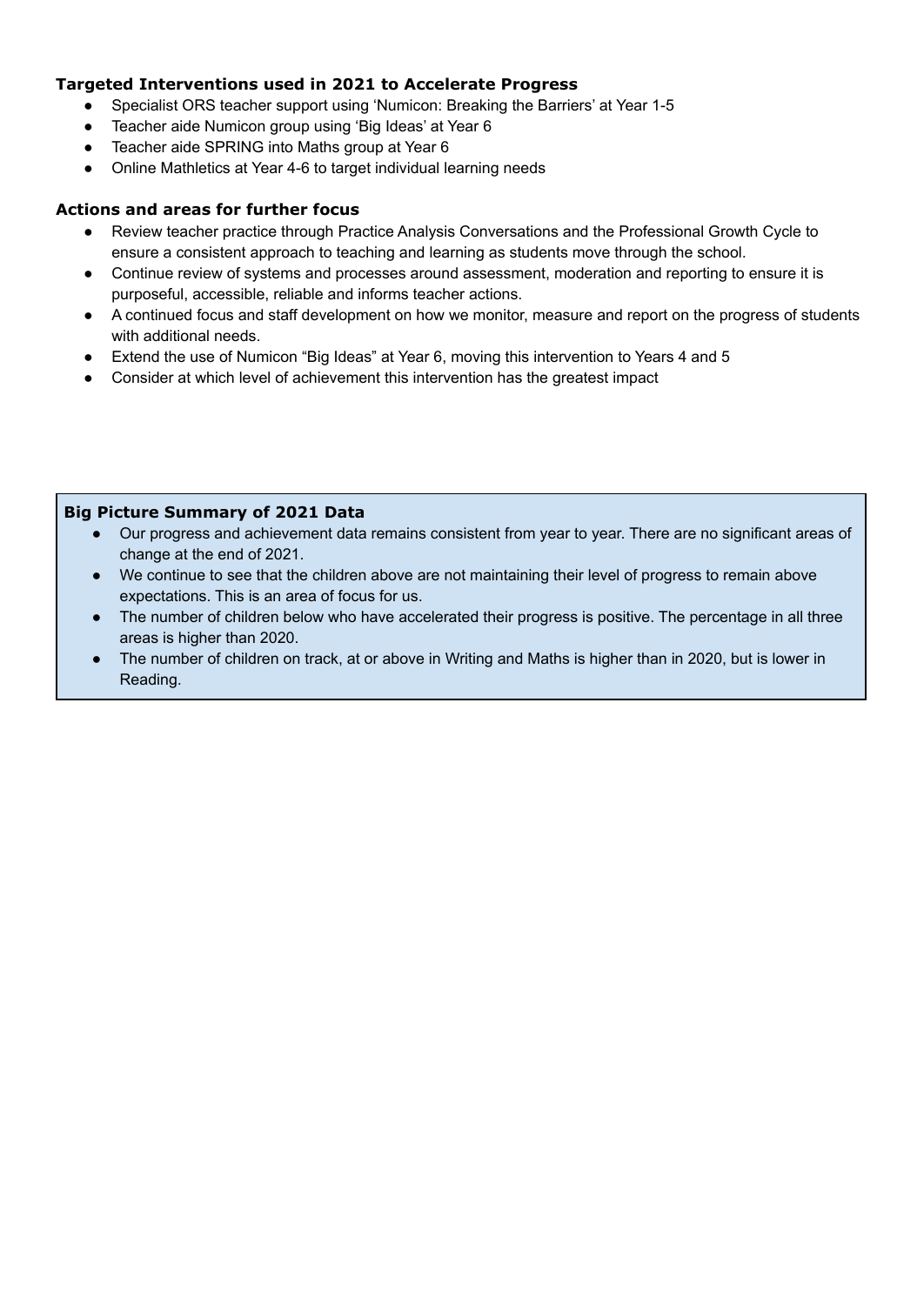### **Analysis of 2021 Annual Targets and Action Plan**

#### **2021 School Targets for Raising Student Achievement**

#### **Targets:**

- To accelerate the progress of students in their first year at school in Reading and Writing
	- *○ End of 2020 Writing Data: 30 children (50%) below, 13 children (41%) made less than expected progress*
	- *○ End of 2020 Reading Data: 24 children (40%) below, 10 children (31%) made less than expected progress*
- To increase the number of students making expected curriculum progress in Reading, Writing and Maths
	- *○ End of 2020 Writing Data: 46 children (14%) made less than expected progress*
	- *○ End of 2020 Reading Data: 52 children (16%) made less than expected progress*
	- *○ End of 2020 Maths Data: 60 children (18%) made less than expected progress*
- To increase consistency of achievement for boys, girls, and Māori students
	- *○ End of 2020 Writing Data: 145 boys (67.5%), 150 girls (81.6%), 40 Māori children (71.5%), 20 Pasifika children (83.3%), 295 whole school (73.9%) on track, at or above*
	- *○ End of 2020 Reading Data: 177 boys (82.3%), 166 girls (90.3%), 44 Māori children (78.6%), 23 Pasifika children (95.9%), 343 whole school (86%) on track, at or above*
	- *○ End of 2020 Maths Data: 176 boys (81.9%), 155 girls (84.4%), 46 Māori children (82.2%), 18 Pasifika children (75%), 331 whole school (82.9%) on track, at or above*

#### **Evaluation of Impact:**

**Target:** To accelerate the progress of students in their first year at school in Reading and Writing

| Year 1  | <b>Below or Well Below</b> |                    | Rate of Progress of those below or well below in 2021 |                 |                    |  |  |
|---------|----------------------------|--------------------|-------------------------------------------------------|-----------------|--------------------|--|--|
|         | <b>End of 2020</b>         | <b>End of 2021</b> | <b>Less than Expected</b>                             | <b>Expected</b> | <b>Accelerated</b> |  |  |
| Writing | 50% (30)                   | 39% (25)           | $27\%$ (9)                                            | 73% (24)        |                    |  |  |
| Reading | 40% (24)                   | 34% (22)           | $15\%$ (5)                                            | 73% (24)        | $12\%$ (4)         |  |  |

This target has been achieved, although continues to be a focus for us as we monitor progress of children starting school.

- A separate review of the impact of the Heggerty Programme shows positive results. A continuation of this approach should add to further acceleration in 2022.
- 41% of Year 1 students in 2020 made less than expected progress in Writing. The percentage has decreased to 27% in 2021.
- 31% of Year 1 students in 2020 made less than expected progress in Reading. The percentage has decreased to 15% in 2021.

**Target:** To increase the number of students making expected curriculum progress in Reading, Writing and Maths

| <b>Whole</b><br>School |                                     | Rate of Progress of those on track, at or<br>above in 2020 |                    | Rate of Progress of those on track, at or above in<br>2021 |                 |                    |  |
|------------------------|-------------------------------------|------------------------------------------------------------|--------------------|------------------------------------------------------------|-----------------|--------------------|--|
|                        | <b>Less than</b><br><b>Expected</b> | <b>Expected</b>                                            | <b>Accelerated</b> | Less than<br><b>Expected</b>                               | <b>Expected</b> | <b>Accelerated</b> |  |
| Writing                | 14% (46)                            | 70% (229)                                                  | 16% (52)           | 17% (53)                                                   | 68% (210)       | 15% (45)           |  |
| Reading                | 16% (52)                            | 58% (190)                                                  | 26% (85)           | 23% (70)                                                   | 53% (163)       | 24% (75)           |  |
| <b>Maths</b>           | 18% (60)                            | 59% (194)                                                  | 23% (73)           | 20% (61)                                                   | 65% (201)       | 15% (46)           |  |

#### This target is ongoing.

• The increased number of children making less than expected progress is being influenced by children at, above and below. It has been identified that maintaining the number of children above expectation is an area of focus for us.

The number of children below who have made accelerated progress is higher than 2019.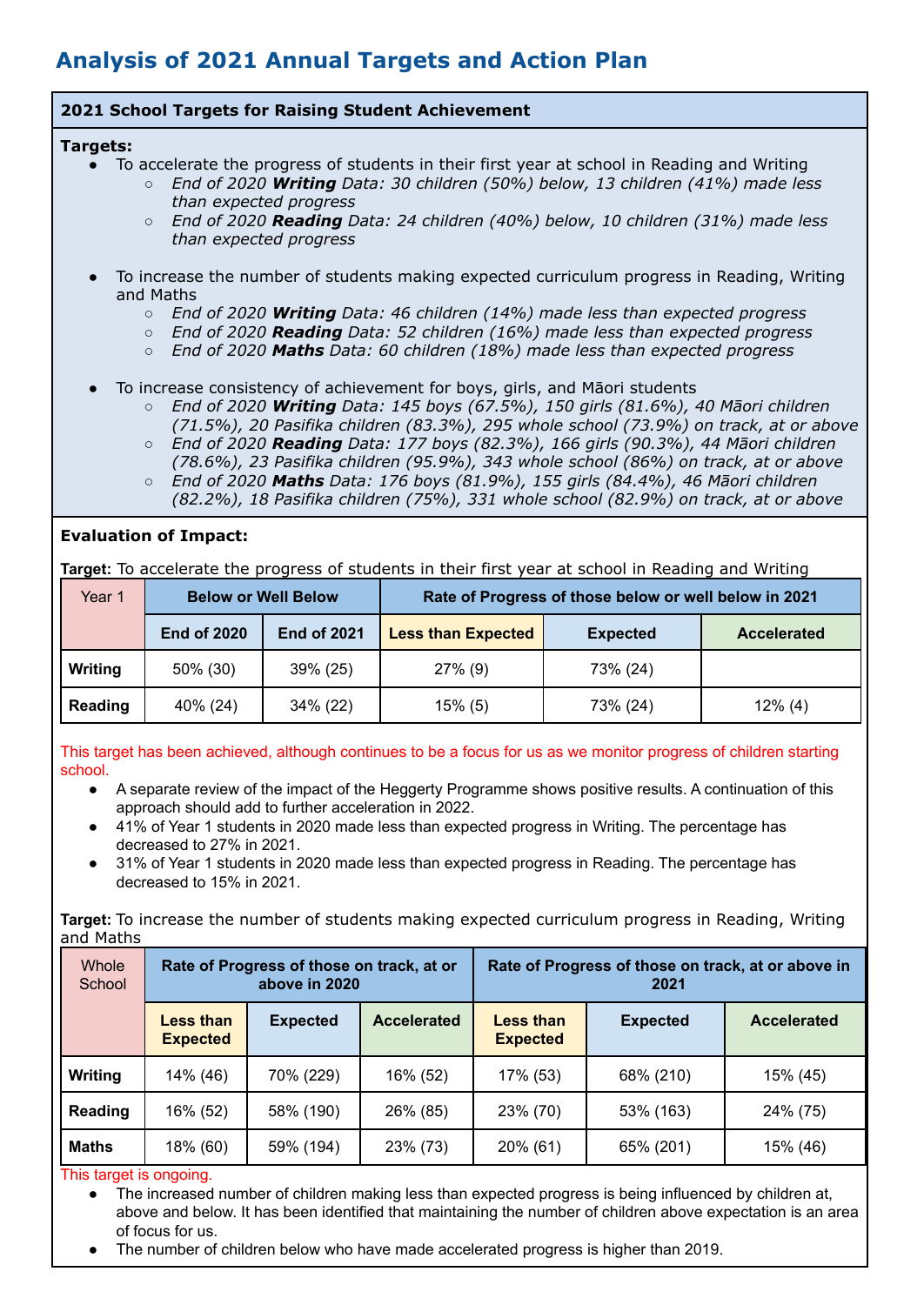| Target: To increase consistency of achievement for boys, girls, and Māori students |                               |  |                    |                               |                                      |  |                    |                              |
|------------------------------------------------------------------------------------|-------------------------------|--|--------------------|-------------------------------|--------------------------------------|--|--------------------|------------------------------|
| Māori                                                                              | On Track, At or Above (Māori) |  |                    |                               | On Track, At or Above (Whole School) |  |                    |                              |
| (49)                                                                               | <b>End of 2020</b>            |  |                    | <b>End of 2021</b>            | <b>End of 2020</b>                   |  |                    | <b>End of 2021</b>           |
| Writing                                                                            | 71.5% (40)                    |  |                    | 69.4% (33)                    | 73.9% (295)                          |  | 76.5% (288)        |                              |
| Reading                                                                            | 78.6% (44)                    |  |                    | 83.7% (41)                    | 86% (343)                            |  | 84.8% (320)        |                              |
| Maths                                                                              | 82.2% (46)                    |  | 77.6% (38)         |                               | 82.9% (331)                          |  | 84.6% (319)        |                              |
|                                                                                    |                               |  |                    |                               |                                      |  |                    |                              |
| Boys (209)                                                                         | On Track, At or Above (Boys)  |  |                    | On Track, At or Above (Girls) |                                      |  | (Whole School)     | <b>On Track, At or Above</b> |
| Girls (168)                                                                        | <b>End of 2020</b>            |  | <b>End of 2021</b> | <b>End of 2020</b>            | <b>End of 2021</b>                   |  | <b>End of 2020</b> | <b>End of 2021</b>           |
| Writing                                                                            | 67.5% (145)                   |  | 69.8% (146)        | 81.6% (150)                   | 84.5% (142)                          |  | 73.9% (295)        | 76.5% (288)                  |
| Reading                                                                            | 82.3% (177)                   |  | 80.9% (169)        | 90.3% (166)                   | 89.9% (151)                          |  | 86% (343)          | 84.8% (320)                  |
| <b>Maths</b>                                                                       | 81.9% (176)                   |  | 85.7% (179)        | 84.4% (155)                   | 83.3% (140)                          |  | 82.9% (331)        | 84.6% (319)                  |

#### This target is ongoing.

- The level of disparity in Reading has decreased with Māori students, but increased in Writing and Maths.
- The level of disparity between boys and girls remains the lowest in Maths. There are now more boys than girls on track, at or above.
- The achievement of girls is still at a higher level than boys in Reading and Writing.
- The rate of progress (shift data) will now be analysed for these groups to give a deeper level of information and direction for teaching.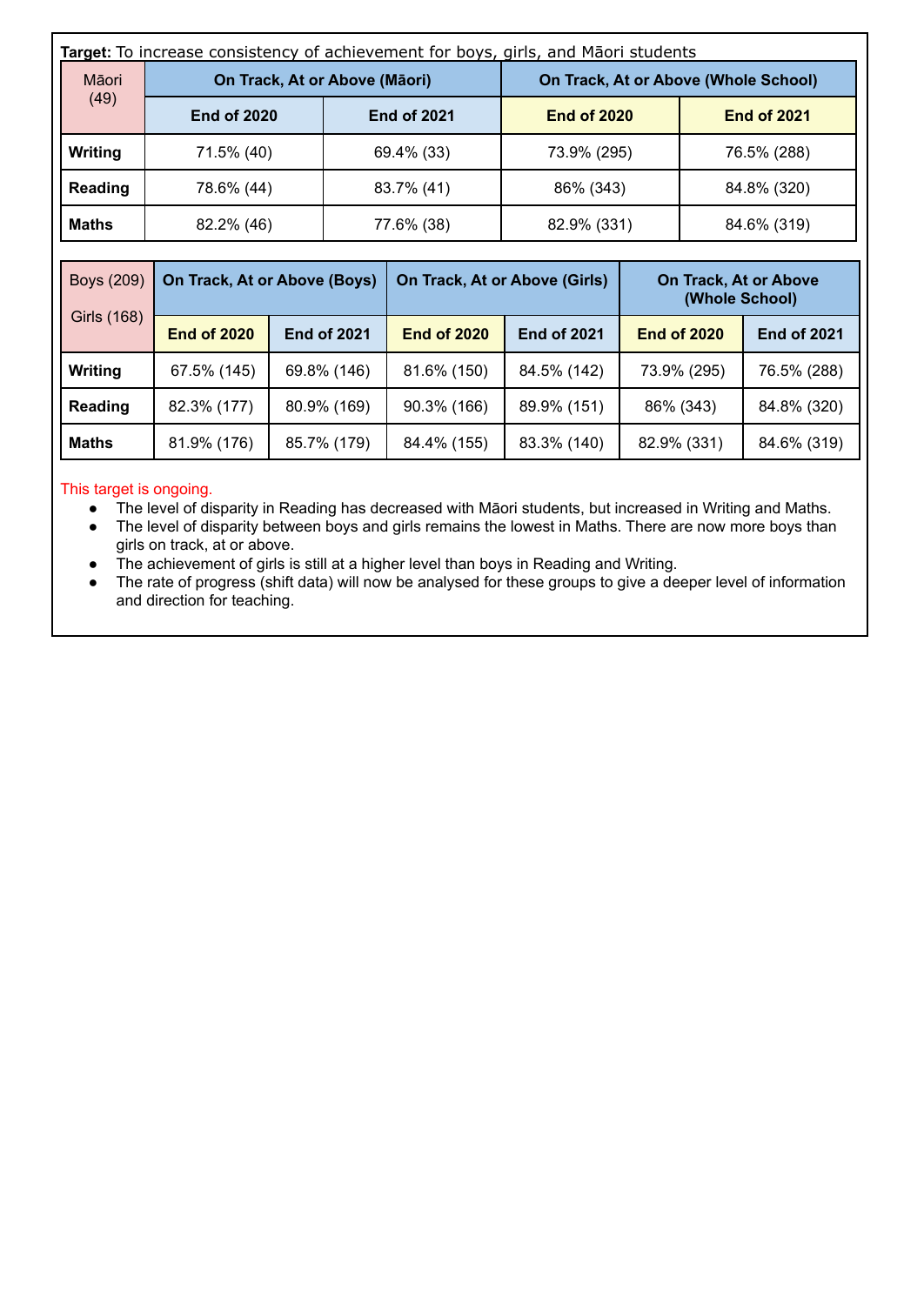|                                                                                                                                                                                                                                                                                                                                                                                                                                                                                                                                                                                                                                                                                                                                                                                                                                                                                                                    | <b>Curriculum</b>                                                                                                                                                                                                                                                                                                                                                                                                                                                                                                                                                                                                                                                 |
|--------------------------------------------------------------------------------------------------------------------------------------------------------------------------------------------------------------------------------------------------------------------------------------------------------------------------------------------------------------------------------------------------------------------------------------------------------------------------------------------------------------------------------------------------------------------------------------------------------------------------------------------------------------------------------------------------------------------------------------------------------------------------------------------------------------------------------------------------------------------------------------------------------------------|-------------------------------------------------------------------------------------------------------------------------------------------------------------------------------------------------------------------------------------------------------------------------------------------------------------------------------------------------------------------------------------------------------------------------------------------------------------------------------------------------------------------------------------------------------------------------------------------------------------------------------------------------------------------|
| <b>Planned Actions and Strategies</b><br>What are we going to do differently in 2021?                                                                                                                                                                                                                                                                                                                                                                                                                                                                                                                                                                                                                                                                                                                                                                                                                              | <b>Evaluation of Progress and Impact</b>                                                                                                                                                                                                                                                                                                                                                                                                                                                                                                                                                                                                                          |
| <b>Develop</b> a conceptual curriculum with<br>meaningful contexts for learning<br>Establish a shared understanding of the<br>$\bullet$<br>purpose of a conceptual curriculum<br>Determine concepts to use focused on over a<br>$\bullet$<br>two year period<br>Set up a system to track curriculum coverage<br>$\bullet$<br>for each year group over time<br>Work through a process of professional<br>$\bullet$<br>development to plan for learning using the<br>conceptual curriculum<br>Implement and review inquiry based learning<br>$\bullet$<br>programmes each term, using new learning to<br>inform practice<br>Make explicit links across the school to help<br>$\bullet$<br>with building on learning over time                                                                                                                                                                                        | Introduced on Staff Only Day and is a focus for ongoing<br>development.<br>Concepts have been determined and the first concepts<br>were used to guide teaching and learning throughout the<br>year. The projected concepts over a two year period are<br>on our Curriculum Site.<br>A system has been set up to track curriculum coverage<br>over time at a year group level.<br>Each term, ongoing professional learning supported the<br>implementation of the new approach.                                                                                                                                                                                    |
| Formally trial the 'Heggerty' approach to<br>$\bullet$<br>teaching phonemic awareness in Year 1<br>Align spelling programmes across the school to<br>ensure there is a progression of learning                                                                                                                                                                                                                                                                                                                                                                                                                                                                                                                                                                                                                                                                                                                     | The 'Heggerty' approach has been implemented<br>consistently across Year 1 with a separate review<br>completed.<br>Alignment of spelling programmes has been outlined on<br>our Curriculum Site and programmes are being<br>implemented in each team. This is facilitating a<br>progression of learning across the school.                                                                                                                                                                                                                                                                                                                                        |
| <b>Consolidate</b> the processes that enable effective<br>access of our local curriculum<br>Develop a digital platform to enable effective<br>$\bullet$<br>access to our local curriculum. Use the agreed<br>key headings to guide our curriculum with<br>Supporting Participation, Engagement,<br>Learning and Achievement being the overall<br>intent:<br>Promoting Language, Culture and<br>$\circ$<br>Identity<br>Hauora<br>$\circ$<br><b>Responsive Learning</b><br>$\circ$<br><b>Meaningful Learning</b><br>$\circ$<br>Assessment, Evaluation and Self<br>$\circ$<br><b>Review</b><br><b>Communicating Learning</b><br>$\circ$<br>Identify and review current systems, practices<br>$\bullet$<br>and documentation<br>Identify areas for further development<br>$\bullet$<br>Identify local contexts for learning<br>$\bullet$<br>Carry out staff PLD to help with consistent<br>$\bullet$<br>implementation | A digital platform for our local curriculum has been<br>established and built on over time. This has been a<br>collation of current resources, practices and systems,<br>along with reviewing, refining and adding to current<br>practice.<br>Emphasis has been put on documenting the purpose and<br>processes around:<br>Learning Maps<br>$\bullet$<br>Process for Learning Support<br>$\bullet$<br><b>Spelling Programmes</b><br>$\bullet$<br><b>Conceptual Curriculum Framework</b><br>$\bullet$<br>Guidelines and Timelines for Reporting to<br>$\bullet$<br>Parents<br><b>Learning Conversations</b><br>$\bullet$<br>Professional Growth Cycle<br>$\bullet$ |
| <b>Embed</b> the implementation of the Digital<br>Technologies curriculum, establishing a strategic<br>hardware plan<br>Evaluate school practice and resource<br>$\bullet$<br>provision alongside our local curriculum<br>development - what aspects of the curriculum<br>are we already doing well? What could we<br>strengthen? What new or replacement<br>hardware do we require?<br>Teams to use the Digital Technologies as part<br>$\bullet$<br>of termly planning                                                                                                                                                                                                                                                                                                                                                                                                                                           | Progress has been made with our technology<br>stocktake. Cybersafety practices have been reviewed.<br>Quotes continue to be sourced for asset replacement.<br>Early indications suggest that leasing is the most<br>effective and fiscally responsible way of ensuring our<br>technology remains relevant and up to date. This is an<br>area for ongoing focus. Budget for 2022 replacement of<br>devices has been allowed for.                                                                                                                                                                                                                                   |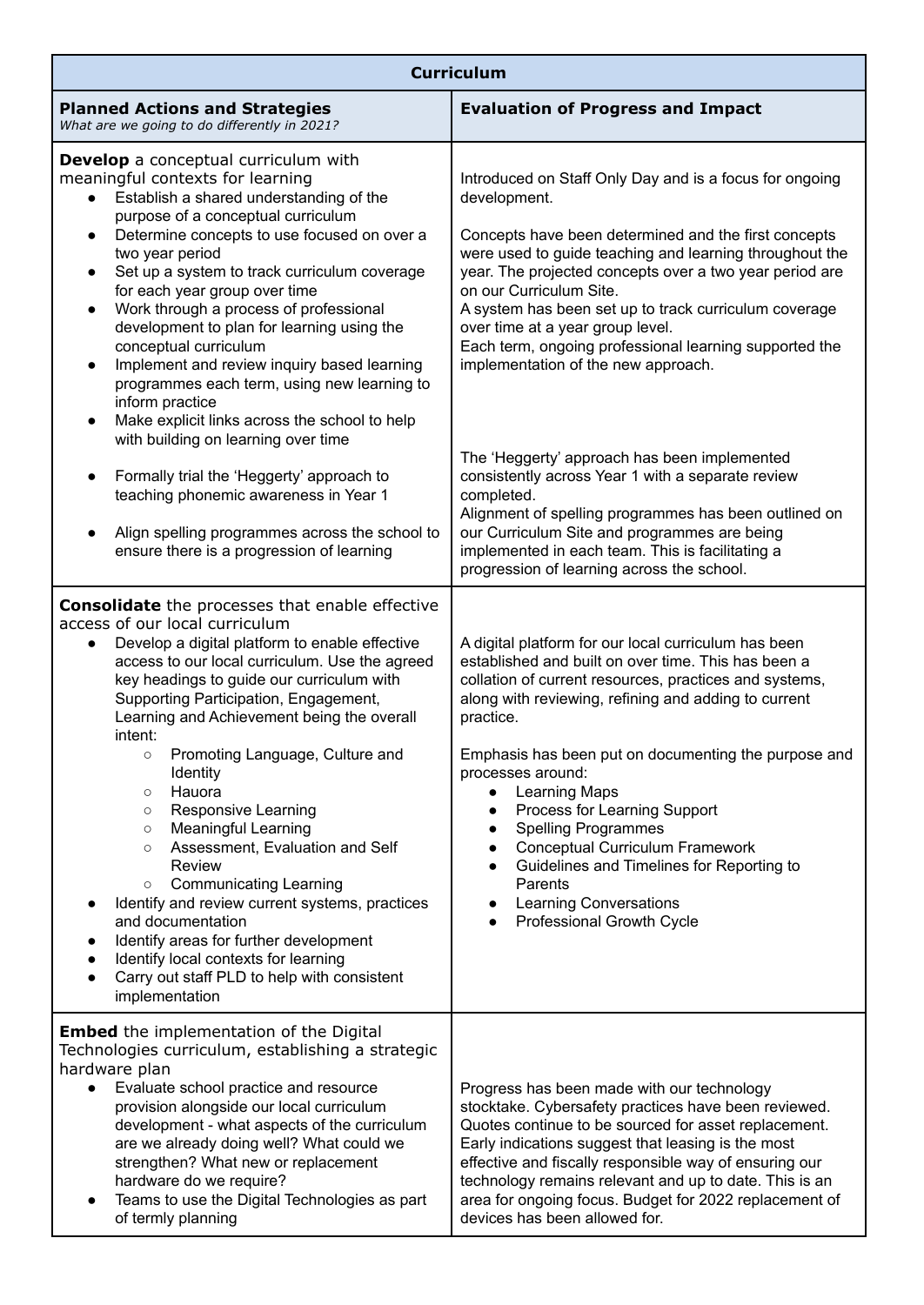| <b>Acceleration</b>                                                                                                                                                                                                                                                                                                                                                                                                                                                |                                                                                                                                                                                                                                                                                             |
|--------------------------------------------------------------------------------------------------------------------------------------------------------------------------------------------------------------------------------------------------------------------------------------------------------------------------------------------------------------------------------------------------------------------------------------------------------------------|---------------------------------------------------------------------------------------------------------------------------------------------------------------------------------------------------------------------------------------------------------------------------------------------|
| <b>Planned Actions and Strategies</b><br>What are we going to do differently in 2021?                                                                                                                                                                                                                                                                                                                                                                              | <b>Evaluation of Progress and Impact</b>                                                                                                                                                                                                                                                    |
| <b>Develop</b> practices to ensure the Professional<br>Growth Cycle is purposeful and contextualised<br>Align job descriptions and professional learning<br>$\bullet$<br>with Professional Growth Cycle and Teaching<br>Council of Aotearoa New Zealand Code of<br>Conduct                                                                                                                                                                                         | Following staff professional learning, the alignment of job<br>descriptions with the Professional Growth Cycle was<br>completed in Term 1.                                                                                                                                                  |
| Introduce and unpack the 'Our Code, Our<br>$\bullet$<br>Standards Nga Paerewa' with staff to define<br>what this looks like at Belmont School<br>Align teacher aide job descriptions and<br>$\bullet$<br>professional learning with the 'Teacher Aide<br>Work Matrix'<br>Formally meet with all staff to identify support<br>$\bullet$                                                                                                                             | The realignment of teacher aide job descriptions was<br>completed in Term 1. Individualised goals were<br>established.                                                                                                                                                                      |
| needed for individual professional learning<br>Provide a summary statement for all staff at the<br>$\bullet$<br>end of the year                                                                                                                                                                                                                                                                                                                                    | Meetings with all staff were completed by the end of<br>Term 3. Professional growth systems will be further<br>developed in 2022.                                                                                                                                                           |
| <b>Consolidate</b> practices that monitor, measure and<br>report on progress of students with additional<br>needs                                                                                                                                                                                                                                                                                                                                                  |                                                                                                                                                                                                                                                                                             |
| Revisit the roles of the teacher and teacher aide<br>$\bullet$<br>when working with children with additional needs<br>Provide time for teachers and teacher aides to<br>$\bullet$<br>meet at least once a term<br>Identify and evaluate:<br>$\bullet$                                                                                                                                                                                                              | The role of the teacher and teacher aide was the focus<br>for professional learning on Staff Only Day. Time was<br>provided each term for teachers to meet with teacher<br>aides to plan programmes of support each term.                                                                   |
| What are we currently doing to assess<br>$\circ$<br>students with additional needs?<br>What do parents and teachers want to<br>$\circ$<br>know about the learning and progress of<br>students?<br>What other ways are there to allow<br>$\circ$<br>students to demonstrate what they know                                                                                                                                                                          | This has been started through IEP processes.<br>Information regarding reporting to parents was gathered<br>through our Strategic Direction Review.                                                                                                                                          |
| or can do?<br>Explore and evaluate current tools provided by<br>MoE that are designed to support the                                                                                                                                                                                                                                                                                                                                                               | Reporting for students with additional needs was done<br>against specific IEP goals.                                                                                                                                                                                                        |
| acceleration of progress<br>Consider how to report to parents in ways that<br>$\bullet$<br>show student progress over time as well as<br>achievement                                                                                                                                                                                                                                                                                                               | A formal survey with our community was carried out to<br>review current reporting processes.                                                                                                                                                                                                |
| <b>Embed</b> the deliberate teaching of the Belmont<br><b>Active Learner Traits</b><br>Use the mapping process with all students to<br>$\bullet$<br>help them understand their current learning<br>interactions. This encourages them to be active<br>in identifying and evaluating their own learning<br>picture<br>Actively plan for the teaching of the Belmont<br>$\bullet$<br>Active Learner Traits through the use of the<br>conceptual curriculum framework | All students completed a Learning Map in Term 1 after<br>purpose and practice were reviewed with staff. Further<br>Learning Maps were reprioritised due to the impact of<br>COVID lockdowns. These will be re-established in<br>2022.<br>BALTs continue to be part of ongoing team planning |
| Notice, acknowledge and reflect on the use and<br>$\bullet$<br>impact of the BALTs as part of everyday learning<br>programmes                                                                                                                                                                                                                                                                                                                                      | and were reviewed as part of the PB4L process. They<br>were deliberately built into Our KURA Values.                                                                                                                                                                                        |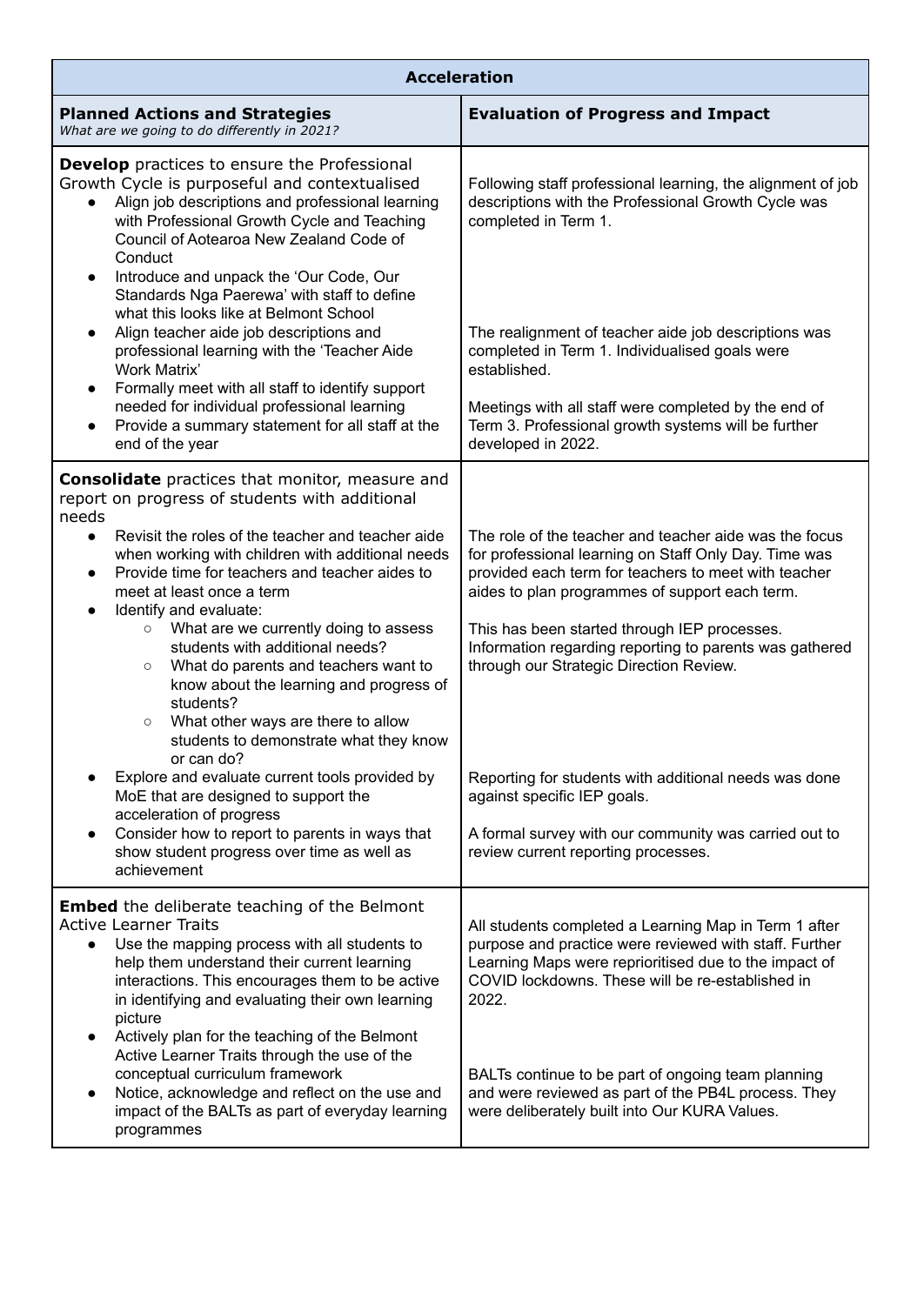| <b>Hauora</b>                                                                                                                                                                                                                                                                                                                                                                                                                                                                                                                                                                                                                                                                                                                                                               |                                                                                                                                                                                                                                                                                                                                                                                                                                                                                                                                                                                                                                                                                                                               |
|-----------------------------------------------------------------------------------------------------------------------------------------------------------------------------------------------------------------------------------------------------------------------------------------------------------------------------------------------------------------------------------------------------------------------------------------------------------------------------------------------------------------------------------------------------------------------------------------------------------------------------------------------------------------------------------------------------------------------------------------------------------------------------|-------------------------------------------------------------------------------------------------------------------------------------------------------------------------------------------------------------------------------------------------------------------------------------------------------------------------------------------------------------------------------------------------------------------------------------------------------------------------------------------------------------------------------------------------------------------------------------------------------------------------------------------------------------------------------------------------------------------------------|
| <b>Planned Actions and Strategies</b><br>What are we going to do differently in 2021?                                                                                                                                                                                                                                                                                                                                                                                                                                                                                                                                                                                                                                                                                       | <b>Evaluation of Progress and Impact</b>                                                                                                                                                                                                                                                                                                                                                                                                                                                                                                                                                                                                                                                                                      |
| <b>Develop</b> a learning progression that reinforces<br>the value of the Health and PE curriculum in<br>supporting learning and wellbeing                                                                                                                                                                                                                                                                                                                                                                                                                                                                                                                                                                                                                                  | A curriculum lead was established.                                                                                                                                                                                                                                                                                                                                                                                                                                                                                                                                                                                                                                                                                            |
| Establish a leadership position for Health and PE<br>Conduct the community health survey<br>$\bullet$<br>Develop and implement a Health and PE<br>$\bullet$<br>Curriculum PLD plan                                                                                                                                                                                                                                                                                                                                                                                                                                                                                                                                                                                          | The health survey was completed and information<br>gathered will now inform curriculum planning and<br>strategic direction.                                                                                                                                                                                                                                                                                                                                                                                                                                                                                                                                                                                                   |
| Establish the progressions of learning for Health<br>$\bullet$<br>and PE and include this in our Local Curriculum                                                                                                                                                                                                                                                                                                                                                                                                                                                                                                                                                                                                                                                           | A staff session was held to better understand current<br>Health and PE programmes.                                                                                                                                                                                                                                                                                                                                                                                                                                                                                                                                                                                                                                            |
|                                                                                                                                                                                                                                                                                                                                                                                                                                                                                                                                                                                                                                                                                                                                                                             | We have engaged with the Health Active Learning<br>initiative for 2022 to progress this work further.                                                                                                                                                                                                                                                                                                                                                                                                                                                                                                                                                                                                                         |
| <b>Consolidate</b> school wide practices that support<br>teaching for positive behaviour<br>Engage staff with PB4L, determining their level<br>of commitment to the approach<br>Establish an inclusive Lead Team<br>$\bullet$<br>Attend Principal and Lead Team workshops run<br>$\bullet$<br>by MoE facilitators<br>Establish a PB4L implementation plan that will<br>$\bullet$<br>determine further actions and timeframes<br>Align Belmont Active Learner Traits and Colour<br>$\bullet$<br>Teams with the principles of PB4L, establishing<br>explicit behavioural expectations and supports in<br>each of the school's contexts and environment<br>Administer the Wellbeing@School survey to<br>$\bullet$<br>evaluate the effectiveness of actions taken since<br>2019 | We are unanimously committed to PB4L. Funding<br>was received and a lead team established. The<br>team attended all available workshops. Initial data<br>around school systems and processes was<br>gathered and used to inform an implementation<br>plan.<br>Workshops with staff were held throughout the year.<br>Children, staff and our community were consulted<br>as part of our school values review. The<br>information gathered was collected to form Our<br>KURA Values that will be launched in 2022.<br>The Wellbeing@School survey was reprioritised.                                                                                                                                                           |
| Embed a strengths based approach to cater for<br>all learners<br>Build on systems to acknowledge and reinforce<br>positive behaviour for learning<br>Centralise learning support information so that's<br>$\bullet$<br>easily accessible and used more effectively as<br>part of transition processes<br>Continue to encourage all staff to use language<br>$\bullet$<br>that reinforces a strengths based approach to<br>learning challenges (learning preferences rather<br>than learning difficulties)<br>Extend staff knowledge and understanding of<br>$\bullet$<br>Dyslexia, with support from the Learning Support<br>Coordinator                                                                                                                                    | The work in this area is aligned to PB4L and next steps<br>are part of the established implementation plan.<br>eTAP processes for storing key information<br>about students were strengthened and a new<br>Learning Support Register developed alongside<br>our Kāhui Ako. This will be implemented in<br>2022.<br>The SENCo attended a MoE workshop on<br>Dyslexia. Resources have been received and<br>next steps are being considered. The content of<br>this workshop has strengthened our thinking<br>around the importance of screening and early<br>development of strategies to support learners.<br>The structured literacy approach, including<br>Heggerty phonemic awareness programme, will<br>support this work. |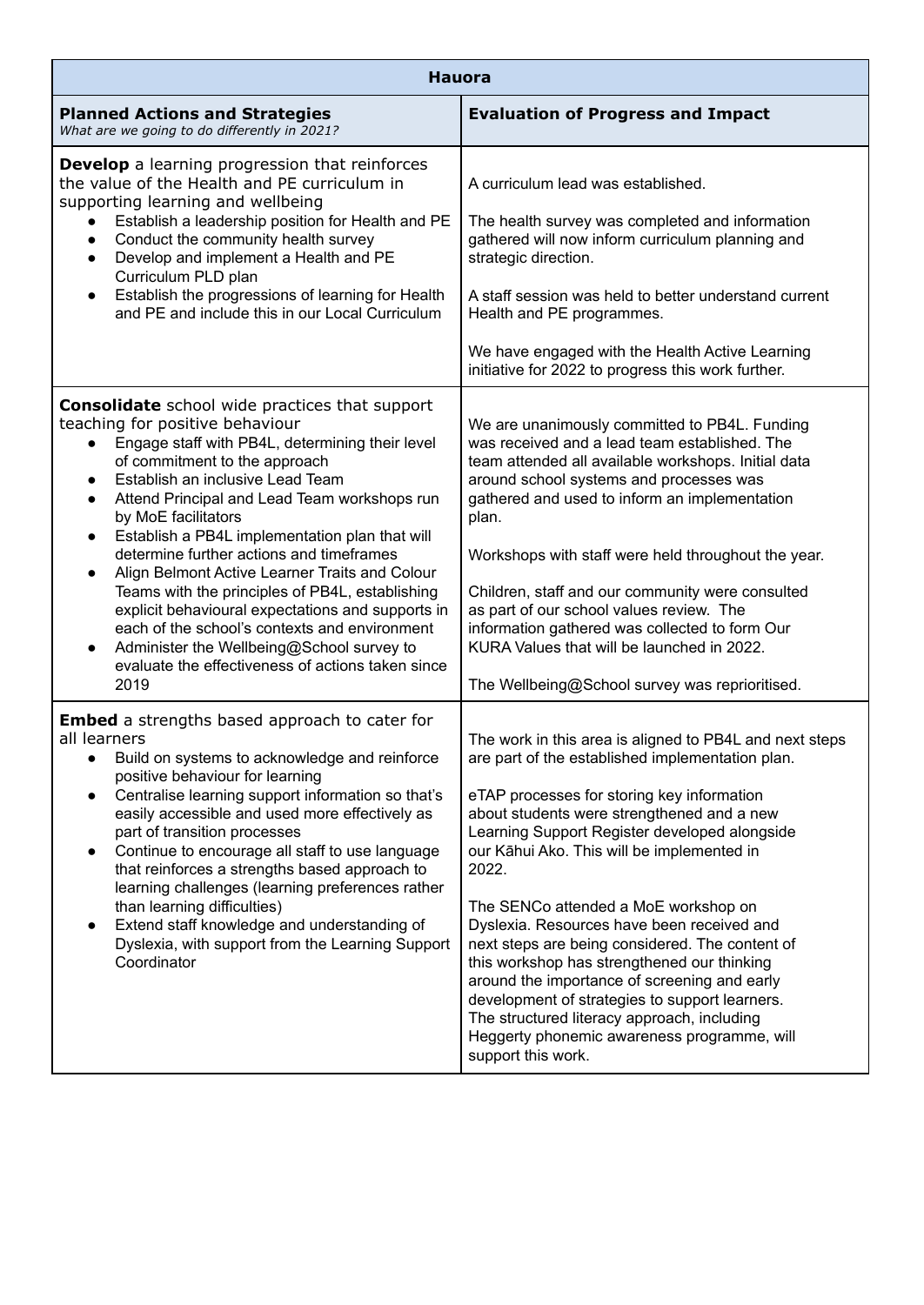| <b>Culturally Responsive and Relational Pedagogy</b>                                                                                                                                                                                                                                                                                                                                                                                                                                                                                                                                                                                                                                                                                                                                                   |                                                                                                                                                                                                                                                                                                                                                                                                                                                                                                                                                                                                                                                                                                                     |
|--------------------------------------------------------------------------------------------------------------------------------------------------------------------------------------------------------------------------------------------------------------------------------------------------------------------------------------------------------------------------------------------------------------------------------------------------------------------------------------------------------------------------------------------------------------------------------------------------------------------------------------------------------------------------------------------------------------------------------------------------------------------------------------------------------|---------------------------------------------------------------------------------------------------------------------------------------------------------------------------------------------------------------------------------------------------------------------------------------------------------------------------------------------------------------------------------------------------------------------------------------------------------------------------------------------------------------------------------------------------------------------------------------------------------------------------------------------------------------------------------------------------------------------|
| <b>Planned Actions and Strategies</b><br>What are we going to do differently in 2021?                                                                                                                                                                                                                                                                                                                                                                                                                                                                                                                                                                                                                                                                                                                  | <b>Evaluation of Progress and Impact</b>                                                                                                                                                                                                                                                                                                                                                                                                                                                                                                                                                                                                                                                                            |
| <b>Develop</b> a progression of learning for te reo and<br>te ao Māori<br>Establish a leadership position for te reo and te<br>$\bullet$<br>ao Māori<br>Develop and implement a te reo and te ao Māori<br>$\bullet$<br>Curriculum PLD plan<br>Establish the progressions of learning for te reo<br>$\bullet$<br>and te ao Māori and include this in our Local<br>Curriculum                                                                                                                                                                                                                                                                                                                                                                                                                            | A curriculum lead was established. Work around the<br>progression of learning is ongoing.<br>We participated in Hutt Fest for the first time.<br>Engagement with MAC continued with the change of<br>principal and priorities were established for work with<br>staff in 2022.<br>A digital resource to support the teaching of te reo was                                                                                                                                                                                                                                                                                                                                                                          |
| <b>Consolidate</b> practices that recognise and value<br>the diverse language, culture and identity of our<br>students<br>Continue to develop a shared understanding of<br>$\bullet$<br>equity and the actions needed to enable this<br>Explicitly unpack the principles of DMIC with all<br>$\bullet$<br>staff, using these to redefine our Maths<br>Curriculum<br>Deliberately plan for the use of meaningful and<br>$\bullet$<br>relevant contexts for learning through the<br>implementation of our local curriculum<br>Develop and implement an ELL progressions<br>$\bullet$<br>PLD plan<br>Use the ELL progressions to inform teaching,<br>$\bullet$<br>assessment and reporting                                                                                                                | evaluated and purchased for use in 2022.<br>This is yet to be carried out.<br>Meaningful contexts for learning have been part of our<br>conceptual curriculum and inquiry PLD.<br>ELL progressions were reviewed and implemented<br>during Term 2 to capture current learning strengths and<br>next steps. Funding has been received to support<br>teacher professional growth in this area.<br>An ELL specialist teacher has been appointed for 2022<br>to further extend what is happening in this area.                                                                                                                                                                                                          |
| <b>Embed</b> practice and understanding of a culturally<br>responsive approach to teaching and learning<br>Align our school powhiri processes with the<br>protocols of Te Atiawa<br>Principal participation in Māori Achievement<br>$\bullet$<br>Collaborative, a PLD initiative focused on<br>changing educational outcomes for Māori<br>students<br>Continue to build capabilities of our school by<br>$\bullet$<br>utilising the diverse knowledge and skills of<br>students, staff, whānau, hapu and iwi<br>Continue to analyse and review achievement and<br>٠<br>progress data for our Māori and Pasifika students<br>with an appreciative lens<br>School and team planning to focus on adaptive<br>٠<br>practice; responding to what is observed and<br>known about students and their families | Termly powhiri continued where possible, aligned to<br>protocols of Te Atiawa. Some were impacted by COVID<br>restrictions.<br>Principal participation in the MAC continued throughout<br>the year.<br>Our Kāhui Ako is working to strengthen relationships<br>with local iwi.<br>Progress and achievement of our Māori and Pasifika<br>students continues to be analysed as part of our data<br>processes, with next steps established.<br>It has been identified that we need to create more<br>opportunities to involve families and celebrate our ethnic<br>diversity as a school. We want our environment and<br>practices to reflect the richness of our community. This<br>will be built into our 2022 plan. |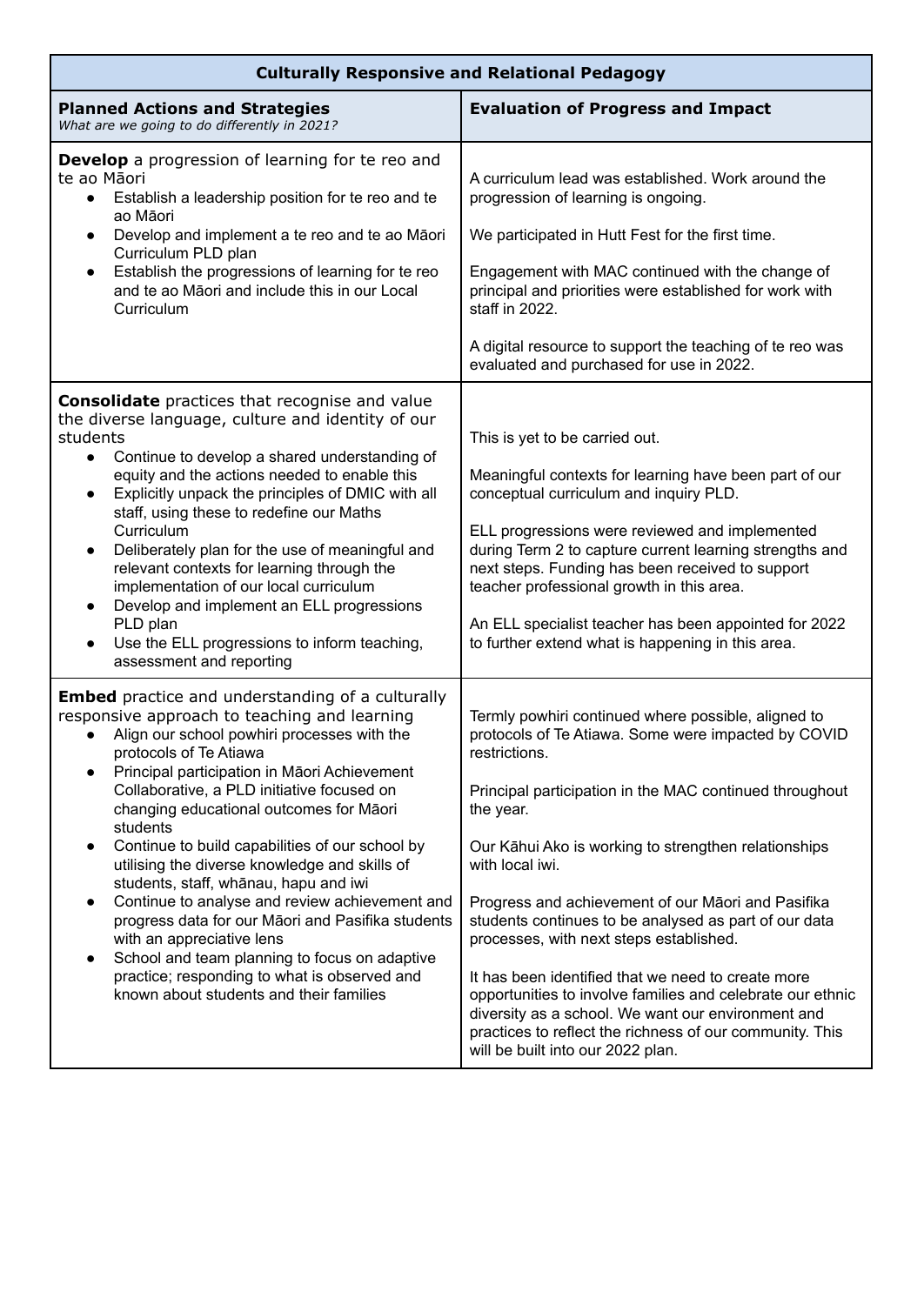| <b>Physical Environment</b>                                                                                                                                                                                                                                                                                                                                                                                                                                                                                                                                                                                                                                                                                                                   |                                                                                                                                                                                                                                                                                                                                                                                                                                                                                                                                                                                                                                                                                                           |
|-----------------------------------------------------------------------------------------------------------------------------------------------------------------------------------------------------------------------------------------------------------------------------------------------------------------------------------------------------------------------------------------------------------------------------------------------------------------------------------------------------------------------------------------------------------------------------------------------------------------------------------------------------------------------------------------------------------------------------------------------|-----------------------------------------------------------------------------------------------------------------------------------------------------------------------------------------------------------------------------------------------------------------------------------------------------------------------------------------------------------------------------------------------------------------------------------------------------------------------------------------------------------------------------------------------------------------------------------------------------------------------------------------------------------------------------------------------------------|
| <b>Planned Actions and Strategies</b><br>What are we going to do differently in 2021?                                                                                                                                                                                                                                                                                                                                                                                                                                                                                                                                                                                                                                                         | <b>Evaluation of Progress and Impact</b>                                                                                                                                                                                                                                                                                                                                                                                                                                                                                                                                                                                                                                                                  |
| Upgrade of Junior Block toilets, lighting and<br>acoustics<br>Work with Lee Ashby, Stephen Geuze and MoE<br>$\bullet$<br>through planning, consent, tender and<br>construction processes<br>Develop a toilet access and student<br>$\bullet$<br>accommodation plan that ensures continuity of<br>learning while work is carried out<br>Monitor staff and student wellbeing throughout<br>$\bullet$<br>the building process<br>Manage the budget and monitor the expenditure<br>$\bullet$<br>throughout the process                                                                                                                                                                                                                            | This project has gone to tender. The scope needs to be<br>reviewed due to insufficient funding to carry out the<br>work. It is likely that the work will be reprioritised within<br>the current 5YA to sort external parts of the building.<br>Internal and toilet upgrades will be planned for through<br>the next 5YA.                                                                                                                                                                                                                                                                                                                                                                                  |
| Refurbishment and enlargement of school<br>library using SIP funding<br>Work with Lee Ashby, Stephen Geuze and MoE<br>$\bullet$<br>through planning, consent, tender and<br>construction processes<br>Develop a library and Resource Teacher of<br>$\bullet$<br>Literacy accommodation plan that ensures<br>continuity of access while work is carried out<br>Manage carpark access as needed<br>$\bullet$<br>Monitor staff and student wellbeing throughout<br>$\bullet$<br>the building process<br>Manage the budget and monitor the expenditure<br>$\bullet$<br>throughout the process<br>Work with HAST to raise funds for deck and<br>$\bullet$<br>covering, seating, landscaping including sandpit<br>rebuild, shelving, and furniture. | This project has gone to tender. Further funds have<br>been allocated by the board to support the project.<br>The project will start in mid February 2022. Initial startup<br>meetings have been held. Health and Safety information<br>has been shared.<br>HAST have agreed to raise and allocate funds to<br>support this project.                                                                                                                                                                                                                                                                                                                                                                      |
| <b>Replacement of sewer and stormwater</b><br>infrastructure<br>Work with Lee Ashby, Stephen Geutze and MoE<br>$\bullet$<br>through planning, consent, tender and<br>construction processes<br>Develop classroom, toilet and playground access<br>$\bullet$<br>plans<br>Monitor staff and student wellbeing throughout<br>$\bullet$<br>the building process<br>Manage the budget and monitor the expenditure<br>$\bullet$<br>throughout the process                                                                                                                                                                                                                                                                                           | This project has gone to tender. Work is being done with<br>MoE to reprioritise funds within our 5YA to help this to<br>happen. The board has agreed to amendments of our<br>current 5YA.                                                                                                                                                                                                                                                                                                                                                                                                                                                                                                                 |
| Continued negotiation of replacement or<br>remediation of classrooms affected by water<br>tightness<br>Work with MoE in response to water tightness<br>$\bullet$<br>remediation or replacement<br>Undertake planning once decision making<br>$\bullet$<br>processes are completed by MoE                                                                                                                                                                                                                                                                                                                                                                                                                                                      | The school team met with the Delivery Manager of<br>Capital Works and his team on 16 June 2021. We are<br>confident that this work is going to be carried out. The<br>MoE aim is to design a long term solution to our<br>identified issues.<br>Blocks B, E and L are included in this project.<br>Further reports are to be obtained for Blocks E<br>$\bullet$<br>and L.<br>Funding has been secured and already<br>allocated.<br>An architect has been engaged to design<br>possible solutions.<br>Solutions will be costed to determine whether<br>the funding secured is sufficient.<br>Potential timeframes have been discussed. It is<br>$\bullet$<br>likely that this work will start in mid 2022. |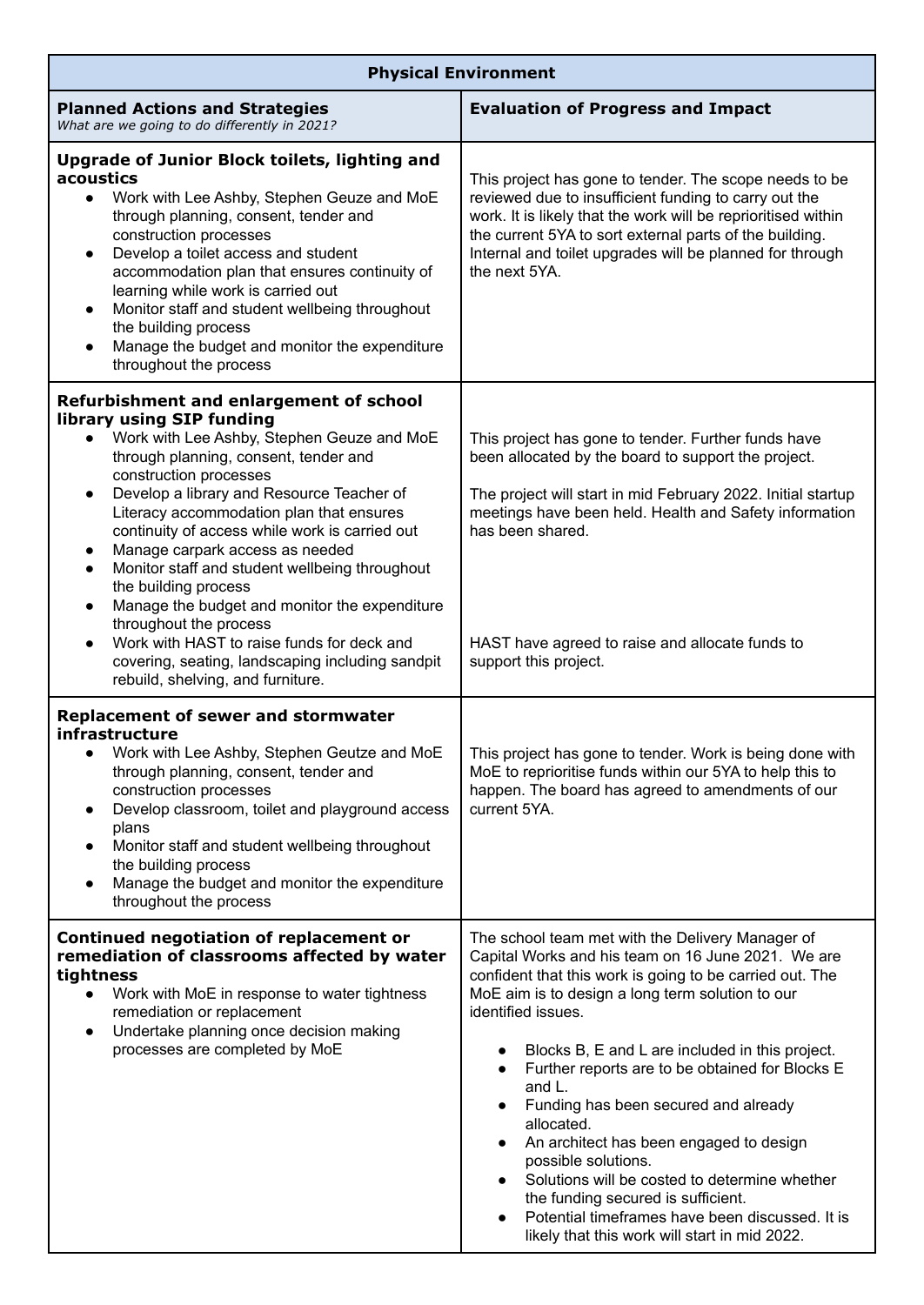#### **Kiwisport Funding Statement**

Kiwisport is a Government funding initiative to support students' participation in sport. In 2021 the school received Kiwisport funding totalling \$5,347.26.

This funding provided the opportunity:

- For all Year 1 5 students to have swimming lessons with their class throughout Term 1 in the school swimming pool using a range of equipment funded by Kiwisport funding. In order to free up the pool to enable the increasing number of students at this level to have swimming on a regular cycle, the Year 6 students were transported to the Stokes Valley Pool later in the year. This was impacted by the COVID-19 lockdown and only two lessons happened. The total cost of swimming at Stokes Valley Pool totalled \$977.57.
- For students to have the opportunity to be involved in a wider range of sporting opportunities as the result of some of the funding being used to continue supporting the appointment of a Coordinator for the Central Zone Schools who had responsibility for the liaison with Sport Wellington and other sporting codes. Coaching clinics were also made available through this partnership. The cost of this totalled \$478.26.
- For students to participate in the Gymnastics festivals at Year 1-3 and Year 4-6. This totalled \$778.26.
- For Year 2 and 3 students to receive specialist coaching sessions in Badminton as part of their PE programmes. The cost of this totalled \$300.
- For our school to have appropriate equipment and uniforms to support the performance of:
	- 8 (9 in 2020) Netball teams (Y1-Y6),
	- $\circ$  14 (21 in 2020) Touch Rugby teams (Y1-6)
	- 7 (6 in 2020) Basketball teams (Y1-6)
	- $\circ$  2 (1 in 2020) Water Polo teams (Yrs 5-6)
	- 9 (4 in 2020) Floorball teams (Y5-6)

We are appreciative of the number of past pupils who returned to assist with coaching and umpiring and the willingness of our whānau to coach and manage teams.

We had budgeted to spend more of our Kiwisport funding on Year 6 swimming and other sporting activities but due to COVID-19, many of these events were cancelled. The unused funds were reallocated to upgrading our sporting facilities, with a significant amount of school funds being used to upgrade our pool plant.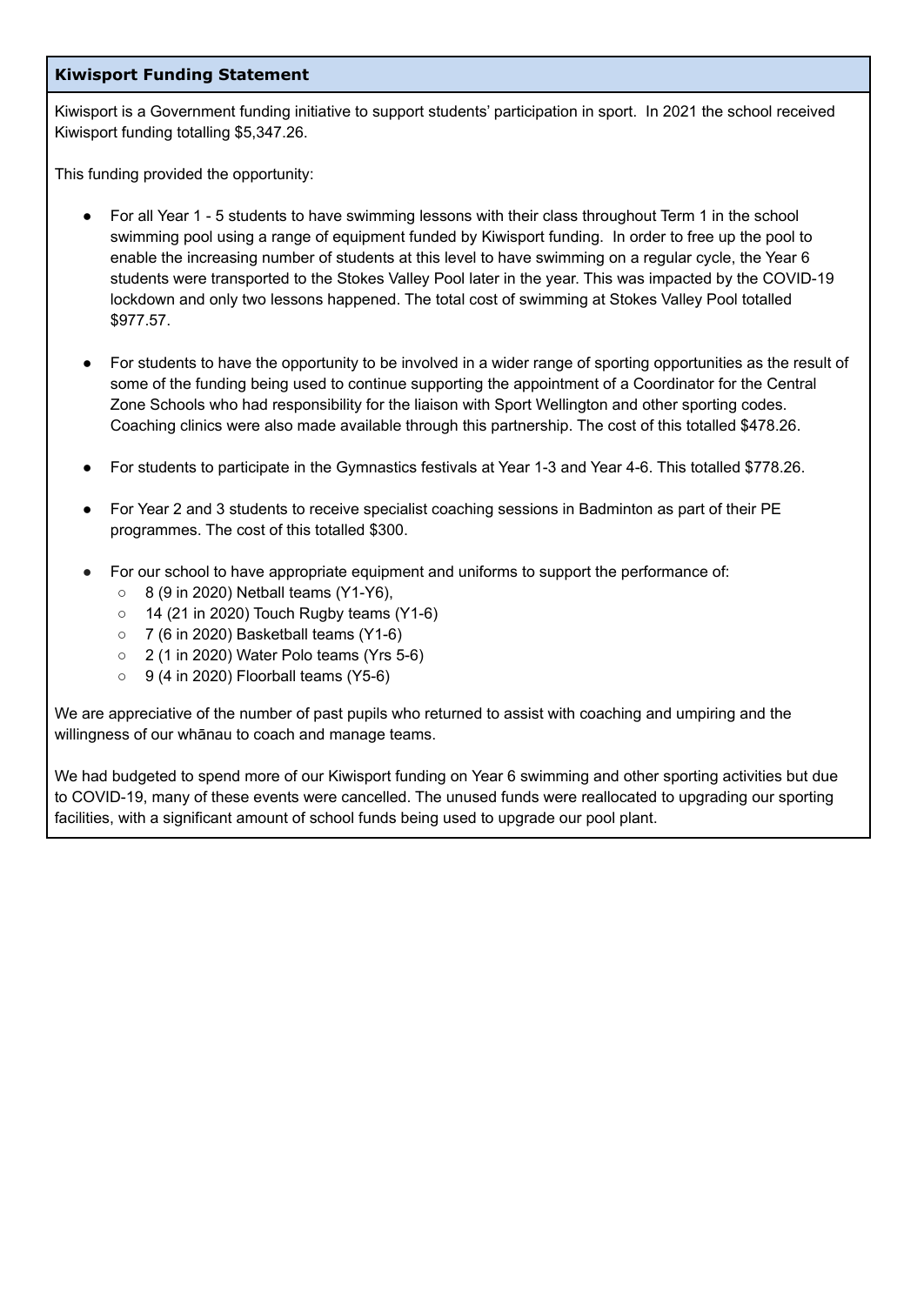Baker Tilly Staples Rodway Audit Limited **T:** +64 4 472 7919 Level 6, 95 Customhouse Quay, Wellington 6011 **F:** +64 4 473 4720 PO Box 1208, Wellington 6140 **E:** wellington@bakertillysr.nz New Zealand **W:** www.bakertillysr.nz



#### **INDEPENDENT AUDITOR'S REPORT**

### **TO THE READERS OF BELMONT SCHOOL'S FINANCIAL STATEMENTS FOR THE YEAR ENDED 31 DECEMBER 2021**

The Auditor-General is the auditor of Belmont School (the School). The Auditor-General has appointed me, Chrissie Murray, using the staff and resources of Baker Tilly Staples Rodway Audit Limited, to carry out the audit of the financial statements of the School on his behalf.

#### **Opinion**

We have audited the financial statements of the School on pages 2 to 21, that comprise the statement of financial position as at 31 December 2021, the statement of comprehensive revenue and expense, statement of changes in net assets/equity and statement of cash flows for the year ended on that date, and the notes to the financial statements that include accounting policies and other explanatory information.

In our opinion the financial statements of the School:

- present fairly, in all material respects:
	- o its financial position as at 31 December 2021; and
	- o its financial performance and cash flows for the year then ended; and
- comply with generally accepted accounting practice in New Zealand in accordance with the Public Sector – Public Benefit Entity Standards, Reduced Disclosure Regime.

Our audit was completed on 31 May 2022. This is the date at which our opinion is expressed.

The basis for our opinion is explained below. In addition, we outline the responsibilities of the Board of Trustees and our responsibilities relating to the financial statements, we comment on other information, and we explain our independence.

#### **Basis for our opinion**

We carried out our audit in accordance with the Auditor-General's Auditing Standards, which incorporate the Professional and Ethical Standards and the International Standards on Auditing (New Zealand) issued by the New Zealand Auditing and Assurance Standards Board. Our responsibilities under those standards are further described in the Responsibilities of the auditor section of our report.

We have fulfilled our responsibilities in accordance with the Auditor-General's Auditing Standards.

We believe that the audit evidence we have obtained is sufficient and appropriate to provide a basis for our opinion.

#### **Responsibilities of the Board of Trustees for the financial statements**

The Board of Trustees is responsible on behalf of the School for preparing financial statements that are fairly presented and that comply with generally accepted accounting practice in New Zealand.

The Board of Trustees is responsible for such internal control as it determines is necessary to enable it to prepare financial statements that are free from material misstatement, whether due to fraud or error.

In preparing the financial statements, the Board of Trustees is responsible on behalf of the School for assessing the School's ability to continue as a going concern. The Board of Trustees is also responsible for disclosing, as applicable, matters related to going concern and using the going concern basis of accounting, unless there is an intention to close or merge the School, or there is no realistic alternative but to do so.

Baker Tilly Staples Rodway Audit Limited, incorporating the audit practices of Christchurch, Hawkes Bay, Taranaki, Tauranga, Waikato and Wellington.

Baker Tilly Staples Rodway Audit Limited is a member of the global network of Baker Tilly International Limited, the members of which are separate and independent legal entities.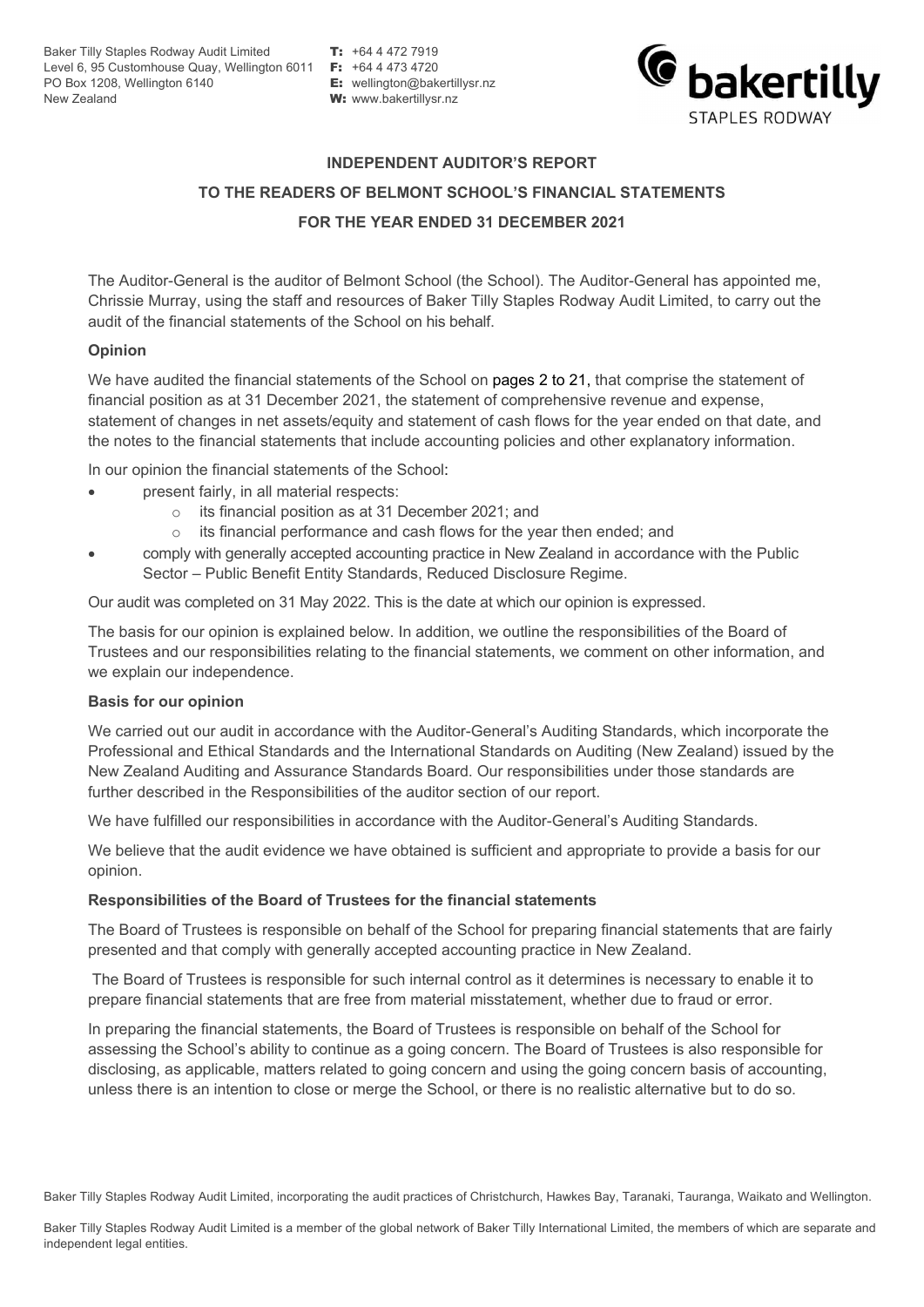

The Board's responsibilities, in terms of the requirements of the Education and Training Act 2020, arise from section 87 of the Education Act 1989.

#### **Responsibilities of the auditor for the audit of the financial statements**

Our objectives are to obtain reasonable assurance about whether the financial statements, as a whole, are free from material misstatement, whether due to fraud or error, and to issue an auditor's report that includes our opinion.

Reasonable assurance is a high level of assurance but is not a guarantee that an audit carried out in accordance with the Auditor-General's Auditing Standards will always detect a material misstatement when it exists. Misstatements are differences or omissions of amounts or disclosures and can arise from fraud or error. Misstatements are considered material if, individually or in the aggregate, they could reasonably be expected to influence the decisions of readers taken on the basis of these financial statements.

For the budget information reported in the financial statements, our procedures were limited to checking that the information agreed to the School's approved budget.

We did not evaluate the security and controls over the electronic publication of the financial statements.

As part of an audit in accordance with the Auditor-General's Auditing Standards, we exercise professional judgement and maintain professional scepticism throughout the audit. Also:

- We identify and assess the risks of material misstatement of the financial statements, whether due to fraud or error, design and perform audit procedures responsive to those risks, and obtain audit evidence that is sufficient and appropriate to provide a basis for our opinion. The risk of not detecting a material misstatement resulting from fraud is higher than for one resulting from error, as fraud may involve collusion, forgery, intentional omissions, misrepresentations, or the override of internal control.
- We obtain an understanding of internal control relevant to the audit in order to design audit procedures that are appropriate in the circumstances, but not for the purpose of expressing an opinion on the effectiveness of the School's internal control.
- We evaluate the appropriateness of accounting policies used and the reasonableness of accounting estimates and related disclosures made by the Board of Trustees.
- We conclude on the appropriateness of the use of the going concern basis of accounting by the Board of Trustees and, based on the audit evidence obtained, whether a material uncertainty exists related to events or conditions that may cast significant doubt on the School's ability to continue as a going concern. If we conclude that a material uncertainty exists, we are required to draw attention in our auditor's report to the related disclosures in the financial statements or, if such disclosures are inadequate, to modify our opinion. Our conclusions are based on the audit evidence obtained up to the date of our auditor's report. However, future events or conditions may cause the School to cease to continue as a going concern.
- We evaluate the overall presentation, structure and content of the financial statements, including the disclosures, and whether the financial statements represent the underlying transactions and events in a manner that achieves fair presentation.
- We assess the risk of material misstatement arising from the Novopay payroll system, which may still contain errors. As a result, we carried out procedures to minimise the risk of material errors arising from the system that, in our judgement, would likely influence readers' overall understanding of the financial statements.

We communicate with the Board of Trustees regarding, among other matters, the planned scope and timing of the audit and significant audit findings, including any significant deficiencies in internal control that we identify during our audit.